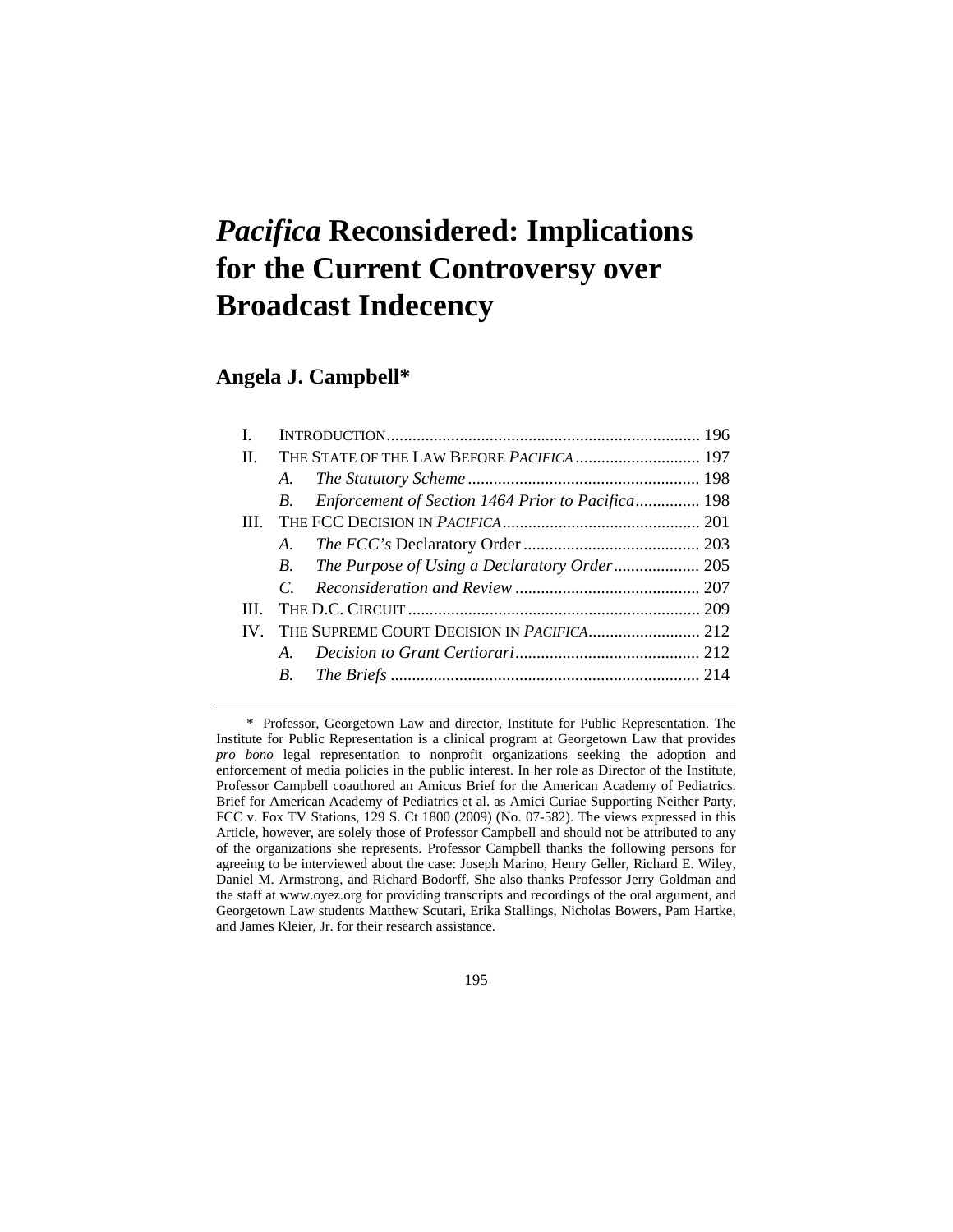|             | $\overline{C}$    |                                                                      |  |
|-------------|-------------------|----------------------------------------------------------------------|--|
|             |                   | $\mathbf{1}$                                                         |  |
|             |                   | $\mathcal{D}$                                                        |  |
|             | D.                |                                                                      |  |
|             | E.                | The Conference After Oral Argument  229                              |  |
|             | $F_{\cdot}$       |                                                                      |  |
|             |                   | $\mathbf{1}$ .                                                       |  |
|             |                   | Justice Powell's Concurring Opinion  236<br>$2_{1}$                  |  |
|             |                   | 3.                                                                   |  |
|             |                   | Reactions to Justice Brennan's Draft Dissent 241<br>$\mathbf{4}_{1}$ |  |
| $V_{\cdot}$ |                   |                                                                      |  |
|             | $\mathcal{A}_{-}$ |                                                                      |  |
|             | $B_{\cdot}$       |                                                                      |  |
|             | $\mathcal{C}$     |                                                                      |  |
| VI          |                   | FCC ENFORCEMENT OF INDECENCY PROHIBITION AFTER                       |  |
|             |                   |                                                                      |  |
|             | $A_{-}$           | CBS's Super Bowl Halftime Show-"Fleeting Nudity" 248                 |  |
|             | $\boldsymbol{B}$  | Fox's Billboard Music Awards - "Fleeting Expletives" 248             |  |
|             |                   | VII. THE SUPREME COURT DECISION IN FOX AND THE DECISION              |  |
|             |                   |                                                                      |  |
|             | $A_{\cdot}$       |                                                                      |  |
|             | $B_{\cdot}$       |                                                                      |  |
|             |                   | VIII. CONCLUSION: THE IMPLICATIONS OF <i>PACIFICA</i> FOR THE        |  |
|             |                   | CURRENT CONTROVERSY OVER BROADCAST INDECENCY 256                     |  |

196 **FEDERAL COMMUNICATIONS LAW JOURNAL** [Vol. 63

#### I. INTRODUCTION

This Article tells the story behind the Supreme Court's 1978 decision in *Federal Communications Commission v. Pacifica Foundation.*<sup>1</sup> Using interviews with participants, documents from the case, and papers of some of the Justices who heard the appeal,<sup>2</sup> it explains how a single letter complaining about "dirty words" in a comedy routine broadcast by a radio station ended up in the Supreme Court. It also relates how a closely divided

 <sup>1.</sup> FCC v. Pacifica Found., 438 U.S. 726 (1978).

 <sup>2.</sup> All of Justice Blackmun's papers cited in this article are from Box 274, Harry A. Blackmun Papers, Manuscript Division, Library of Congress, Washington, D.C. [hereinafter Blackmun Papers]. All of Justice Powell's papers cited in this article are from Box 198, Lewis F. Powell Jr. Papers, 1921-1998, Lewis F. Powell, Jr. Archives, Washington and Lee University, Lexington, VA [hereinafter Powell Papers]. Justice Marshall's papers may be found in Box 215, Thurgood Marshall Papers, Supreme Court File, 1967-1991, Manuscript Division, Library of Congress, Washington, D.C. [hereinafter Marshall Papers].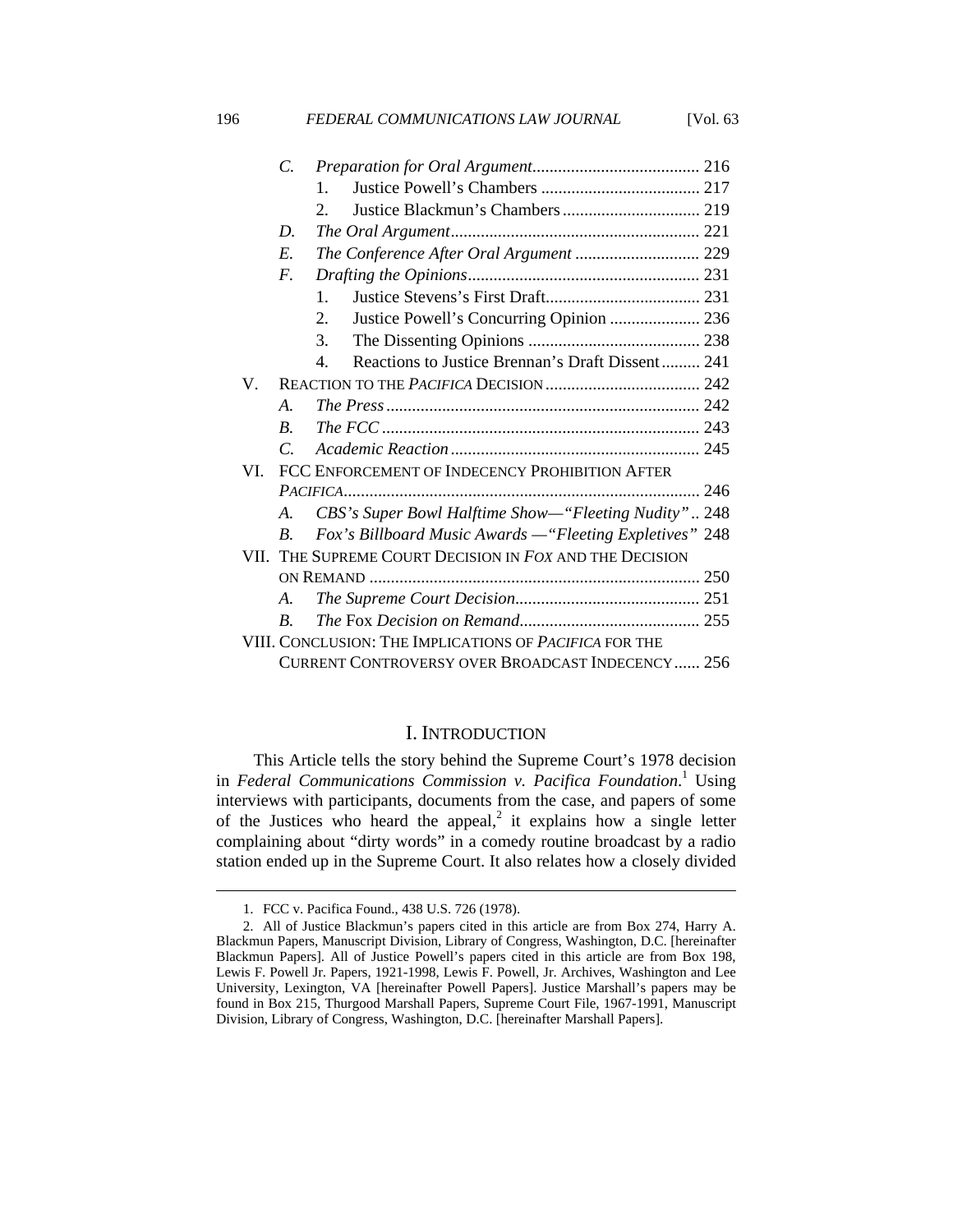$\overline{a}$ 

Court found the FCC's admonishment of the radio station to be constitutional even though the broadcast was protected by the First Amendment and its distribution by other means could not be prohibited.

The *Pacifica* case was controversial when it was decided in 1978. It became even more controversial during the George W. Bush administration when the FCC stepped up its enforcement of restrictions on indecent speech. Two FCC enforcement actions have come before the Supreme Court. In the  $Fox$  case,<sup>3</sup> the FCC admonished Fox Television for broadcasting "fleeting expletives." In the *CBS* case,<sup>4</sup> the FCC fined CBS over a half-million dollars for the brief exposure of Janet Jackson's breast during a Super Bowl halftime show.

In both cases, the networks argued, among other things, that the FCC's action violated the First Amendment and that *Pacifica* should be overturned. The Court remanded both cases without addressing the constitutional claims. This Article is timely because the Court may consider the soundness of *Pacifica* when it reviews the decisions on remand.

Part I describes the state of the law before *Pacifica.* Part II describes the FCC's decisions in *Pacifica*, and Part III discusses the D.C. Circuit's opinion reversing the FCC. Part IV describes the progress of the case in the Supreme Court, from the decision to grant certiorari to the five-to-four decision to reverse the D.C. Circuit and uphold the FCC. Part V discusses the contemporary reaction to the *Pacifica* decision, while Part VI summarizes the FCC's enforcement of the prohibition against broadcasting indecent material after *Pacifica*. Part VII describes the Supreme Court's decision in *Fox* and the decision of the Second Circuit on remand. Part VIII concludes by reflecting on the implications of this reassessment of *Pacifica* for these later indecency cases.

## II. THE STATE OF THE LAW BEFORE *PACIFICA*

Although *Pacifica* is usually studied as a First Amendment case, it also resolved important statutory questions about the meaning of § 1464 of the Criminal Code, which prohibits the broadcast of "obscene, indecent, or profane language";<sup>5</sup> the FCC's authority to enforce  $\S$  1464; and the anticensorship provision in section 326 of the Communications Act.

 <sup>3.</sup> Fox TV Stations, Inc. v. FCC, 489 F.3d 444 (2d Cir. 2007), *rev'd*, 129 S. Ct. 1800 (2009), *vacated*, 2010 WL 2736937 (2d Cir. Jul. 13, 2010).

 <sup>4.</sup> CBS Corp. v. FCC*,* 535 F.3d 167, 172 (3d Cir. 2008), *vacated*, 129 S. Ct. 2176 (2009).

 <sup>5. 18</sup> U.S.C. § 1464 (2006) ("Whoever utters any obscene, indecent, or profane language by means of radio communication shall be fined under this title or imprisoned not more than two years, or both.").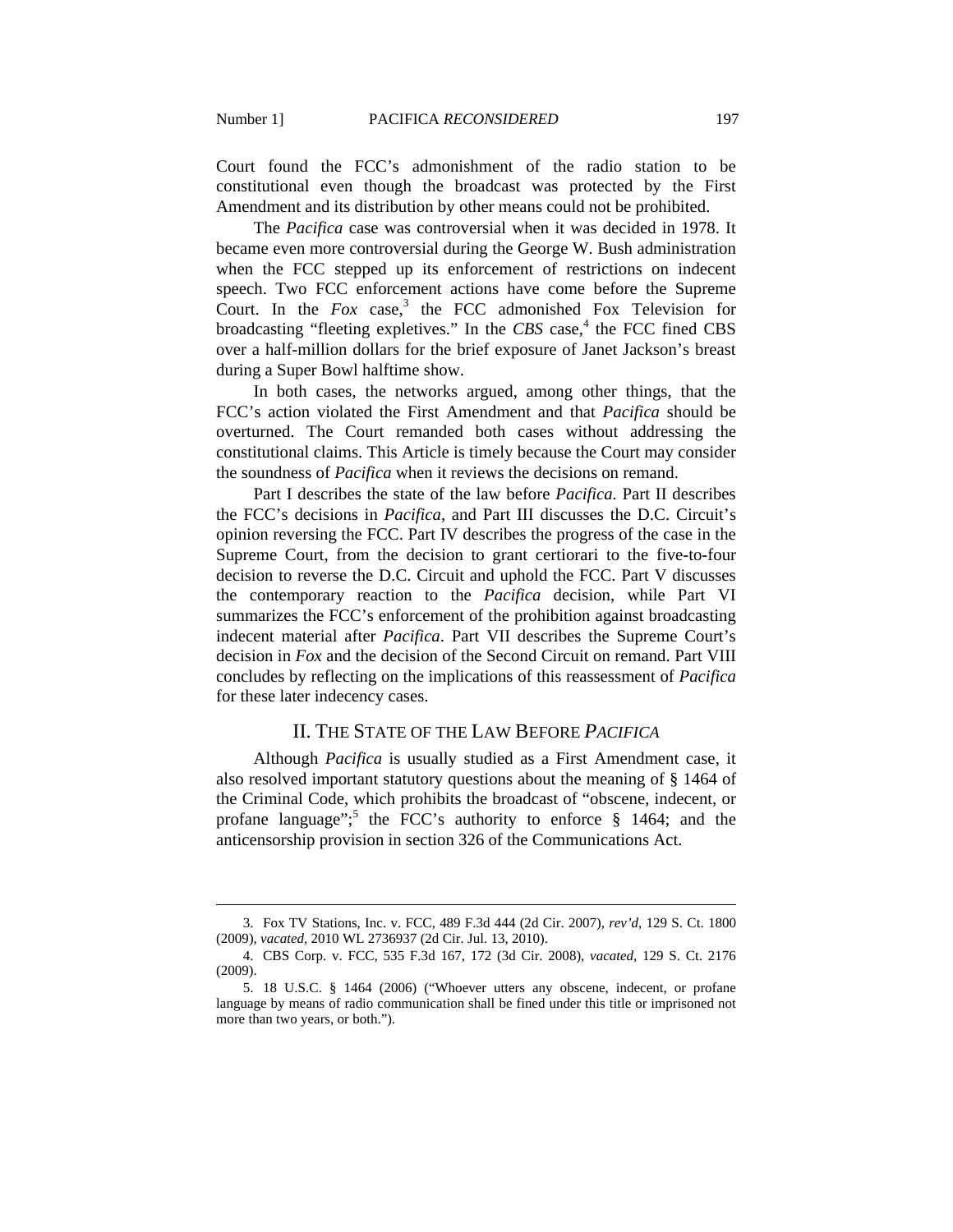#### *A. The Statutory Scheme*

Both § 1464 of the Criminal Code and section 326 of the Communications Act originated in the Radio Act of 1927, which created the Federal Radio Commission to license radio stations in the public interest.<sup>6</sup> Section 29 of that Act read:

Nothing in this Act shall be understood or construed to give the licensing authority the power of censorship over the radio communications or signals transmitted by any radio station, and no regulation or condition shall be promulgated or fixed by the licensing authority which shall interfere with the right of free speech by means of radio communications. No person within the jurisdiction of the United States shall utter any obscene, indecent, or profane language by means of radio communication.<sup>7</sup>

This language was reenacted in section 326 of the Communications Act of 1934.<sup>8</sup> In 1948, the Criminal Code was revised, and the last sentence of section 326 was moved to Title 18 of the Criminal Code to join other federal criminal statutes regulating offensive matter.<sup>9</sup> This revision made the Department of Justice (DOJ) responsible for criminal enforcement of § 1464.<sup>10</sup> It was unclear whether this change was intended to remove the FCC's authority to enforce § 1464 administratively, since other sections of the Communications Act seemed to give the FCC authority to impose various sanctions for violations of  $\tilde{\sigma}$  1464.<sup>11</sup> The Court resolved this uncertainty in *Pacifica* and concluded that rearranging the provisions did not limit the FCC's authority to impose sanctions on licensees for broadcasting indecent material. $^{12}$ 

#### *B. Enforcement of Section 1464 Prior to* Pacifica

In practice, neither the DOJ nor the FCC actively enforced § 1464

 <sup>6.</sup> Radio Act of 1927, ch. 169, 44 Stat. 1172–73 (1927).

 <sup>7.</sup> *Id.* § 29.

 <sup>8.</sup> Communications Act of 1934, Pub. L. No. 73-416, § 326, 48 Stat. 1064, 1091 (codified as amended at scattered sections 47 U.S.C.).

 <sup>9.</sup> Criminal Code of 1948, ch. 645, § 1464, 62 Stat. 769, 866 (1948). For example, § 1461 prohibits the mailing of "obscene, lewd, lascivious, or filthy book . . . or other publication of an indecent character . . . ." *Id.* § 1461.

 <sup>10.</sup> Ann-Ellen Marcus, Casenote, *Broadcasting Seven Dirty Words*, 20 B.C. L. REV. 975, 983, 988 (1979).

 <sup>11.</sup> These sanctions included monetary forfeitures, fines, and revocation of licenses. *Id.* at 985–87.

 <sup>12.</sup> FCC v. Pacifica Found., 438 U.S. 726, 738 (1978). The Court interpreted § 326's anticensorship provision as denying the "[FCC] any power to edit proposed broadcasts in advance and to excise material considered inappropriate for the airwaves" but not "the power to review the content of completed broadcasts in the performance of its regulatory duties." *Id.* at 735.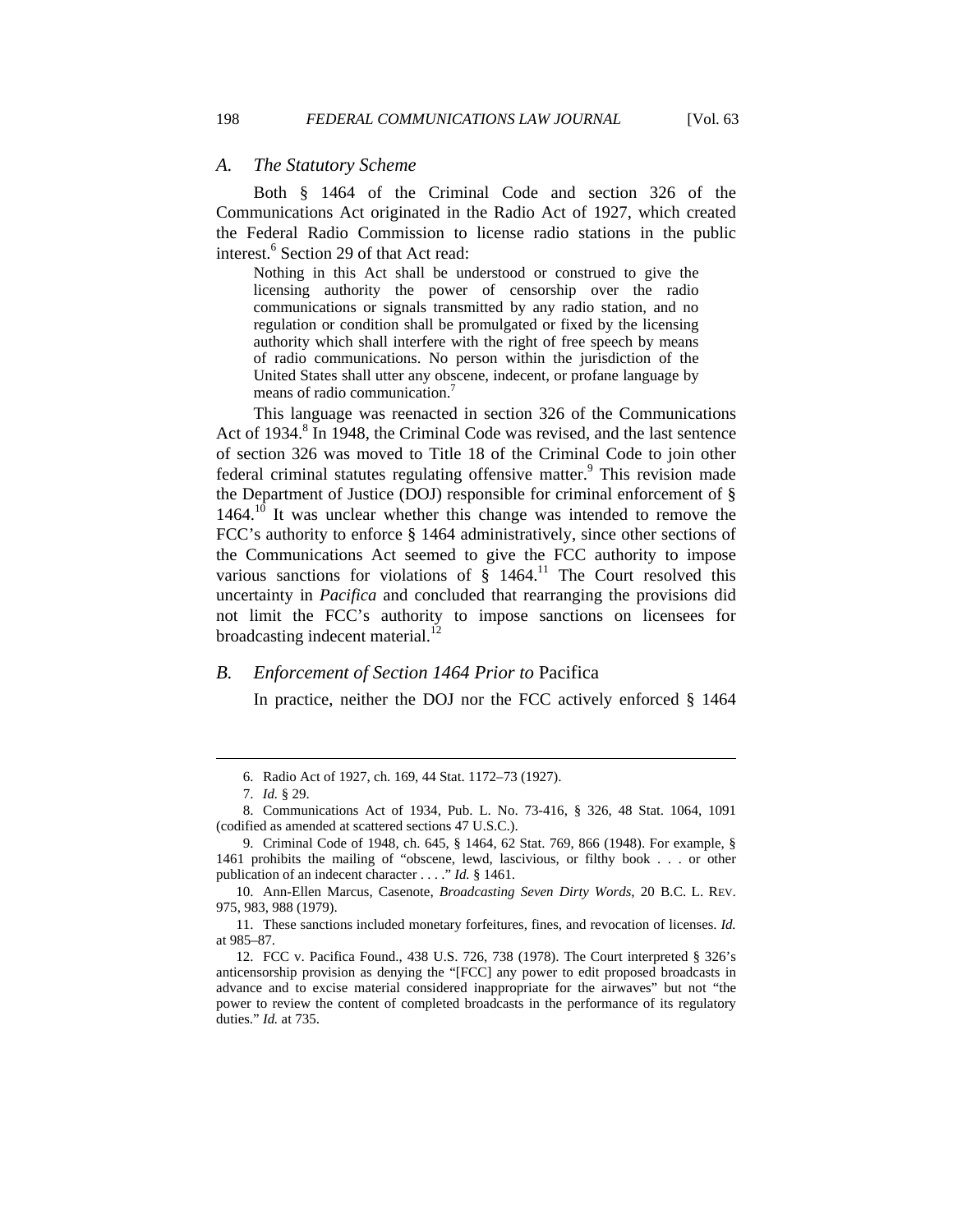prior to 1970.<sup>13</sup> In 1969, the Senate Subcommittee on Communications held a hearing and strongly suggested that the FCC do more to curb offensive broadcasting.14 This hearing was prompted, at least in part, by the Subcommittee's unhappiness with the FCC's grant of an additional license to the Pacifica Foundation despite the large number of complaints about its programming.15

Shortly after the hearing, the FCC issued a Notice of Apparent Liability (NAL) for violating § 1464 against WUHY-FM, a noncommercial station in Philadelphia.<sup>16</sup> WUHY-FM had broadcast a fifty-minute, taped interview with the Grateful Dead's Jerry Garcia at 10:00 p.m. in which Garcia repeatedly used the words "fuck" and "shit."<sup>17</sup> The FCC explained that the issue was not whether the station could present Garcia's views, but:

whether the licensee may present previously taped interview or talk shows where the persons intersperse or begin their speech with expressions like, "S - - t, man  $\ldots$ ", " $\ldots$  and s - - t like that", or "... 900 f - - - - n' times", ". . . right f - - - - - g out of ya", etc.

We believe . . . we have a duty to act to prevent the widespread use on broadcast outlets of such expressions . . . For, the speech involved has no redeeming social value, and is patently offensive by contemporary community standards . . . [I]t conveys no thought to begin some speech with "S - - t, man  $\dots$ ", or to use "f - - - - - g" as an adjective throughout the speech.<sup>18</sup>

The FCC found that the broadcast was not "obscene" under § 1464 because it did not appeal to the prurient interest.<sup>19</sup> However, it concluded that "the statutory term, 'indecent', should be applicable, and that, in the broadcast field, the standard for its applicability should be that the material broadcast is (a) patently offensive by contemporary community standards; and (b) is utterly without redeeming social value."<sup>20</sup> The decision cited no authority for this assertion, and indeed, recognized that there was no applicable judicial or administrative precedent.<sup>21</sup> The FCC imposed a one-

 <sup>13.</sup> Marcus, *supra* note 10, at 983. The FCC referred complaints about obscene or indecent programming to the DOJ, and imposed civil sanctions only after a successful prosecution by the DOJ or a determination by the DOJ that the offense was prosecutable. The DOJ rarely acted on such complaints. *Id.* at 983 n.77 (noting that DOJ brought only five prosecutions against broadcasters under § 1464).

 <sup>14.</sup> *Proposed Amendment to the Communications Act of 1934: Hearings on S. 2004 Before the S. Subcomm. on Comm.*, 91st Cong., 343–74 (1969).

 <sup>15.</sup> Marcus, *supra* note 10 at 987 n.93.

 <sup>16.</sup> WUHY-FM Eastern Education Radio, *Notice of Apparent Liability*, 24 F.C.C.2d 408 (1970).

 <sup>17.</sup> *Id.* at para. 3.

 <sup>18.</sup> *Id.* at paras. 6–7.

 <sup>19.</sup> *Id.* at para. 10.

 <sup>20.</sup> *Id.*

 <sup>21.</sup> *Id.* at para. 11.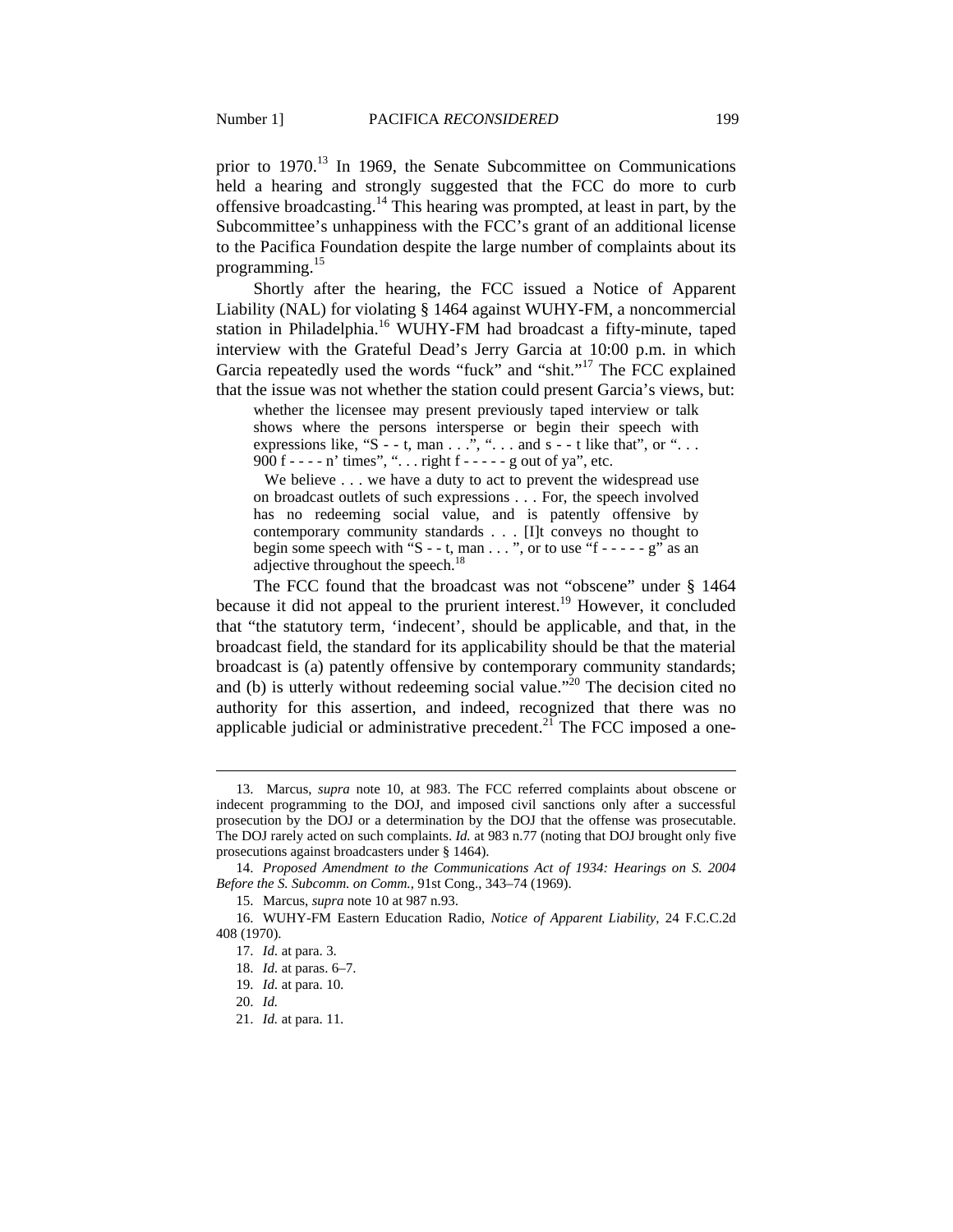hundred-dollar fine and stated that it welcomed judicial review.<sup>22</sup> Despite this invitation and strong dissents,  $23$  WUHY-FM did not appeal.  $24$ Undoubtedly, it would have cost far more to appeal than to pay the fine.

Henry Geller, who served as a special assistant to the Republican FCC Chairman Dean Burch at the time of the WUHY case, explained why the FCC brought this case. The Chairman wanted this type of language off the air. Geller advised him that the broadcast did not violate § 1464 because it was not obscene. He suggested that Burch use the "raised eyebrow" approach, but Burch did not want to do that. Geller then suggested arguing that indecent speech differed from obscene speech under the statute. Even though Geller thought the FCC would lose in court, Burch wanted it done under the statute, and Geller thought he had no other choice but to follow Burch's wishes.<sup>25</sup>

The next FCC case enforcing § 1464 involved a commercial radio format known as "topless radio."<sup>26</sup> This term refers to call-in shows, typically aired midday, which include explicit discussions of sex.<sup>27</sup> After receiving complaints about this format, the FCC issued a NAL in April 1973, proposing to fine Sonderling Broadcasting Corporation, licensee of WGLD-FM in Oak Park, Illinois, two thousand dollars for broadcasting "obscene and indecent" matter in violation of  $\S$  1464.<sup>28</sup>

Like WUHY, Sonderling paid the fine rather than incur the expense of an appeal.<sup>29</sup> However, the Illinois Citizens for Broadcasting and the Illinois Division of the ACLU filed a petition alleging that the FCC's actions had deprived listeners of their First Amendment rights to hear constitutionally protected programming.<sup>30</sup> The FCC denied the petition, and the petitioners appealed to the D.C. Circuit.<sup>31</sup> The FCC Associate General

 <sup>22.</sup> *Id.* at para. 16.

 <sup>23.</sup> Commissioner Nicholas Johnson dissented, accusing the majority of condemning "a culture—a lifestyle it fears because it does not understand," and "simply ignor[ing] decades of First Amendment law . . . . What the Commission tells the broadcaster he cannot say is anyone's guess—and therein lies the constitutional deficiency." *Id*. at 422 (Johnson, dissenting). Commissioner Kenneth A. Cox dissented in part because he thought the Commission had exaggerated the problem way out of proportion. *Id*. at 417–18 (Cox, dissenting in part).

 <sup>24.</sup> Marcus, *supra* note 10, at 986–87.

 <sup>25.</sup> Interview with Henry Geller, in Washington, D.C. (Oct. 20, 2008) [hereinafter Geller Interview].

 <sup>26.</sup> Sonderling Brdcst. Corp., WGLD–FM, *Memorandum Opinion and Order*, 41 F.C.C. 2d 777 (1973).

 <sup>27.</sup> *Id.* at para. 5.

 <sup>28.</sup> *Id.* at para. 1.

 <sup>29.</sup> Illinois Citizens Comm. for Brdcst. v. FCC, 515 F.2d 397, 400 (D.C. Cir. 1974), *reh'g denied*, 515 F.2d at 407 (1975) (per curiam).

 <sup>30.</sup> *Id.*

 <sup>31.</sup> *Id.* at 400–01.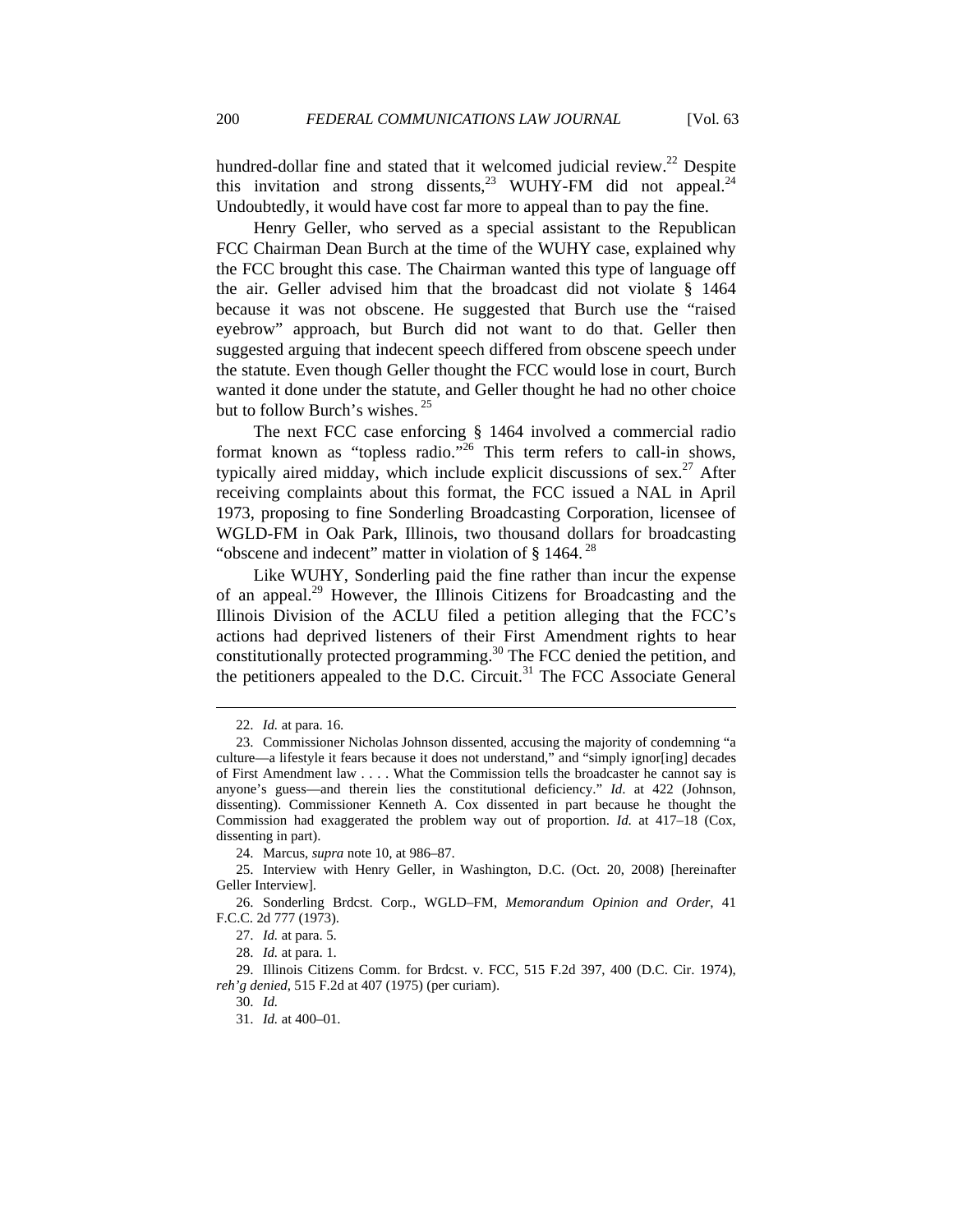Counsel, Joseph A. Marino, who would later argue the *Pacifica* case in the Supreme Court, argued this case in the D.C. Circuit.<sup>32</sup> The court affirmed the FCC in a decision written by Judge Leventhal, who agreed that the broadcasts were obscene and that the sanction did not violate the First Amendment.<sup>33</sup>

In *Sonderling*, "[t]he FCC found [the] broadcasts obscene under the standards of Roth v. United States and Memoirs v. Massachusetts."<sup>34</sup> While the appeal was pending, the Supreme Court formulated new obscenity standards in *Miller v. California*. <sup>35</sup> *Miller* did not address whether indecent speech should be assessed using the same standard as obscenity. This question came to the fore in *Pacifica*.

# III. THE FCC DECISION IN *PACIFICA*

On December 3, 1973, the FCC received a letter dated November 28, from John H. Douglas, 385 Madison Avenue, New York, NY. The entire letter stated as follows:

On October  $30<sup>th</sup>$ , in the early afternoon (from approximately 1:30 to 2:30 p.m.,) while driving in my car, I tuned to radio station WBAI in New York City.

 I heard, among other obscenities, the following words: cocksucker, fuck, cunt, shit, and a whole host of others. This was supposed to be part of a comedy monologue.

 Whereas I can perhaps understand an "X-rated" phonograph record's being sold for private use, I certainly cannot understand the broadcast of same over the air that, supposedly, you control. Any child could have been turning the dial, and tuned in to that garbage.

 Some time back, I read that "topless" radio stations were fined for suggestive phrases. If you fine for suggestions, should not this station lose its license entirely for such blatant disregard for the public ownership of the airwaves?

 <sup>32.</sup> *Id.* at 400. Marino also argued FCC v. Pacifica Found., 438 U.S. 726, 728 (1978).

 <sup>33.</sup> Illinois Citizens Comm. for Brdcst., 515 F.2d at 404. Judge Leventhal explained that the "excerpts cited by the Commission contain repeated and explicit descriptions of the techniques of oral sex" presented "in a context that was fairly described by the FCC as 'titillating and pandering.'" Moreover, they were broadcast from 10:00 a.m. to 3:00 p.m. "when the radio audience may include children—perhaps home from school for lunch, or because of staggered school hours or illness." *Id.* The citizens groups unsuccessfully sought rehearing en banc. *Id.* at 408 (per curiam order denying en banc rehearing). Judge Bazelon, the only one who voted for rehearing, issued a lengthy statement explaining his vote. *Id.* at 407–25.

 <sup>34.</sup> *Id.* at 404 (citations omitted).

 <sup>35.</sup> Miller v. California, 413 U.S. 15 (1972). The new standard had three parts: "(a) whether 'the average person, applying contemporary community standards' would find that the work, taken as a whole, appeals to the prurient interest . . . ; (b) whether the work depicts or describes, in a patently offensive way, sexual conduct specifically defined by the applicable state law; and (c) whether the work, taken as a whole, lacks serious literary, artistic, political, or scientific value." *Id.* at 24 (citations omitted).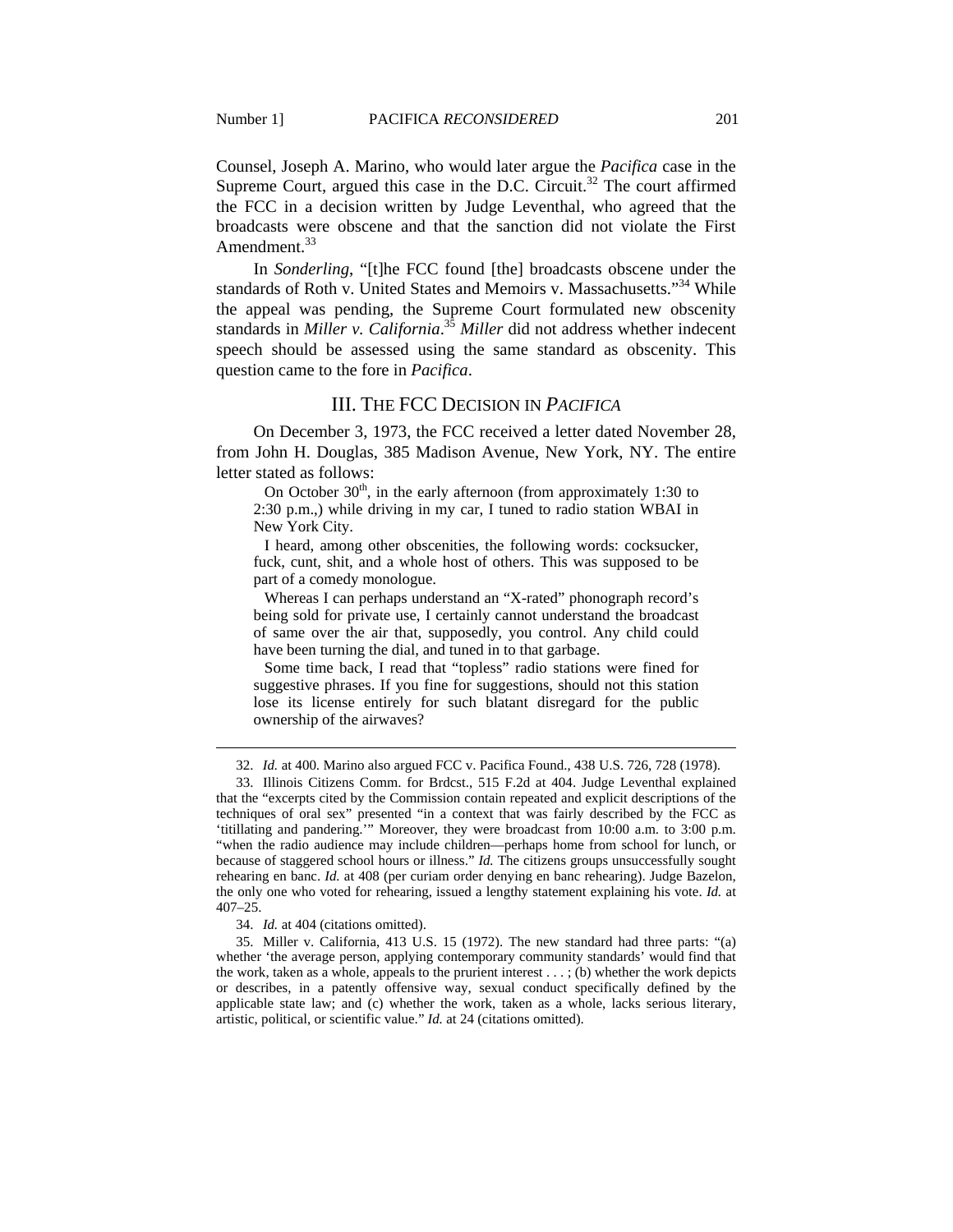Can you say this is a responsible radio station, that demonstrates a responsibility to the public for its license?

 I'd like to know, gentlemen, just what *you're* going to do about this outrage, and by copy, I'm asking our elected officials the same thing.

 Incidentally, my young son was with me when I heard the above, and unfortunately, he can corroborate what was heard. $36$ 

Although the letter does not state the age of his son, Douglas later told *Broadcasting* magazine that he was fifteen at the time.<sup>37</sup>

The FCC forwarded the complaint to Pacifica. Pacifica responded:

 Mr. Douglas' complaint is based upon the language used in a satirical monologue broadcast of a regularly scheduled live program "Lunchpail," hosted by Paul Gorman. The selection was broadcast as part of a discussion about the use of language in society. The monologue in question was from the album, "George Carlin, Occupation: FOOLE," . . . On October 30, the "Lunchpail" program consisted of Mr. Gorman's commentary as well as analysis of contemporary society's attitudes toward language. . . . Mr. Gorman played the George Carlin segment as it keyed into a general discussion of the use of language in our society.

 The selection from the Carlin album was broadcast towards the end of the program because it was regarded as an incisive satirical view of the subject under discussion. Immediately prior to the broadcast of the monologue, listeners were advised that it included sensitive language which might be regarded as offensive to some; those who might be offended were advised to change the station and return to WBAI in 15 minutes. . . . To our knowledge, Mr. Douglas is the only person who has complained about either the program or the George Carlin monologue. . . .

 George Carlin is a significant social satirist of American manners and language in the tradition of Mark Twain and Mort Sahl. . . .Carlin, like Twain and Sahl before him, examines the language of ordinary people. In the selection broadcast from his album, he shows us that words which most people use at one time or another cannot be threatening or obscene. Carlin is not mouthing obscenities, he is merely using words

 37. *WBAI Ruling: Supreme Court Saves the Worst for the Last*, BROADCASTING, July 10, 1978, at 20.

 <sup>36.</sup> The letter is reproduced in the Appendix to the Brief of Petitioner FCC at 2–3, FCC v. Pacifica Found., 438 U.S. 726 (No. 77-528). Douglas was a planning board member of Morality in Media. R. Wilfred Tremblay, *FCC v. Pacifica Foundation*, *in* FREE SPEECH ON TRIAL 219 (Richard A. Parker ed., 2003). Morality in Media's amicus brief described Morality in Media as

<sup>[</sup>A] New York not for profit inter-faith charitable Corporation, organized in 1968 for the purpose of combating the distribution of obscene material in the United States. This organization, now national in scope, has affiliates in six states. It corresponds 8 times a year with over 50,000 recipients of its newsletter located in every state of the United States. Its Board of Directors and National Advisory Board are composed of prominent businessman, clergy and civic leaders.

Brief for Morality in Media as Amicus Curiae Supporting the FCC at 2, FCC v. Pacifica Found., 438 U.S. 726 (1978) (No. 77-528).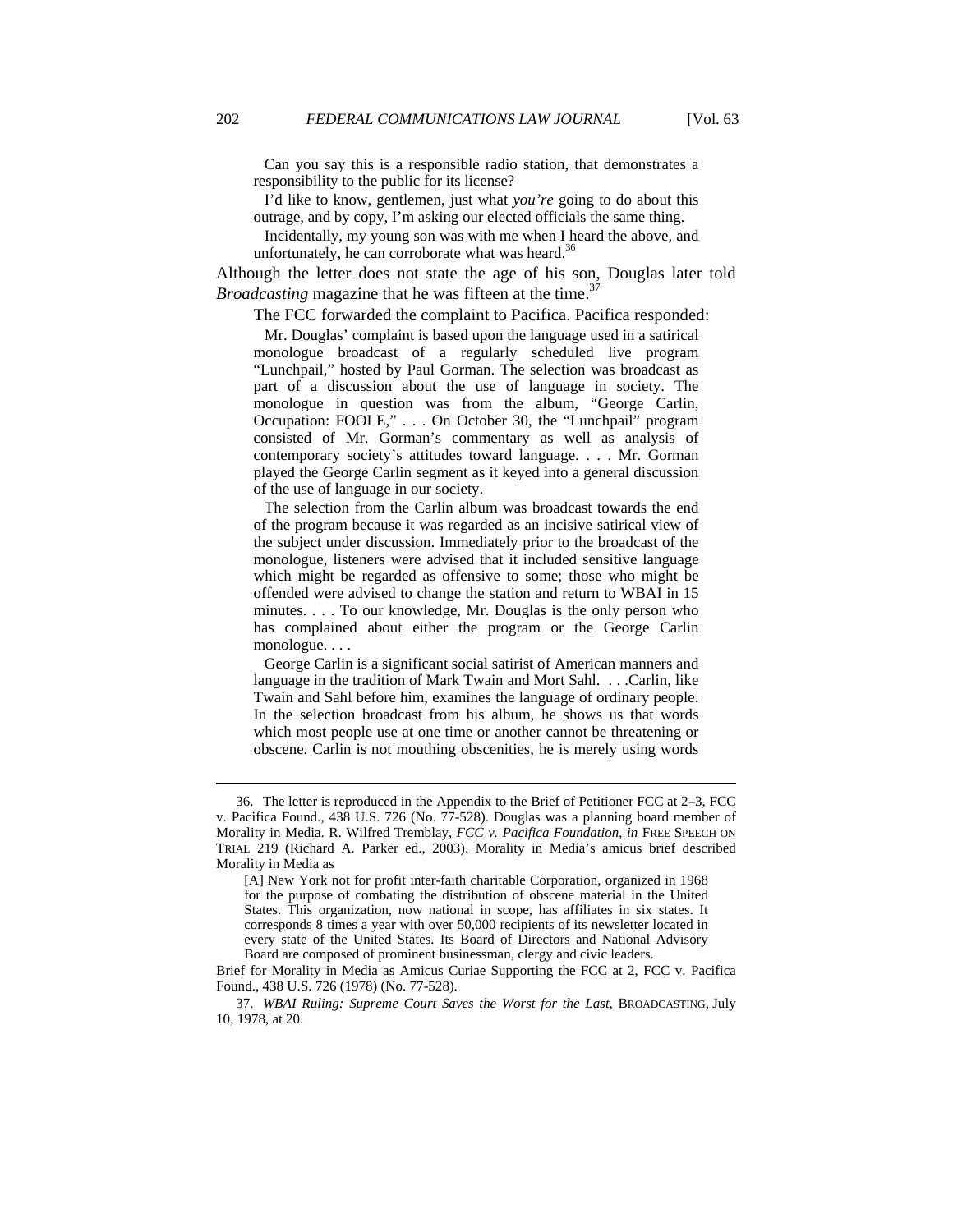to satirize as harmless and essentially silly our attitudes towards those words.

 [T]he inclusion of the material broadcast in a program devoted to an analysis of the use of language in contemporary society was natural and contributed to a further understanding on the subject.<sup>38</sup>

Instead of issuing an NAL as it did in *Eastern Education* and *Sonderling*, the FCC issued a declaratory order.<sup>39</sup> According to Marino, an investigator in the Broadcast Bureau originally drafted a "boilerplate" forfeiture notice on grounds that the program was both obscene and indecent.40 Marino knew that in a prior case, Judge Leventhal had expressed concern that the FCC's use of forfeitures pre-judged culpability.<sup>41</sup> He took a copy of the Carlin transcript home to his wife.<sup>42</sup> She read it and started laughing.<sup>43</sup> At that point, he knew that the FCC could not successfully prove the monologue was obscene.<sup>44</sup> Thus, he and others at the FCC drafted a declaratory order for the FCC's consideration.<sup>45</sup>

## *A. The FCC's* Declaratory Order

The *Declaratory Order* recognized that section 326 of the Communications Act prohibited the FCC from engaging in censorship, but noted that the FCC also had an obligation to enforce § 1464. While the *Declaratory Order* claimed it was "not intended to modify our previous decisions recognizing broadcasters' broad discretion in the programming area," it asserted that the broadcast medium had "special qualities" that distinguished it from other forms of expression and was, therefore, subject to a different mode of analysis.<sup>46</sup> Specifically, it found that:

Broadcasting requires special treatment because . . . (1) children have access to radios and in many cases are unsupervised by parents; (2) radio receivers are in the home, a place where people's privacy interest is entitled to extra deference  $\dots$ ; (3) unconsenting adults may tune in a station without any warning that offensive language is being or will be broadcast; and (4) there is a scarcity of spectrum space, the use of

 <sup>38.</sup> The letter is reproduced in the Appendix to the Brief of Petitioner FCC at 3–4, *Pacifica*, 438 U.S. 726 (No. 77-528).

 <sup>39.</sup> Citizen's Complaint Against Pacifica Foundation Station WBAI, *Memorandum Opinion and Order*, 56 F.C.C.2d 94 (1975) [hereinafter *Declaratory Order*].

 <sup>40.</sup> Telephone Interview with Joseph Marino (Oct. 15, 2008) [hereinafter Marino Interview].

 <sup>41.</sup> *See* Illinois Citizens Comm. for Brdcst. v. FCC, 515 F.2d 397, 403 (D.C. Cir. 1974) ("The procedure used by the FCC in issuing the Notice of Apparent Liability raises questions with regard to the rights of the licensee. First, it includes terms of conclusions, while the statute contemplates only charges.").

 <sup>42.</sup> Marino Interview, *supra* note 40.

 <sup>43.</sup> *Id.*

 <sup>44.</sup> *Id.*

 <sup>45.</sup> *Id.*

 <sup>46.</sup> *Declaratory Order*, *supra* note 39, at paras. 7–8.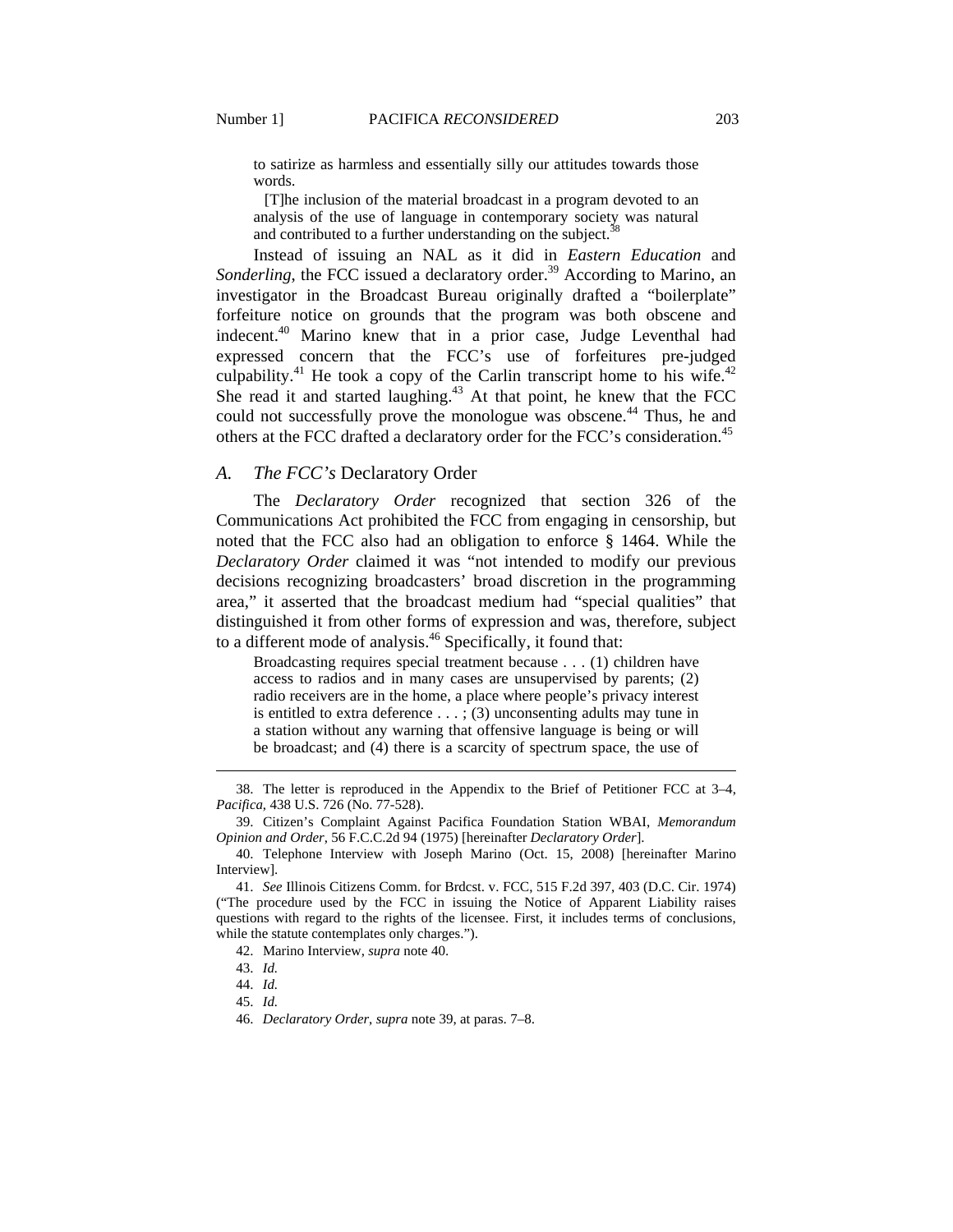which the government must therefore license in the public interest.<sup>47</sup>

The *Declaratory Order* acknowledged that "the term 'indecent' hald never been authoritatively construed by the Courts in connection with § 1464."48 In light of the *Miller* and *Illinois Citizens* decisions, the FCC decided to "reformulat<sup>[e]</sup> the concept of 'indecent.'<sup>149</sup> It concluded that "patently offensive language, such as that involved in the Carlin broadcast, should be governed by principles which are analogous to those found in cases relating to public nuisance" and thus, should be channeled to a more appropriate time rather than prohibited all together.<sup>50</sup> The FCC suggested that a more lenient definition of "indecent" would be appropriate during "late evening hours" when few children would be in the audience. $51$ 

Applying these considerations to WBAI's broadcast of the Carlin monologue, the FCC concluded that the language was indecent and prohibited by § 1464 because:

[W]ords such as "fuck," "shit," "piss," "motherfucker," "cocksucker," "cunt" and "tit" depict sexual and excretory activities and organs in a manner patently offensive by contemporary community standards . . . and are accordingly "indecent" when broadcast on radio or television. These words were broadcast at a time when children were undoubtedly in the audience (i.e., in the early afternoon). Moreover, the pre-recorded language with the words repeated over and over was deliberately broadcast.<sup>5</sup>

The FCC also explained its decision to issue a declaratory order instead of an *NAL*:

A declaratory order is a flexible procedural device admirably suited to terminate the present controversy between a listener and the station, and to clarify the standards which the Commission utilizes to judge "indecent language." Such an order will permit all persons who consider themselves aggrieved or who wish to call additional factors to the Commission's attention to seek reconsideration. If not satisfied by the Commission's action on reconsideration, judicial review may be sought immediately. $5$ 

Although the FCC imposed no fine, it said that if subsequent complaints were received, it would take them into account at license renewal.<sup>54</sup>

At that time, the FCC had seven Commissioners—four Republicans and three Democrats. The FCC Chairman, Richard E. Wiley, a Republican,

 <sup>47.</sup> *Id*. at para. 9.

 <sup>48.</sup> *Id*. at para. 10.

 <sup>49.</sup> *Id*.

 <sup>50.</sup> *Id*. at para. 11.

 <sup>51.</sup> *Id*. at para. 12.

 <sup>52.</sup> *Id*. at para. 14.

 <sup>53.</sup> *Id*. at para. 15 (citations omitted).

 <sup>54.</sup> *Id*. at para. 14.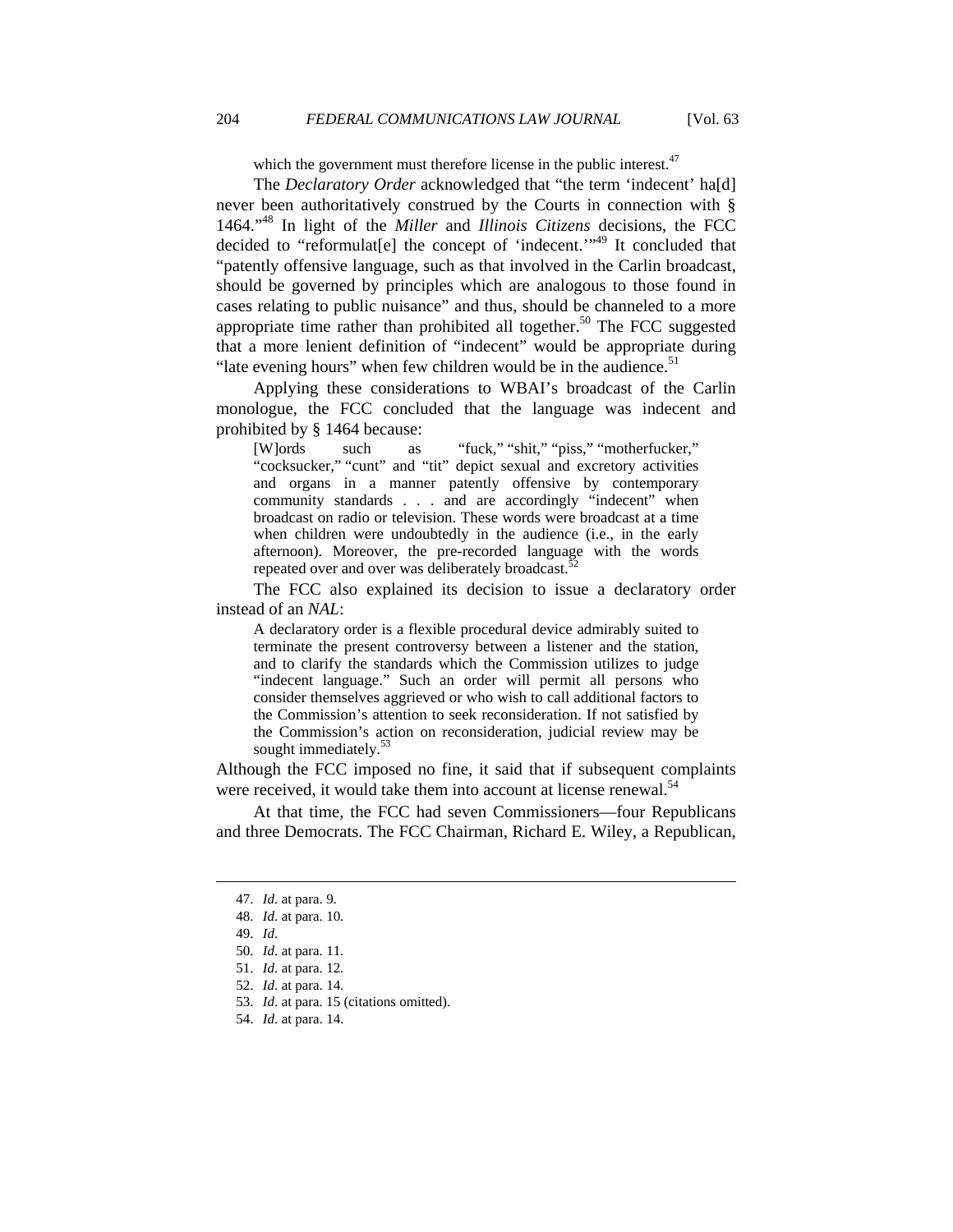concurred in the result.<sup>55</sup> Two Commissioners, Charlotte Reid and James Quello, issued concurring statements indicating that they believed that the broadcast of the language used in the Carlin monologue would be inappropriate at any time.<sup>56</sup> Commissioner James Quello explained that he disagreed with the majority's view that "such words are less offensive when children are at a minimum in the audience. Garbage is garbage. And under no stretch of the imagination can I conceive of such words being broadcast in the context of serious literary, artistic, political, or scientific value."<sup>57</sup>

Commissioner Glen Robinson considered the First Amendment concerns at greater length in his concurring opinion, which was joined by Commissioner Ben Hooks.<sup>58</sup> But he ultimately concluded that the FCC could regulate offensive speech to the extent it constituted a public nuisance and that the FCC's decision represented a reasonable balance between the conflicting right of free speech and the right to have some protection from the undesired speech of others.<sup>59</sup>

## *B. The Purpose of Using a Declaratory Order*

Several contemporaneous and subsequent events emphasize that the FCC intended the *Order* to have a broad application and to serve as a test case for its new interpretation of indecency.

Around the same time it issued the *Declaratory Order*, the FCC sent to Congress its *Report on the Broadcast of Violent, Indecent, and Obscene Material*. 60 The *Violence Report* discussed how despite the FCC's enforcement actions in *Eastern Educational Radio* and *Sonderling*, it was "apparent . . . that particularly on radio the problem of 'indecent' language has not abated and that the standards set forth in prior opinions has [sic] failed to resolve the problem."<sup>61</sup> The FCC expressed hope that its recently

 <sup>55.</sup> Marino was stunned that Wiley concurred. Marino Interview, *supra* note 40. However, Wiley did not remember concurring or why he would have done so. He said that he rarely wrote separate opinions when he was FCC Chairman because he felt that the FCC opinion spoke for him. He told me he supported the FCC's action at the time and still believes it was correct today. Telephone Interview with Richard E. Wiley, Former Chairman, FCC (July 24, 2009) [*hereinafter* Wiley Interview].

 <sup>56.</sup> *See Declaratory Order*, *supra* note 39, at 102 (Reid, concurring); *id*. at 102–03 (Quello, concurring).

 <sup>57.</sup> *Id.* at 103. Quello filed an amicus brief in *Fox*, along with others agreeing with the Second Circuit that the FCC acted arbitrarily and in violation of the First Amendment. Brief of Former FCC Commissioners and Officials as Amici Curiae Supporting Respondents, FCC v. Fox TV Stations, 129 S. Ct. 1800 (2008) (No. 07-582).

 <sup>58.</sup> *Declaratory Order*, *supra* note 39, at 103–07 (Robinson, concurring).

 <sup>59.</sup> *Id.* at 107.

 <sup>60.</sup> Report on the Broadcast of Violent, Indecent, and Obscene Material, 51 F.C.C.2d 418 (1975) [hereinafter Violence Report].

 <sup>61.</sup> *Id*. at 425.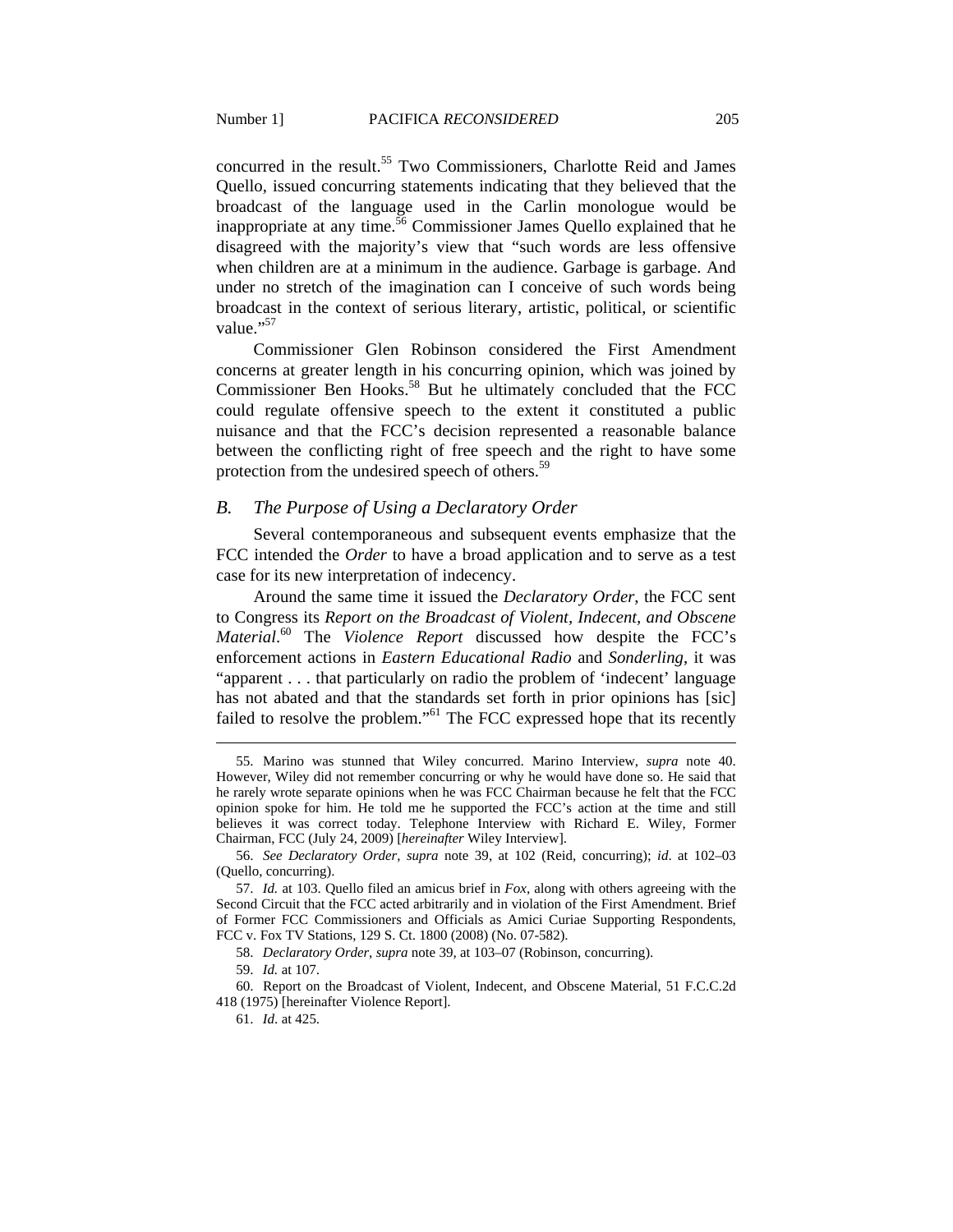issued *Declaratory Order* in *Pacifica* would "clarify the broadcast standards for obscene and indecent speech  $\dots$ ."<sup>62</sup>

In an interview with WBAI radio after the Supreme Court decision, then-former Chairman Wiley explained that the FCC had to enforce § 1464 but was not clear on the difference between obscenity and indecency.<sup>63</sup> The FCC had no position, but wanted finality more than anything else.<sup>64</sup> He noted that the FCC almost invited judicial review.<sup>65</sup> He thought that the FCC was uncomfortable in this area because of the First Amendment and wanted to know whether the FCC's responsibility extended beyond hardcore obscenity.<sup>66</sup> He noted that most broadcasters would not have used such language and that it was "too bad" that WBAI had not acted more responsibly. $67$ 

Commissioner Washburn confirmed in a 1979 speech that the FCC intentionally chose to issue the *Declaratory Order* to Pacifica to establish standards for "indecency." He explained that:

 When the "Seven Dirty Words" case reached us, . . . [o]ur dilemma was how to handle this and other complaints being received by the Broadcast Bureau about indecent language over the air. Congress mandated the FCC and the Department of Justice to enforce Section 1464 . . . But, unlike "obscenity," in the area of "indecency" we had no legal guidelines or definitions. We were searching for a way to meet the statute.

 The offensive speech, in the Pacifica complaint, . . .was not "obscene" within the appeal-to-the-prurient standard of the Supreme Court. Our General Counsel at that time, Ashton Hardy, advised that . . . it was doubtful the Commission would ever see a stronger case on which to establish FCC policy on what constitutes indecent speech within 1464 and to invite judicial review thereof. . . . I recall [Commissioner] Bob Lee saying at the time, "We need direction from the Court . . ."

 Our purpose, thus, was to clarify Commission authority. It was not our intention to penalize Pacifica Station WBAI, because the legal meaning of "indecent" was then so vague.<sup>68</sup>

 <sup>62.</sup> *Id*. The FCC attached a copy of the *Declaratory Order* to the *Violence Report*. *Id*. at 430 app. E.

<sup>63.</sup> *The Carlin Case: Interviews by Joey Cuomo & Mickey Waldman* (WBAI radio broadcast Mar. 30, 1978), a*vailable at* http://pacificaradioarchives.org/browse/ recording.php?recid=296&catid=3.

 <sup>64.</sup> *Id.*

 <sup>65.</sup> *Id.* 

 <sup>66.</sup> *Id.*

 <sup>67.</sup> *Id.*

 <sup>68.</sup> Abbott Washburn, FCC Commissioner, Luncheon Address Before the Federal Communications Bar Association, Washington, D.C.: Indecency and the Law in Broadcasting (Mar. 7, 1979) [hereinafter Washburn Speech]. Commissioner Washburn sent a copy of this speech to Justice Blackmun, who filed it in the *Pacifica* case files.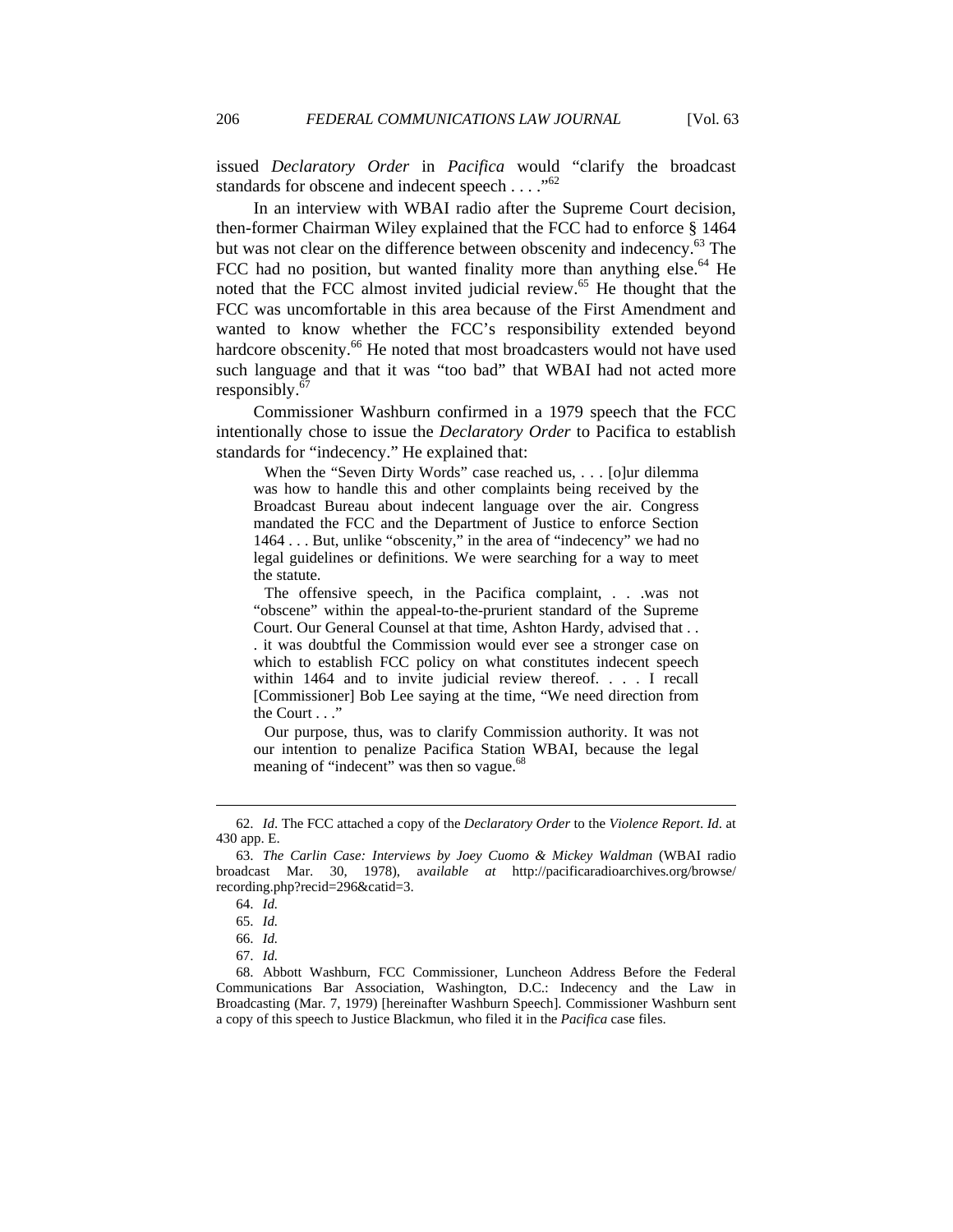#### *C. Reconsideration and Review*

Under the Communications Act, a person aggrieved by an FCC action may appeal the decision directly to a United States Court of Appeals, except in two situations: where the person (1) was not a party to the proceeding below, or (2) was a party, but intends to raise facts or arguments that had not been presented to the FCC.<sup>69</sup> In those situations, the person must seek reconsideration at the FCC before seeking judicial review.<sup>70</sup> Even though the FCC invited persons aggrieved to file petitions for reconsideration and to subsequently seek judicial review, only one party took up this invitation. The Radio Television News Directors Association (RTNDA) filed a petition for clarification seeking a ruling that the FCC "'does not intend to apply its definition of indecent language so as to prohibit the broadcasting of indecent words which might otherwise be reported as a part of a bona fide news or public affairs program."<sup>71</sup>

Pacifica opted to seek immediate judicial review in the D.C. Circuit. In its brief, Pacifica emphasized the relationship between the *Declaratory Order* and the *Report to Congress*:

Although the *Order* was issued by way of response to a listener complaint, the *Order* itself is not limited to the facts of the specific complaint. Rather, it was issued in conjunction with, and as an integral part of, the *Commission's Report on the Broadcast of Violent, Indecent, and Obscene Material* . . . which [it] submitted to Congress on February 19, 1975, in response to Congressional directives.<sup>72</sup>

Pacifica further argued that while the *Declaratory Order* referred to patently offensive language, which describes sexual or excretory activities and organs, the sweep of the *Order* is much broader.<sup>73</sup>

[U]nder the [FCC's] definition of 'indecent' any and all uses of certain words which . . . refer in a patently offensive manner to sexual or excretory functions or organs are banned whether such words, as actually used in context, describe sexual or excretory activities or organs or whether they are used colloquially in contexts where they

*Id.* 

 $\overline{a}$ 

 72. Brief for Petitioner at 5–6, Pacifica Found. v. FCC, 556 F.2d 9 (D.C. Cir. 1977) (No. 77-528) (citation omitted); *see also* Violence Report, *supra* note 60.

 <sup>69. 47</sup> U.S.C. § 405(a) (2006).

The filing of a petition for reconsideration shall not be a condition precedent to judicial review of any such order, decision, report, or action, except where the party seeking such review (1) was not a party to the proceedings resulting in such order, decision, report, or action, or (2) relies on questions of fact or law upon which the Commission, or designated authority within the Commission, has been afforded no opportunity to pass.

 <sup>70.</sup> *Id.* 

 <sup>71.</sup> Petition for Clarification or Reconsideration of a Citizen's Complaint Against Pacifica Foundation, Station WBAI(FM), *Memorandum Opinion and Order*, 59 F.C.C.2d 892, para. 3 (1976) [hereinafter Citizen's Complaint].

 <sup>73.</sup> Brief for Petitioner, *supra* note 72, at 11.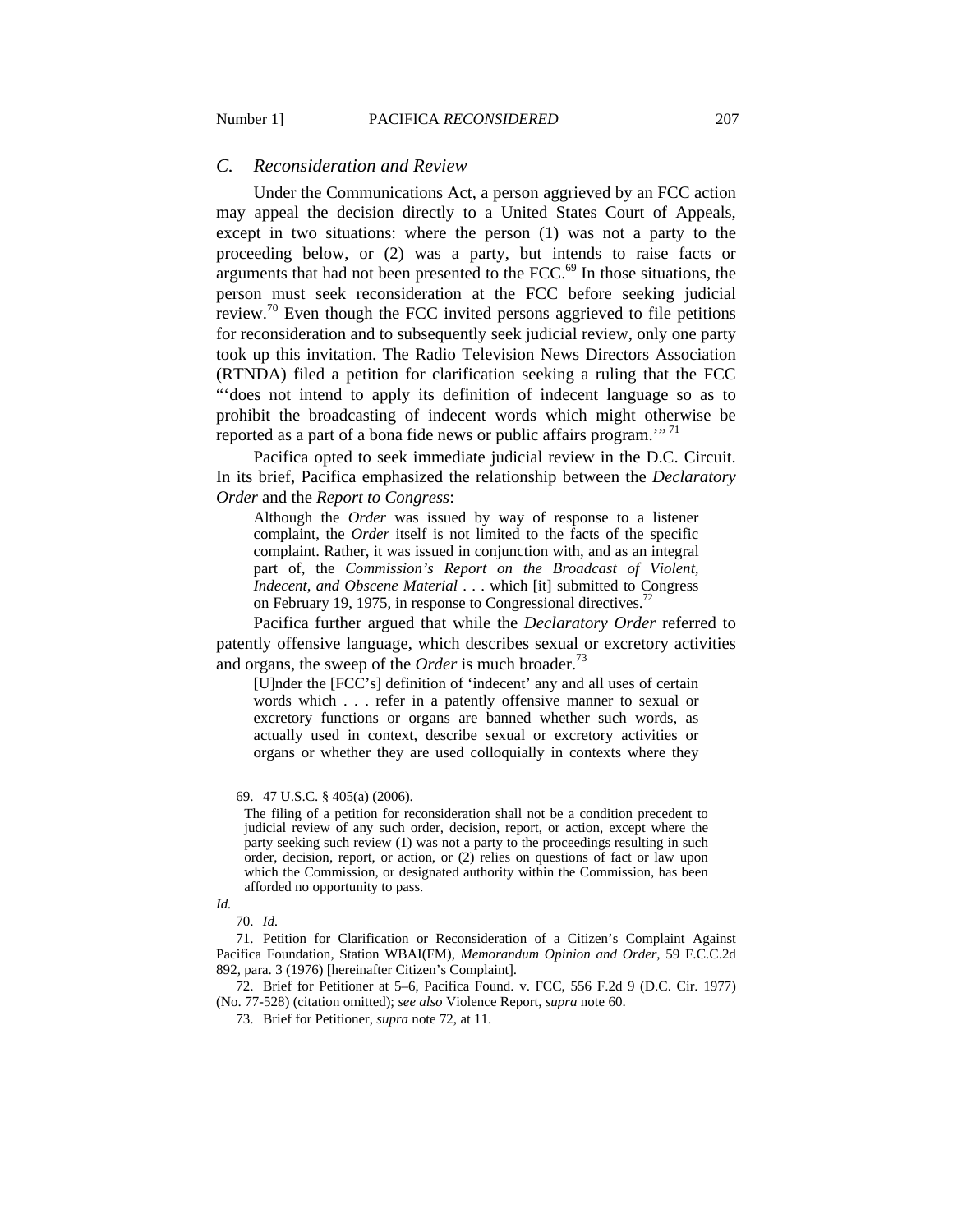cannot conceivably be construed as describing or even referring to sex or excretion. $^7$ 

Thus, the effect of the FCC *Order* was to prohibit the broadcasts of the White House tapes, political speeches and rallies, and "many of the great works of literature including Shakespearean plays and contemporary plays which have won critical acclaim, the works of renowned classical and contemporary poets and writers, and passages from the *Bible*."75

Pacifica also argued that § 1464 was unconstitutionally vague unless the term "indecent" was subsumed by the term "obscene" as defined in *Miller.*<sup>76</sup> The Carlin monologue was not obscene under the *Miller* test because (1) it did not appeal to any prurient interest and (2) it had literary and political value.<sup>77</sup> Finally, Pacifica argued that the special qualities of the broadcast medium did not justify suppressing nonobscene speech.<sup>78</sup>

In its brief, the FCC defended its special treatment of broadcasting based on the four factors identified in the *Declaratory Order*. 79 It argued that its order merely channeled patently offensive language to times when it was least likely to "be thrust upon unsupervised young children."<sup>80</sup>

Accordingly, Pacifica's lengthy compilation of allegedly prohibited quotations from the Bible, secular works of literature, and the "Nixon tapes" represents a serious misinterpretation of the Commission's order. These materials were not presented to the Commission, even though Pacifica could have sought reconsideration.<sup>8</sup>

Thus, the FCC suggested—but did not explicitly argue—that Pacifica was precluded by § 405's exhaustion requirement from challenging the breadth of the FCC's ruling because it had not made that argument before the FCC.

A week before the oral argument, the FCC issued an order on reconsideration that narrowed the reach of the *Declaratory Order*. It rejected RTNDA's claim that the *Declaratory Order* would cause licensees

 $\overline{a}$ 

 79. Brief for Respondents at 16–23, Pacifica Found. v. FCC, 556 F.2d 9 (D.C. Cir. 1977) (No. 75-1319).

 <sup>74.</sup> *Id.* at 7.

 <sup>75.</sup> *Id.* at 23.

 <sup>76.</sup> *Id.* at 26–28.

 <sup>77.</sup> *See id.* 

 <sup>78.</sup> *See id.* at 46. An amicus brief in support of Pacifica was filed by the San Francisco Chapter of the Committee for Open Media. It argued that the *Order* would have an especially harsh effect on the broadcast of plays attempting to realistically depict ghetto life. Brief of Committee for Open Media, San Francisco Chapter as Amicus Curiae Supporting Petitioner at 2, Pacifica Found. v. FCC, 556 F.2d 9 (D.C. Cir. 1977) (No. 75-1391) [hereinafter Open Media Br.]. As further evidence that the *Order* was overbroad, it cited studies showing that large numbers of children were in the broadcast audience even in the late evening hours. *Id.* at 16–17.

 <sup>80.</sup> *Id*. at 24.

 <sup>81.</sup> *Id*. at 28.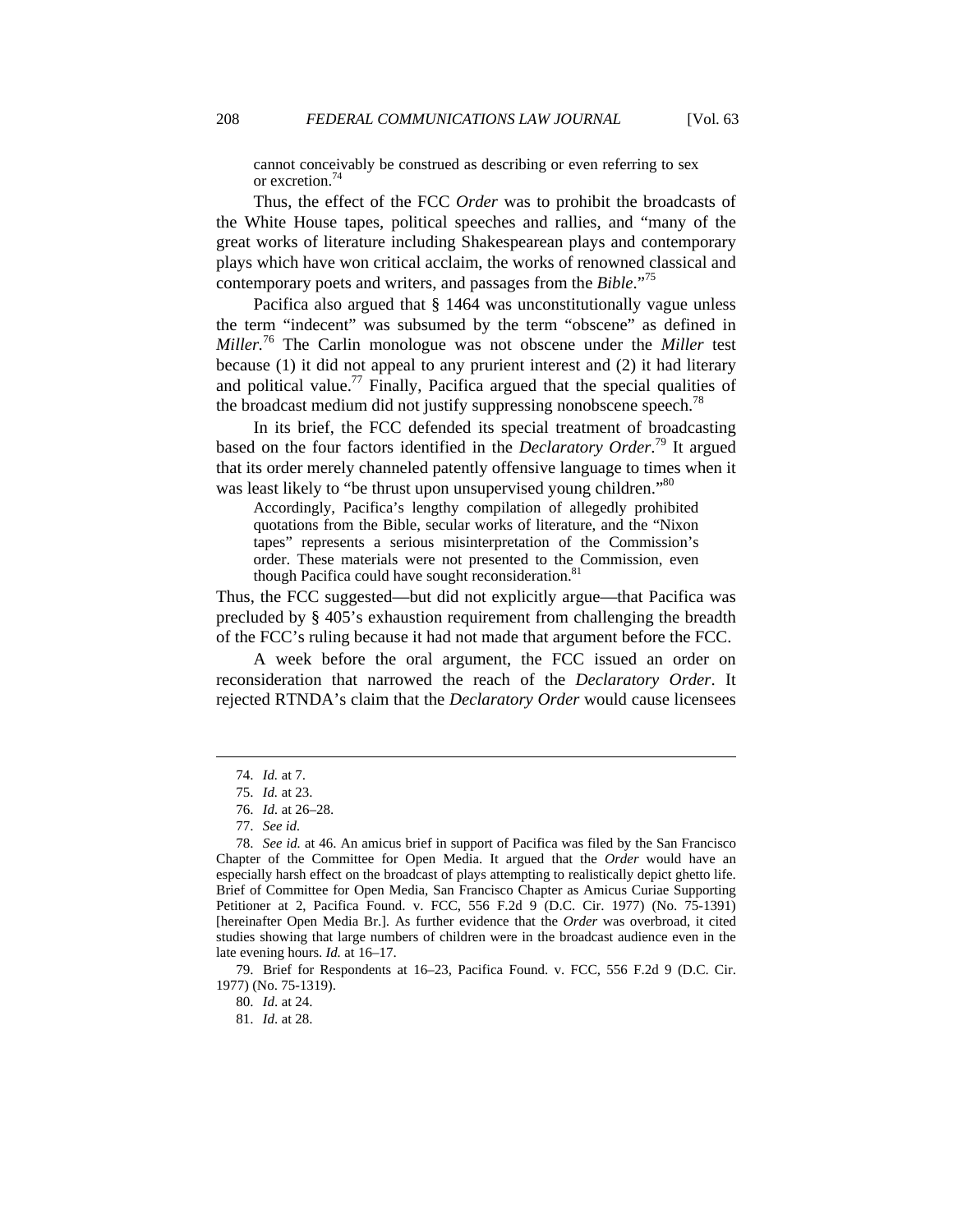to censor programming and inhibit broadcast journalism.<sup>82</sup> It emphasized that the order was "issued in a specific context."<sup>83</sup> It clarified that a licensee would not be held responsible for indecent language in covering live public events where journalistic editing was not possible.<sup>84</sup> However, it declined to provide further guidance in the absence of a concrete factual situation.<sup>85</sup>

#### III. THE D.C. CIRCUIT

The case was argued before Judges Tamm, Bazelon, and Leventhal by Joseph Marino for the FCC and Harry Plotkin for Pacifica. Marino did not expect that Judge Bazelon would vote to affirm the FCC, but had hoped Judge Tamm, a conservative jurist, would.<sup>86</sup> However, the D.C. Circuit voted two to one to reverse the FCC.<sup>87</sup> Writing for the court, Judge Tamm found that "[d]espite the Commission's professed intentions, the direct effect of its *Order* is to inhibit the free and robust exchange of ideas on a wide range of issues and subjects by means of radio and television communications."88 He rejected the FCC's claim that it was merely channeling indecent language to certain times of the day: "In fact the *Order*  is censorship, regardless of what the Commission chooses to call it."<sup>89</sup> Citing ratings that showed over one million children were watching television until 1:00 a.m., he agreed with Pacifica that the "Commission's action proscribes the uncensored broadcast of many of the great works of literature including Shakespearian plays and contemporary plays which have won critical acclaim, the works of renowned classical and contemporary poets and writers, and passages from the *Bible*."90

Because Judge Tamm found the FCC's action constituted censorship, which was prohibited by section 326 of the Communications Act, he did not address the FCC's argument that "indecent" differed from "obscene."<sup>91</sup> But, assuming *arguendo* that the FCC had the power to prohibit nonobscene speech from being broadcast, he found the FCC's order overbroad because it "sweepingly forbids any broadcast of the seven words *irrespective of context* or however innocent or educational they may be. . . . Clearly every use of these seven words cannot be deemed offensive even as

 <sup>82.</sup> Citizen's Complaint, *supra* note 71, at para. 4.

 <sup>83.</sup> *Id.*

 <sup>84.</sup> *Id*. at 893 n.1.

 <sup>85.</sup> *Id.* at para. 5.

 <sup>86.</sup> Marino Interview, *supra* note 40.

 <sup>87.</sup> Pacifica Found. v. FCC, 556 F.2d 9 (D.C. Cir. 1977).

 <sup>88.</sup> *Id.* at 13.

 <sup>89.</sup> *Id.*

 <sup>90.</sup> *Id.* at 14.

 <sup>91.</sup> *Id.* at 15.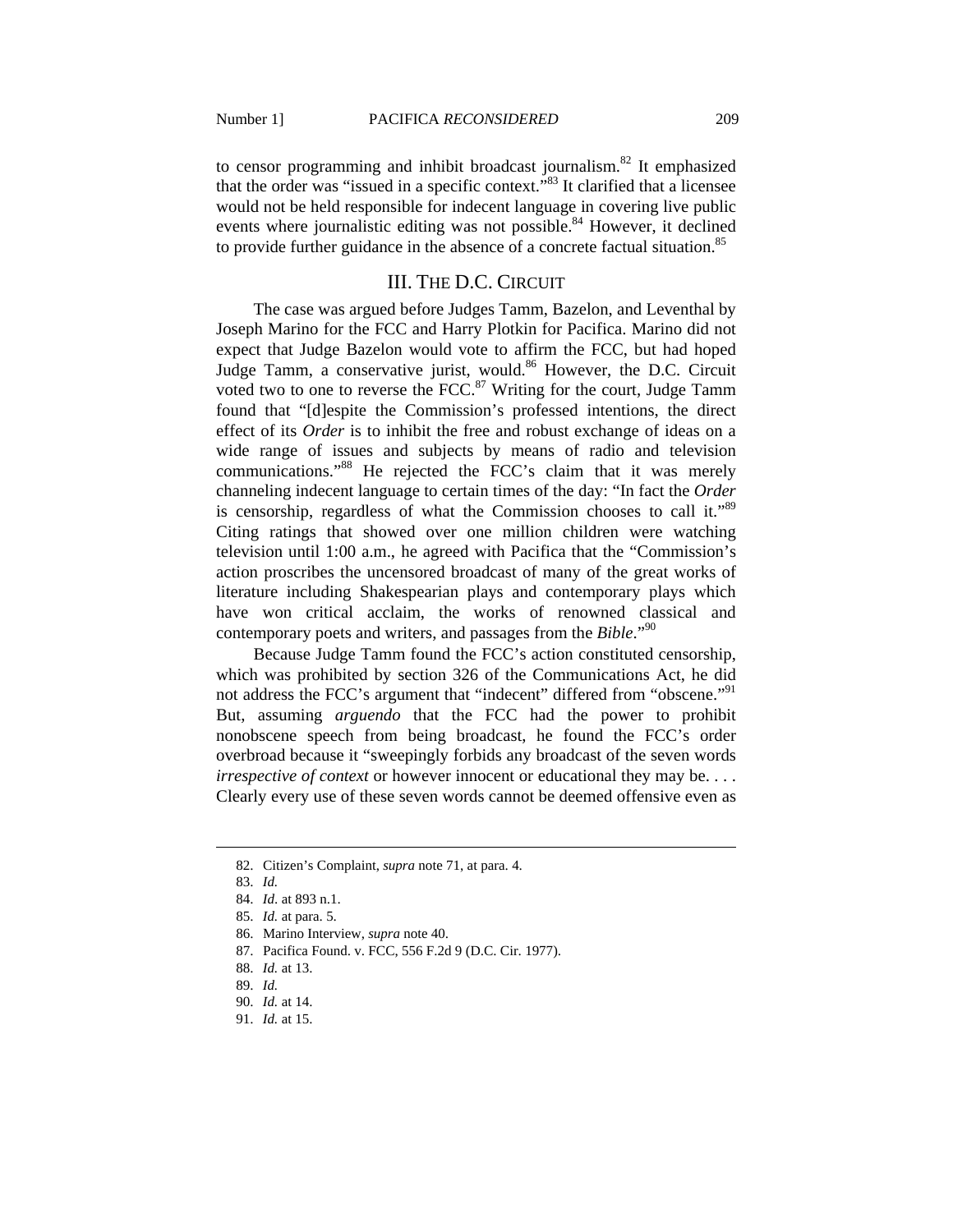to minors."92 Thus, he characterized the FCC's action as a "step toward reducing the adult population to hearing or viewing only that which is fit for children" and a "classic case of burning the house to roast the pig."<sup>93</sup>

Judge Bazelon concurred, but thought it was necessary to go beyond Judge Tamm's decision and rule that, under the *Miller* test, the FCC's definition of "indecent" speech was "massively overbroad" because it failed to use local community standards, consider whether the work appealed to prurient interest, and judge the work as a whole.<sup>94</sup> He rejected the FCC's argument that regulation was justified by the privacy interests of unconsenting adults in their homes because any offense could be minimized by changing the channel.<sup>95</sup> He likewise dismissed the claim that regulation was justified by the presence of children in the audience.<sup>96</sup> While conceding that "no one would dispute that there is a public interest in stations airing programming suitable for children or that government has greater power to regulate speech aimed at children than speech aimed at adults,"<sup>97</sup> adults with normal sleeping habits would be limited to programs fit for children. If it were impractical to accommodate the competing interests of children and adults, the court should err on the side of under regulation because the harm to children could be minimized with warnings and parental supervision, but harm from over regulation was irremediable.<sup>98</sup>

Judge Leventhal dissented. He stressed that the FCC had only held that the specific broadcast was indecent, not that the broadcast of any one of the seven words would be indecent.<sup>99</sup> He thought that the "Commission's decision must be read narrowly, limited to the language 'as broadcast' in the early afternoon."<sup>100</sup> While he recognized that Carlin was "a comedian of stature, and a social satirist," whose monologue might be appreciated by a "mature audience,"

 <sup>92.</sup> *Id.* at 17 (emphasis added). Judge Tamm also concluded that the FCC's action was vague because it failed to define "children," noting that a nineteen-year-old had different needs than a seven-year-old. *Id.*

 <sup>93.</sup> *Id.* at 17 (citing Butler v. Michigan, 352 U.S. 380, 383 (1957)). He also found no empirical support for the FCC's claim that, had it not taken action, "filth [would] flood the airwaves," and suggested that market forces would limit the broadcast of offensive language. *Pacifica*, 556 F.2d at 18.

 <sup>94.</sup> *Pacifica*, 556 F.2d at 21 (Bazelon, J., concurring).

 <sup>95.</sup> *Id*. at 26.

 <sup>96.</sup> *Id.* at 28.

 <sup>97.</sup> *Id.* at 27.

 <sup>98.</sup> *Id.* at 27–28. Judge Bazelon also found the FCC's decision based on undocumented assumptions that most parents would consider such language unsuitable for children and that parents were less able to control their children's listening habits than their access to other media. *Id.* at 28.

 <sup>99.</sup> *Pacifica*, 556 F.2d at 31 (Leventhal, J., dissenting).

 <sup>100.</sup> *Id.* at 32.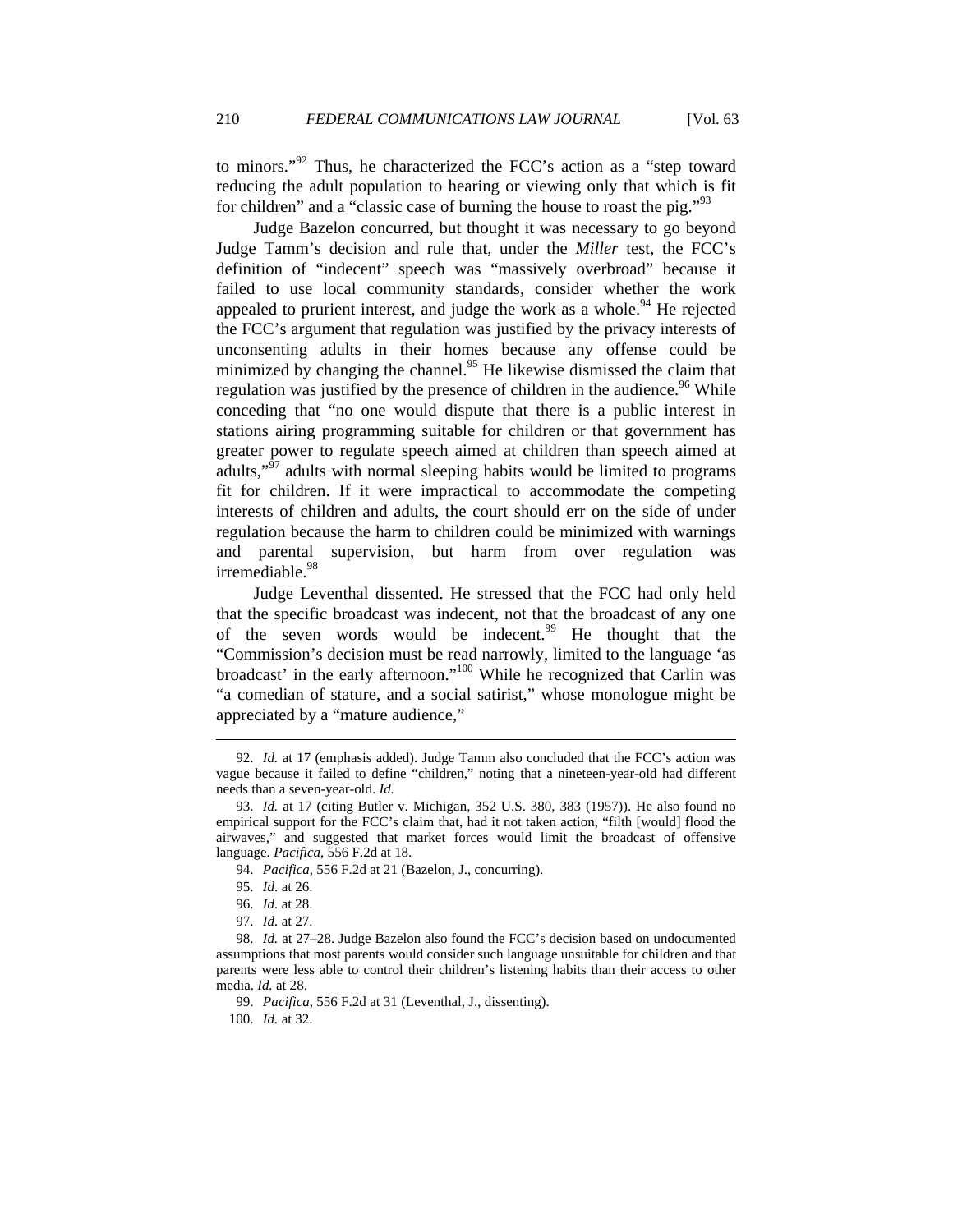every society has special vocabularies appropriate only for special groups, times and places. What the licensee did here was to broadcast them broadside, in houses and elsewhere; and to present the persistent, almost lavishly loving reiteration of the special words in an afternoon broadcast when children were likely in the audience.<sup>101</sup>

In Leventhal's view, the FCC's action reflected "a broad consensus of society, the view that the great bulk of families would consider it potentially dangerous to their children  $\dots$ ."<sup>102</sup> While families should have the means to choose programming appropriate for children, the pervasiveness of broadcasting radio made that impossible. Since a majority of families with school-aged children had working mothers, children would be listening unsupervised.<sup>103</sup> Although children might hear these words elsewhere, hearing them broadcast created the impression that their use was generally acceptable.<sup>104</sup>

Judge Leventhal saw the FCC's action as an appropriate time, place, or manner regulation rather than censorship.<sup>105</sup> While acknowledging that vagueness was "to some extent inherent" in the concept of indecency, he thought that the judicial review would ensure protection for works of literary, artistic, political, or scientific value.<sup>106</sup> In sum, the FCC had made an appropriate constitutional trade-off between assisting parents in protecting young children and protecting privacy versus free speech interests<sup>107</sup>

The FCC, with the support of the DOJ, promptly sought rehearing *en banc*. 108 Its petition emphasized the importance of deciding the statutory question—that is, "whether the word 'indecent' as used in § 1464 has a separate meaning from the term 'obscene.'"<sup>109</sup> The FCC agreed with Judge Leventhal that its "order was a declaration on a specific set of facts. When the Commission is confronted with a different set of facts, it can then determine whether the principles announced in this order should be applied, modified, or extended."<sup>110</sup> The D.C. Circuit denied rehearing in an unpublished order on May 10,  $1977$ <sup>111</sup>

 <sup>101.</sup> *Id.* at 33.

 <sup>102.</sup> *Id.*

 <sup>103.</sup> *Id.* at 34.

 <sup>104.</sup> *Id.*

 <sup>105.</sup> *Id.* at 34 (Leventhal, J., dissenting).

 <sup>106.</sup> *Id.* at 35.

 <sup>107.</sup> *Id.* at 37.

 <sup>108.</sup> Petition for Rehearing and Suggestion for Rehearing En Banc, Pacifica Found. v. FCC, 556 F.2d 9 (D.C. Cir. 1977) (No. 75-1391).

 <sup>109.</sup> *Id*. at 1–2.

 <sup>110.</sup> *Id*. at 8.

 <sup>111.</sup> Although the suggestion for rehearing en banc was denied per curium, the *Order* notes that four of the nine Judges—Leventhal, McKinnon, Robb, and Wilkey—would have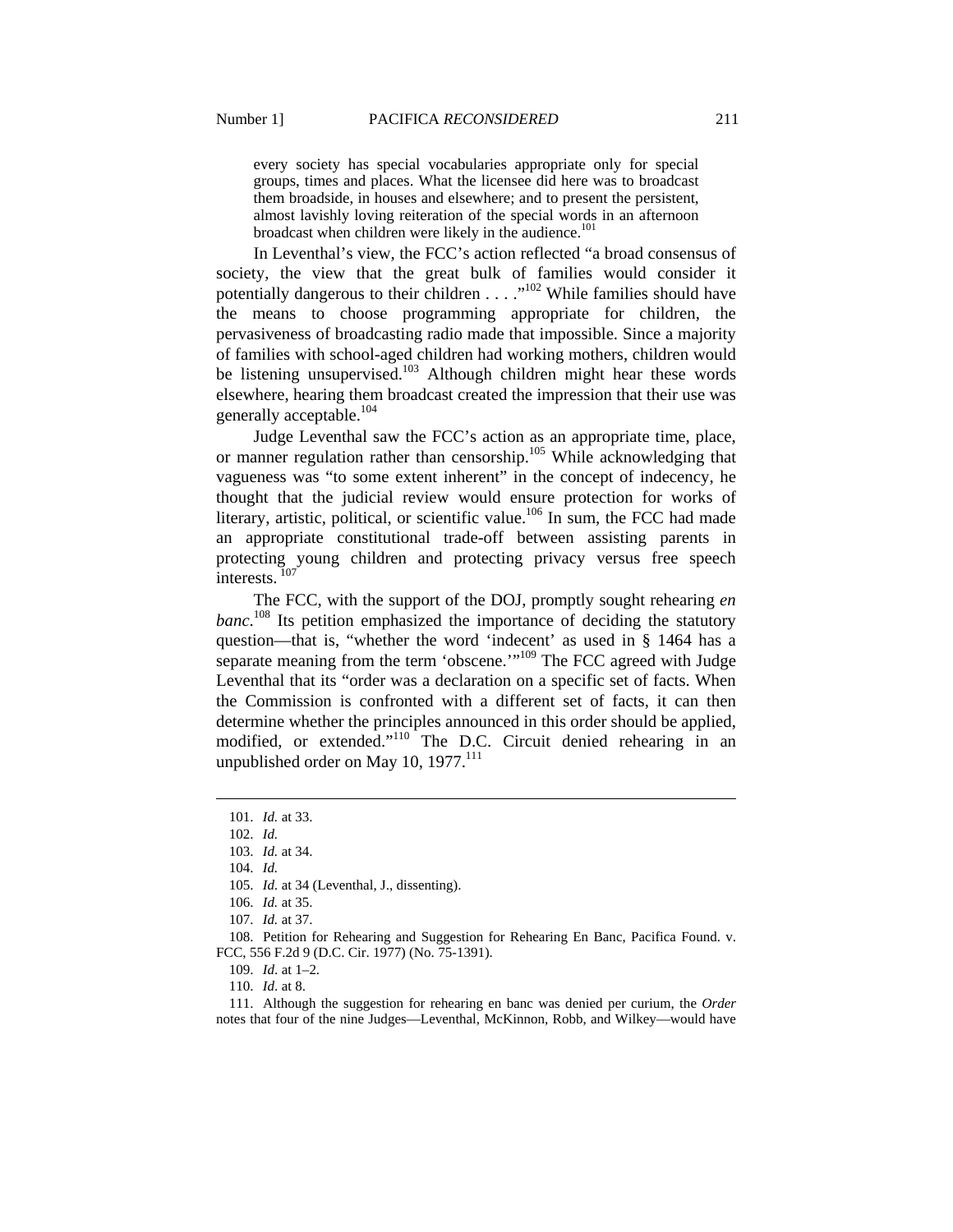$\overline{a}$ 

## IV. THE SUPREME COURT DECISION IN *PACIFICA*

The FCC filed its petition for certiorari on October 7, 1977.<sup>112</sup> Normally, the Solicitor General's office would represent the FCC in seeking review in the Supreme Court.<sup>113</sup> Here, although the DOJ joined the FCC in defending its *Order* in the D.C. Circuit, it did not join in the petition for certiorari.<sup>114</sup> This change of position may have been due to the change in administration. Democrat Jimmy Carter became President in January 1977, and in March, he appointed Wade H. McCree to replace Robert H. Bork as Solicitor General.<sup>115</sup> However, the Republican Chairman of the FCC, Richard Wiley, served until October 13, just a few days after the FCC's certiorari petition was filed.<sup>116</sup>

#### *A. Decision to Grant Certiorari*

The Court took up whether to grant certiorari at its conference on January 6,  $1978$ .<sup>117</sup> The pool memo prepared for this conference by Justice Powell's clerk, Jim Alt, summarized the facts, decisions below, and contentions of the parties.<sup>118</sup> The FCC had argued that certiorari should be granted to decide whether the unique quality of the broadcast media

granted the suggestion. A copy of the *Order* is attached to the FCC's Brief. Brief of Petitioner FCC app. at 1, FCC v. Pacifica Found., 438 U.S. 726 (1978) (No. 77-528).

 <sup>112.</sup> Petition for Writ of Certiorari, *Pacifica*, 438 U.S. 726 (1978) (No. 77-528).

 <sup>113.</sup> The United States, represented by the DOJ, is automatically a party in appeals of the FCC taken under § 402(a) of the Communications Act. 47 U.S.C. § 402(a) (2006); 28 U.S.C. § 2344 (2006). However, even though the Attorney General is responsible for the interests of the Government in all court proceedings under that chapter, an agency whose interests would be affected if its order were set aside may appear as a party and be represented by its own counsel. 28 U.S.C. § 2348 (2006).

 <sup>114.</sup> Brief for the United States, *Pacifica*, 438 U.S. 726 (No. 77-528).

 <sup>115.</sup> Marino recalled that Bork decided not to support seeking certiorari. Although Marino did not attend the meeting with Bork, he suspects that the petition was circulated for comment, and that the Criminal Division, which was responsible for enforcing § 1464, had a different view than the Antitrust Division, which had been involved in the case in the D.C. Circuit. This theory is consistent with the explanation given at oral argument. *See* Marino Interview, *supra* note 40.

 <sup>116.</sup> Because the FCC is an independent agency, Commissioners may continue to serve out their terms after a new administration takes over. In this case, Wiley agreed to remain as Chairman until a new Chairman could be appointed and confirmed. Wiley Interview, *supra* note 55. Democrat Charles Ferris became FCC Chairman on October 17, 1977.

 <sup>117.</sup> Preliminary Memorandum for Jan. 6, 1978 Conference, No. 77-528 (Dec. 13, 1977) [hereinafter Pool Memo]. Copies of this Pool Memo were found in the papers of both Justice Blackmun and Justice Powell.

 <sup>118.</sup> Pool Memo, *supra* note 117. The practice of pooling clerks, dividing up the filings, and having a single memo circulated among all the participants began in 1972 as a way to reduce the workload as a result of the increasing number of cert petitions being filed. Some Justices, including Justice Stevens, did not participate in the pool. DAVID M. O'BRIEN, STORM CENTER: THE SUPREME COURT IN AMERICAN POLITICS 140 (8th ed. 2008).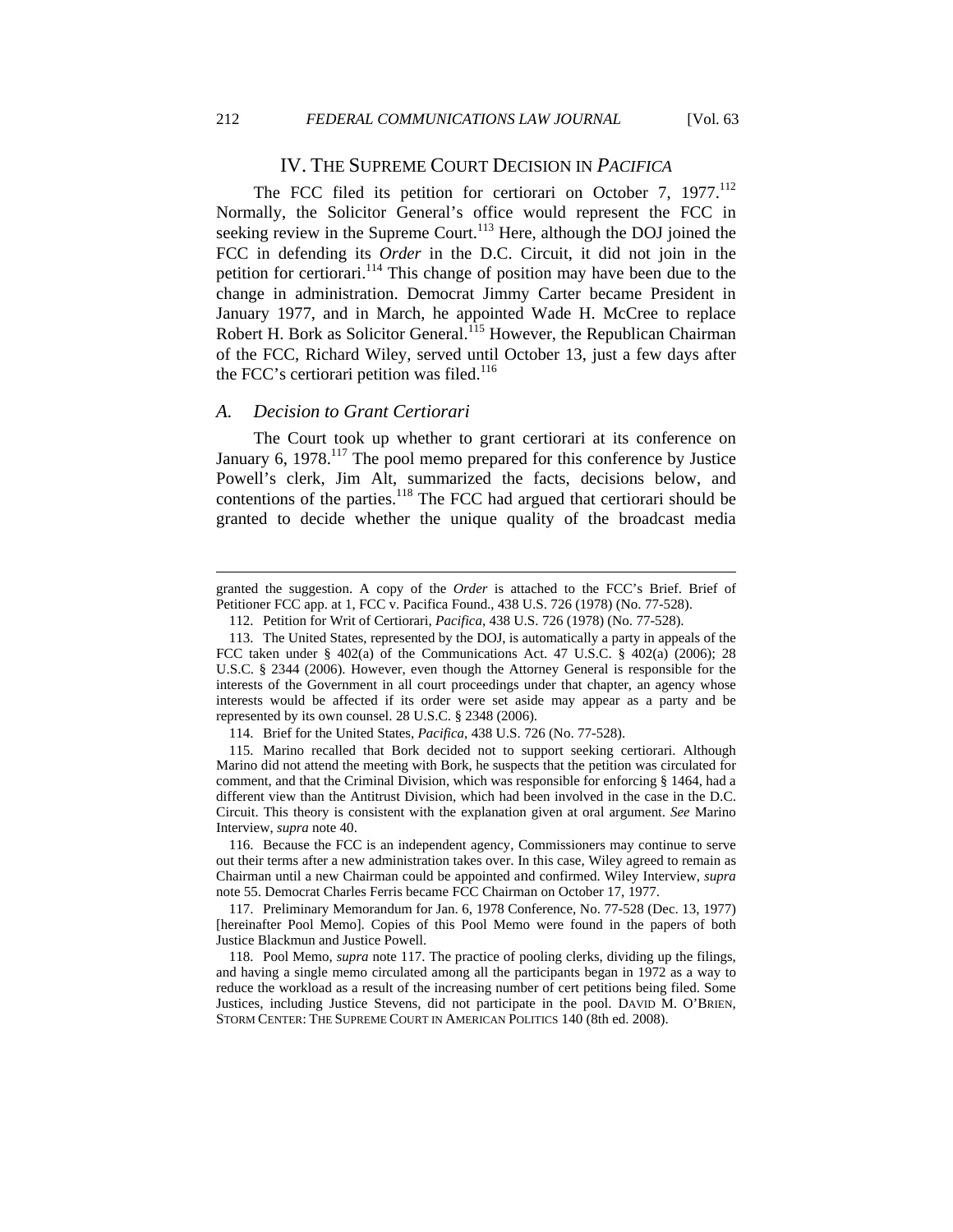justified its action.<sup>119</sup> In opposing certiorari, Pacifica argued that the D.C. Circuit correctly found the Commission's *Order* overbroad and that the DOJ's decision not to support certiorari demonstrated that the case posed no important issue of federal law.<sup>120</sup>

The pool memo recommended against hearing the case, noting that "[b]ecause of the legislative nature of the Commission's order and the divergence of views on D.C. Cir., this case comes here in rather an unfocused state."<sup>121</sup> Moreover,

it seems likely that the Commission's approach, with its focus on words, rather than on words and context, was not sufficiently discerning even taking into account the special problems of the broadcast media. The Commission made it quite clear that a broadcast's claim to serious merit would make no difference in determining whether it was "indecent" except, perhaps, if the broadcast were late at night. As Judge Tamm pointed out, this would keep a fair number of serious works off the air at times when most adults could listen. Even granting validity to the Commission's "channeling" approach, one would think that it might have taken into account both the adults' interest in access to such works, and the possibility that children could be shielded from them.<sup>122</sup>

The memo concluded that "[g]iven the breadth of the declaratory portion of the Commission's order, and its potential chilling effect on broadcasters, the majority's overbreadth approach seems more appropriate than the dissenter's as-applied approach. Thus, unless the Court is inclined to review the majority's overbreadth holding, the case probably is not worth taking."<sup>123</sup>

The Justices vote at conference whether to hear a case. Generally, four votes are needed for a case to be accepted.<sup>124</sup> Chief Justice Burger and Justices White, Rehnquist, and Stevens voted in favor of certiorari.<sup>125</sup> Justices Powell and Blackmun voted "join 3," meaning that they would

 $\overline{a}$ 

124. O'BRIEN, *supra* note 118, at 211.

 125. Tally Sheet (Jan. 6, 1978), FCC v. Pacifica Found., 438 U.S. 726 (1978) (No. 77- 528) (Powell files) (showing vote at conference).

 <sup>119.</sup> Pool Memo, *supra* note 117, at 8.

 <sup>120.</sup> *Id*. at 9.

 <sup>121.</sup> *Id*.

 <sup>122.</sup> *Id*. at 9–10.

 <sup>123.</sup> *Id*. at 10. On Justice Powell's copy of the pool memo, Alt wrote on the first page: "I would deny this petition." On the last page he explained: "Because I think the FCC's declaratory order was overbroad and showed a *startling insensitivity* to the interests of everyone except children, I would deny." *Id*. Justice Blackmun's clerk, Ruth Glushien, agreed with the recommendation, adding: "The FCC clearly intended its order to guide broadcasters generally; hence the overbreadth concern is apt. I think the majority's view that the order *was* overbroad under 47 USC § 326 is well-supported. Hence, I see no reason to take the case." *Id.* at 10 (on file in Blackmun Papers).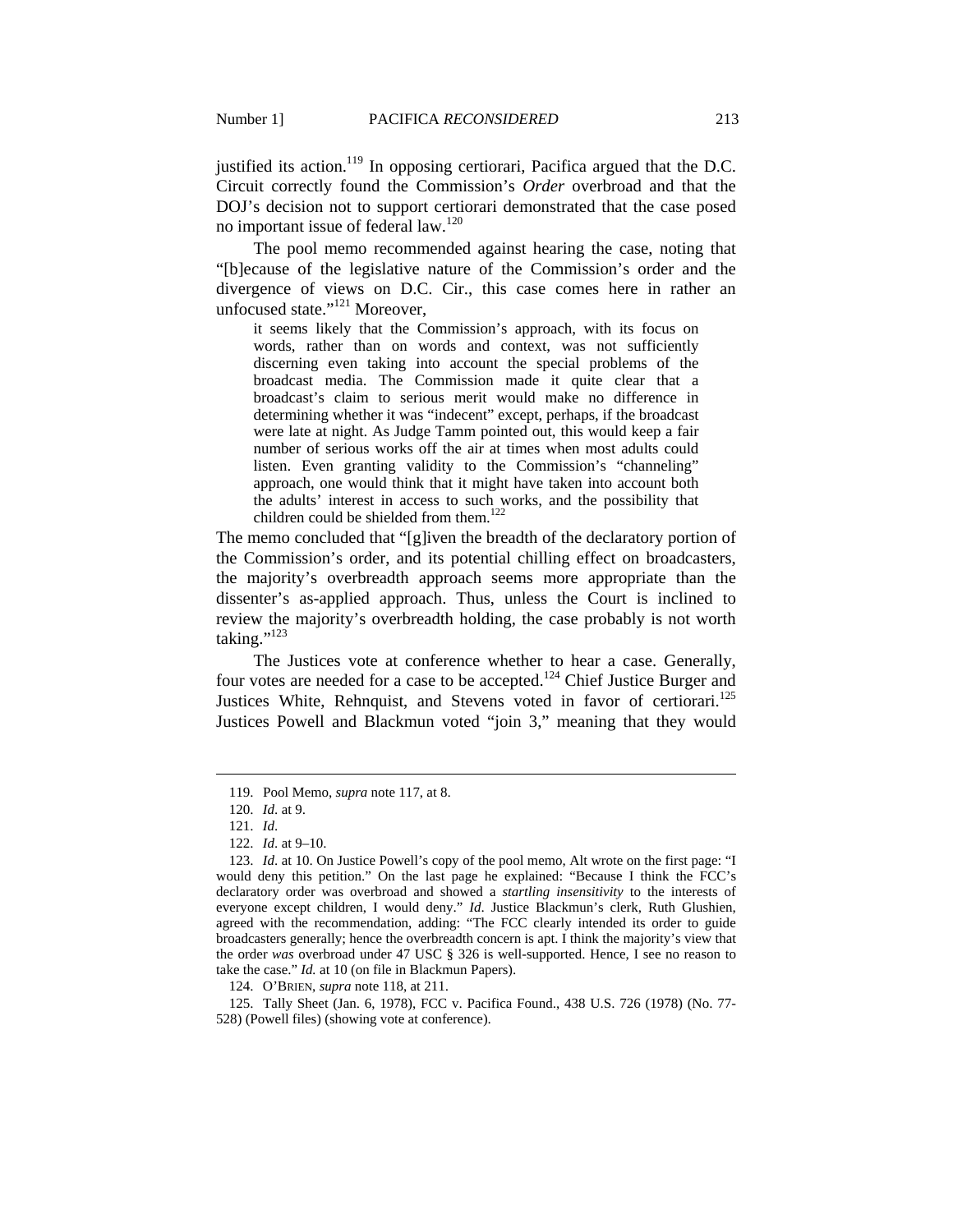vote in favor of hearing the case if three others did.<sup>126</sup> Justices Brennan, Stewart, and Marshall voted to deny certiorari.<sup>127</sup>

Justice Powell's notes on the tally sheet indicate that the Chief Justice voted to hear the case because he wanted to reverse the D.C. Circuit. Powell's join-3 vote seems to have been prompted by his agreement with Judge Leventhal and disagreement with Judge Bazelon. At the top of the pool memo Powell wrote: "the [FCC's] definition [of indecent language] is certainly broad, but J. Leventhal (not a judge unsympathetic to 1st amend') read it narrowly & would sustain the FCC order. TV & Radio should not have the latitude of the Miller standard & FCC was addressing an urgent need."<sup>128</sup> And, next to the statement that Bazelon had questioned the FCC's premise that parents did not want children to hear indecent language and were unable to control children's listening, he wrote: "Bazelon must not have children."<sup>129</sup>

#### *B. The Briefs*

The FCC's brief presented two issues.<sup>130</sup> The first was whether the term "indecent" as used in § 1464 was subsumed within the term "obscene" or had a special meaning as applied to broadcasting.<sup>131</sup> The FCC argued that the term should be given special meaning because (1) children have easy access to radio and are often unsupervised; (2) "radio receivers are in the home, where individual rights to privacy are entitled to particular respect;" (3) nonconsenting adults may tune in without warning; and (4) the scarcity of frequencies required licensing in the public interest.<sup>132</sup>

The second issue was whether the FCC reasonably concluded that certain words in the Carlin monologue were "indecent" as broadcast. $133$  The FCC argued it was reasonable to conclude that Pacifica "abused its special trust by broadcasting for nearly twelve minutes a record which repeated over and over words which depict sexual and excretory organs and activities in a manner patently offensive by its community's contemporary standards in the early afternoon when children were in the audience."<sup>134</sup>

 <sup>126.</sup> O'BRIEN, *supra* note 118, at 215.

 <sup>127.</sup> Certiorari was granted on January 9, 1978. FCC v. Pacifica Found., 434 U.S. 1008 (1978).

 <sup>128.</sup> Pool Memo, *supra* note 117, at 1.

 <sup>129.</sup> *Id*. at 7.

 <sup>130.</sup> Brief for the FCC at 2, FCC v. Pacifica Found., 438 U.S. 726 (1978) (No. 77-528).

 <sup>131.</sup> *Id.*

 <sup>132.</sup> *Id.* at 24–25.

 <sup>133.</sup> *Id.* at 2.

 <sup>134.</sup> *Id.* at 27. Amicus briefs in support of the FCC were filed by Morality in Media, Brief of Morality in Media, Inc. as Amicus Curiae Supporting Petitioner FCC, *Pacifica*, 438 U.S. 726 (No. 77-528), and the U.S. Catholic Conference, Brief of United States Catholic Conference as Amicus Curiae Supporting Petitioner FCC, *Pacifica*, 438 U.S. 726 (No. 77-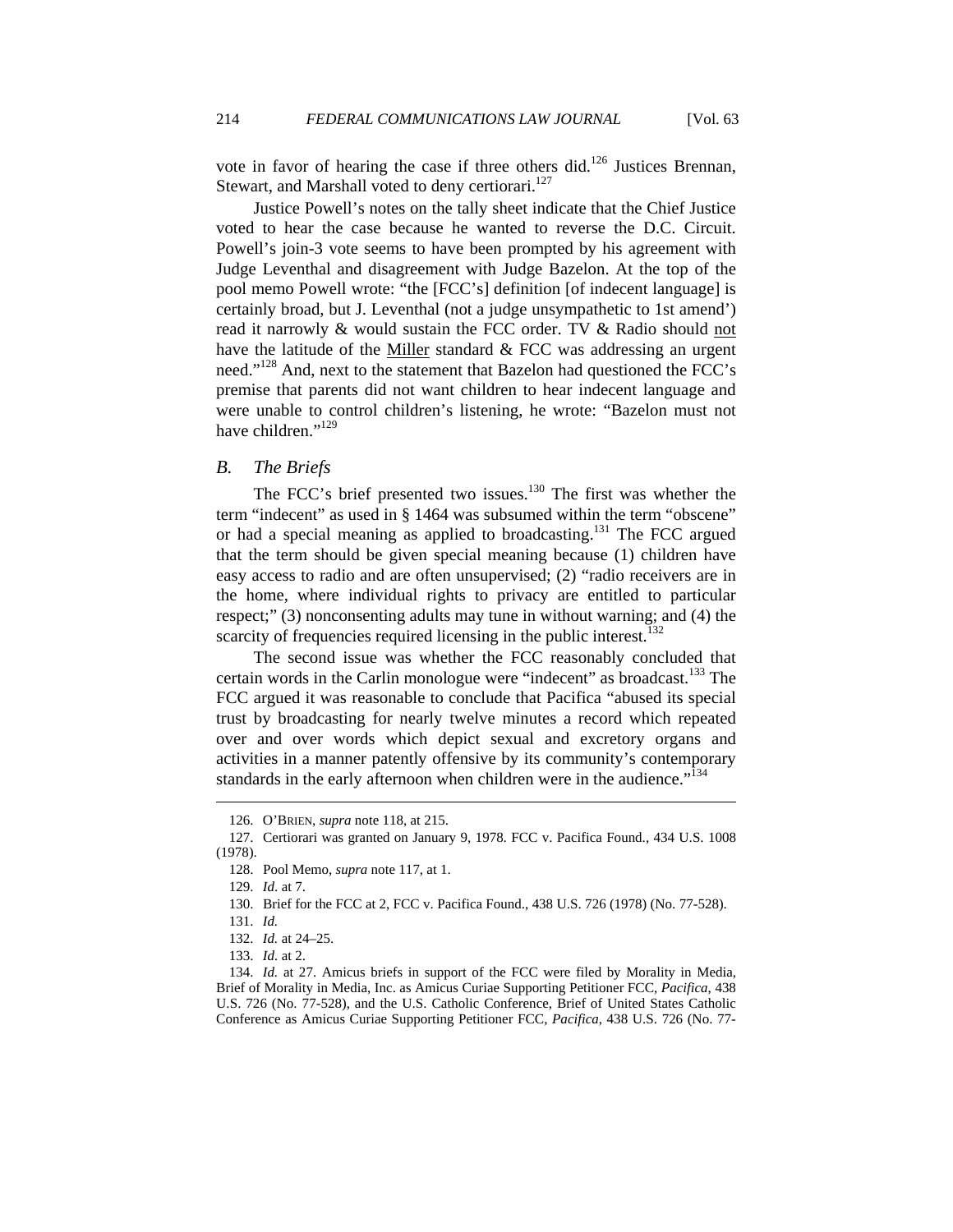Respondent Pacifica argued that the FCC's ruling set a "standard of 'decency' applicable to all broadcasters" that prohibited the "unexpurgated broadcast of great works of classical and contemporary literature, including even passages from the *Bible.*" 135 Pacifica also argued that the FCC's construction of the term "indecent" was precluded by *Hamling v. United States*, which had construed "indecency" as used in § 1461 of the Criminal Code, which contained language similar to § 1464, as "subsumed" by the definition of "obscene" set forth in *Miller.*136

Pacifica further argued that the FCC's order could not be justified based on the unique qualities of broadcasting. First, Pacifica argued that the scarcity rationale "cannot justify the Commission's action which serves to lessen the number of available voices, and thus aggravates, rather than alleviates, the problem of scarcity."137 Second, the FCC's attempt to protect unsupervised children was a "classic example of unconstitutional overbreadth."138 Third, the FCC's action unconstitutionally intruded into the role of parents.<sup>139</sup> Fourth, radio and television broadcasts did not invade the privacy of the home, but were invited; thus, undesired content could be avoided. $140$ 

The United States, represented by the Solicitor General, also filed a brief as a Respondent. It argued that it was "impossible to read the Commission's order in any way except as an absolute ban, for most

528).

 $\overline{a}$ 

136. *Id.* at 26.

Although the Commission has only proscribed here the broadcast of a comic monologue discussing society's use of and attitude toward 'dirty words,' the authority it has asserted would clearly extend much further. If successful here, the Commission would be placed in the position of a censor, free to forbid whatever is objectionable to "the most vocal and powerful of orthodoxies."

Brief for American Broadcasting Company, Inc. et al. as Amici Curiae Supporting Respondent at 13, *Pacifica*, 438 U.S. 726 (No. 77-528) [hereinafter ABC Br.] (citations omitted). The ACLU and others argued that the FCC's *Order* was intended to establish broad, nationwide standards for the broadcast of "indecent" language, that minors had a First Amendment right to listen to the radio free of FCC censorship, and that the FCC lacked legal authority to issue a declaratory ruling. Brief of the American Civil Liberties Union et al*.* as Amici Curiae at 6–11, *Pacifica*, 438 U.S. 726 (No. 77-528). The Writers Guild argued that "to forbid the use of words is to forbid the expression of ideas and feelings," and that it violated the First Amendment to equate principles of free speech "with those which govern property nuisances." Brief of Writers Guild, West, Inc. as Amicus Curiae in Support of Respondent at 2, 5, *Pacifica*, 438 U.S. 726 (No. 77-528) (original formatting omitted).

 <sup>135.</sup> Brief for Pacifica Found. at 11, *Pacifica*, 438 U.S. 726 (No. 77-528).

 <sup>137.</sup> *Id.* at 44.

 <sup>138.</sup> *Id.* at 47.

 <sup>139.</sup> *Id.* at 53–55.

 <sup>140.</sup> *Id.* at 56–59. Several amicus briefs were filed in support of Pacifica. For example, the ABC, CBS, and NBC networks, filing jointly with the NAB, RTNDA, and others, argued that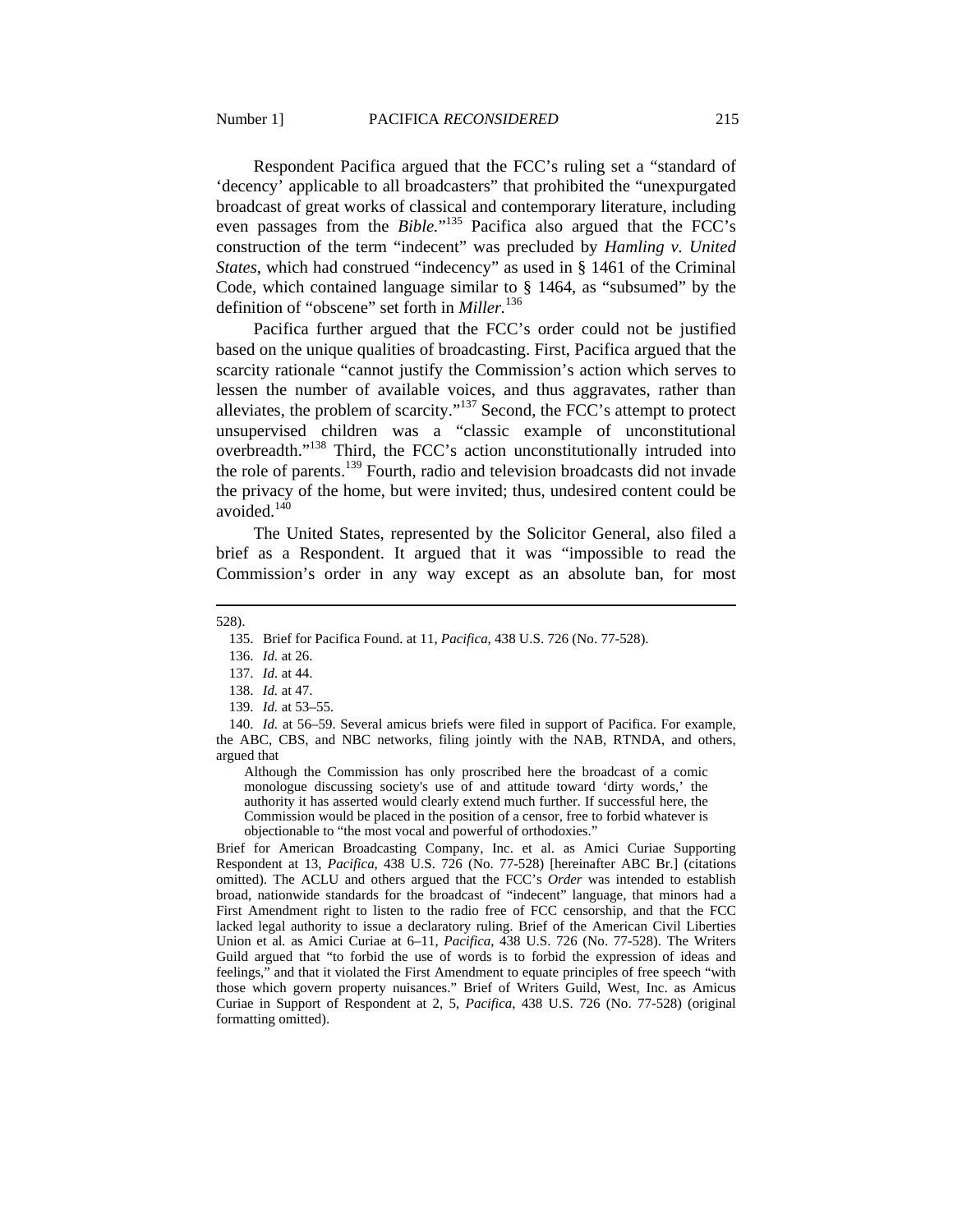broadcasting hours, on the utterance of any of the specified words, regardless of context."141 Because section 326 of the Communications Act prohibited the FCC from censoring broadcasts protected by the First Amendment, the FCC could not invoke the Act's public interest authority to "wholly ban from the airways, at least for most hours, one species of language on grounds that have nothing to do with 'balance' or diversity."<sup>142</sup>

At the same time, the United States disagreed with Pacifica that the term "indecency" was subsumed by the term "obscene." It argued that the "use of the disjunctive indicates that the prohibition encompasses language which is *either* obscene *or* indecent *or* profane."<sup>143</sup> While acknowledging that the "category of 'indecent' words and phrases is not self-defining," most of the words used by Carlin would fall into that category.<sup>144</sup> It concluded that if "the First Amendment does not prevent it, we believe the Commission still remains free to apply the statute as a nuisance law."<sup>145</sup> However, the United States concluded that the FCC's action did violate the First Amendment. It could not be justified as a "time, place, and manner restriction" because offensive broadcasts could easily be avoided by turning the radio off and the "rights of adults cannot be abridged for the sake of the children."<sup>146</sup> The United States suggested that a carefully drafted partial ban on indecent broadcasts could be consistent with the First Amendment.<sup>147</sup> However, the FCC's suggestion that indecent language might be permitted after 10:00 p.m. was "too grudging, and too arbitrary, to salvage the rule."<sup>148</sup>

## *C. Preparation for Oral Argument*

To prepare the Justices for an oral argument, the clerks typically draft "bench memos," summarizing the facts, issues, and arguments; recommending questions for oral argument; and suggesting how their

 <sup>141</sup>*.* Brief for the United States at 14, *Pacifica*, 438 U.S. 726 (No. 77-528).

 <sup>142.</sup> *Id.* at 19.

 <sup>143.</sup> *Id.*

 <sup>144.</sup> *Id.* at 20.

 <sup>145.</sup> *Id.* at 23.

 <sup>146.</sup> *Id.* at 35. The United States also suggested that children hearing "indecent" language on the radio was hardly a "matter of the gravest concern" because they heard the same words elsewhere. *Id.* at 35–36.

 <sup>147.</sup> Brief for the United States at 36–37, 38 *Pacifica*, 438 U.S. 726 (No. 77-528).

 <sup>148.</sup> *Id.* at 38. In the final section, titled "A Caveat," the United States stressed that neither the FCC nor the DOJ was entirely powerless to deal with extreme cases, suggesting that sanctions could constitutionally be imposed where indecent words were "spewed forth without any arguable justification in a conscious attempt to shock, offend or outrage" or in broadcasts specifically directed to young children. *Id.* at 39–41. The FCC's short reply brief highlighted the areas of agreement between the DOJ and the FCC and stressed that its ruling "was limited to the facts complained about" and had "not imposed a flat ban on these or any other words." Petitioner's Reply Brief at 4, 7, *Pacifica*, 438 U.S. 726 (No. 77-528).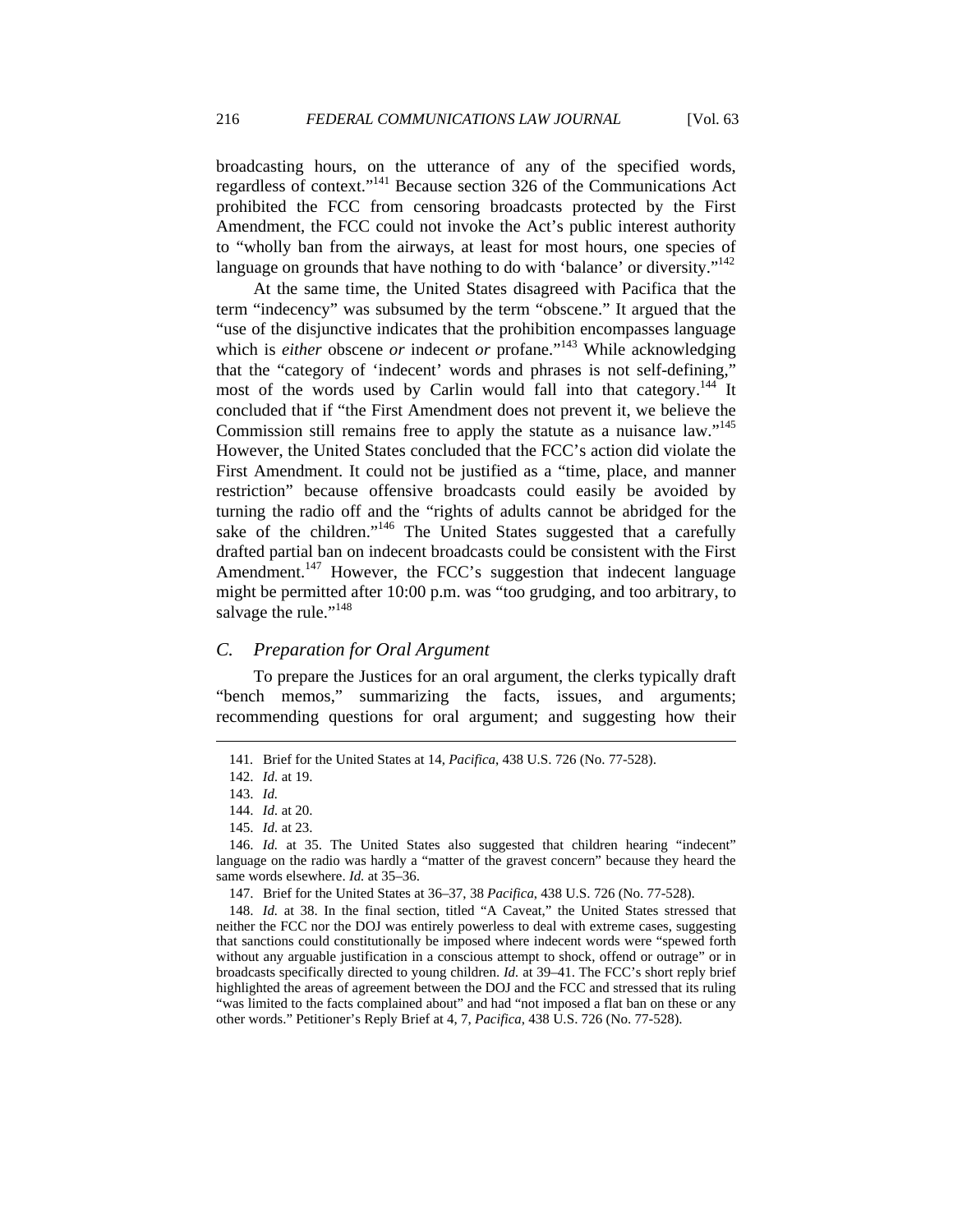Justice might vote.<sup>149</sup> Both the Powell and Blackmun clerks recommended that their Justices affirm the D.C. Circuit's decision.<sup>150</sup>

## 1. Justice Powell's Chambers

James Alt's bench memo for Justice Powell identified three issues for decision. On the first issue, whether the validity of the *Order* should be considered on its face or as applied, Alt disagreed with Judge Leventhal, despite his respect for him.<sup>151</sup> Alt thought that the FCC's express intent in issuing a declaratory ruling was to lay down general rules to govern future conduct, and that Judge Leventhal gave insufficient weight to concerns that the rules would deter constitutionally protected speech.<sup>152</sup> Alt wrote: "Although I realize that you are no great fan of overbreadth analysis, I would urge that, at least in the first instance, you consider whether the rules are 'substantially overbroad,' and hence subject to facial invalidation."<sup>153</sup>

As to the second issue, whether the term "indecent" could be construed to mean something other than "obscene," Alt concluded that "Congress probably meant to reach all language that constitutionally could be proscribed, whether or not it is 'obscene.'"<sup>154</sup> Justice Powell agreed, noting in the margin: "Since 1464 include[s] 'indecent', we must reach const. issue."<sup>155</sup>

Regarding the third issue, Alt found two features of the FCC's order especially troublesome.<sup>156</sup> First,

the fact that unwilling adults are free to tune out offensive programming - to avert their ears, in effect - seems to me to cut strongly against the notion that the FCC must be able to protect adults whose sensitivities might be offended.

The second feature . . . is that the FCC Order makes almost no attempt to accomodate [sic] the asserted interest in protecting children with adults' interest in hearing programming that is permissible for willing

 <sup>149.</sup> *See* O'BRIEN, *supra* note 118, at 141*.*

 <sup>150.</sup> Bench Memorandum from Ruth Glushien, Clerk to Justice Blackmun, to Justice Blackmun (Apr. 17, 1978) (on file in Blackmun Papers) [hereinafter Glushien Bench Memo]; Bench Memorandum from James Alt, Clerk to Justice Powell, to Justice Powell (Apr. 17, 1978) (on file in Powell Papers) [hereinafter Alt Bench Memo].

 <sup>151.</sup> Alt Bench Memo, *supra* note 150, at 4.

 <sup>152.</sup> *Id.* at 4–5.

 <sup>153.</sup> *Id.* at 5.

 <sup>154.</sup> *Id.* at 6.

 <sup>155.</sup> *Id*.

 <sup>156.</sup> *Id*. at 14. Alt thought Pacifica's strongest argument was that under *Cohen v. California*, 403 U.S. 15 (1971), the FCC could not ban nonobscene speech because it offended some people. In *Cohen*, the Court noted that people who were offended by a man's jacket bearing the words "Fuck the Draft" "could effectively avoid further bombardment of their sensitivities by simply averting their eyes." *Id.* at 21.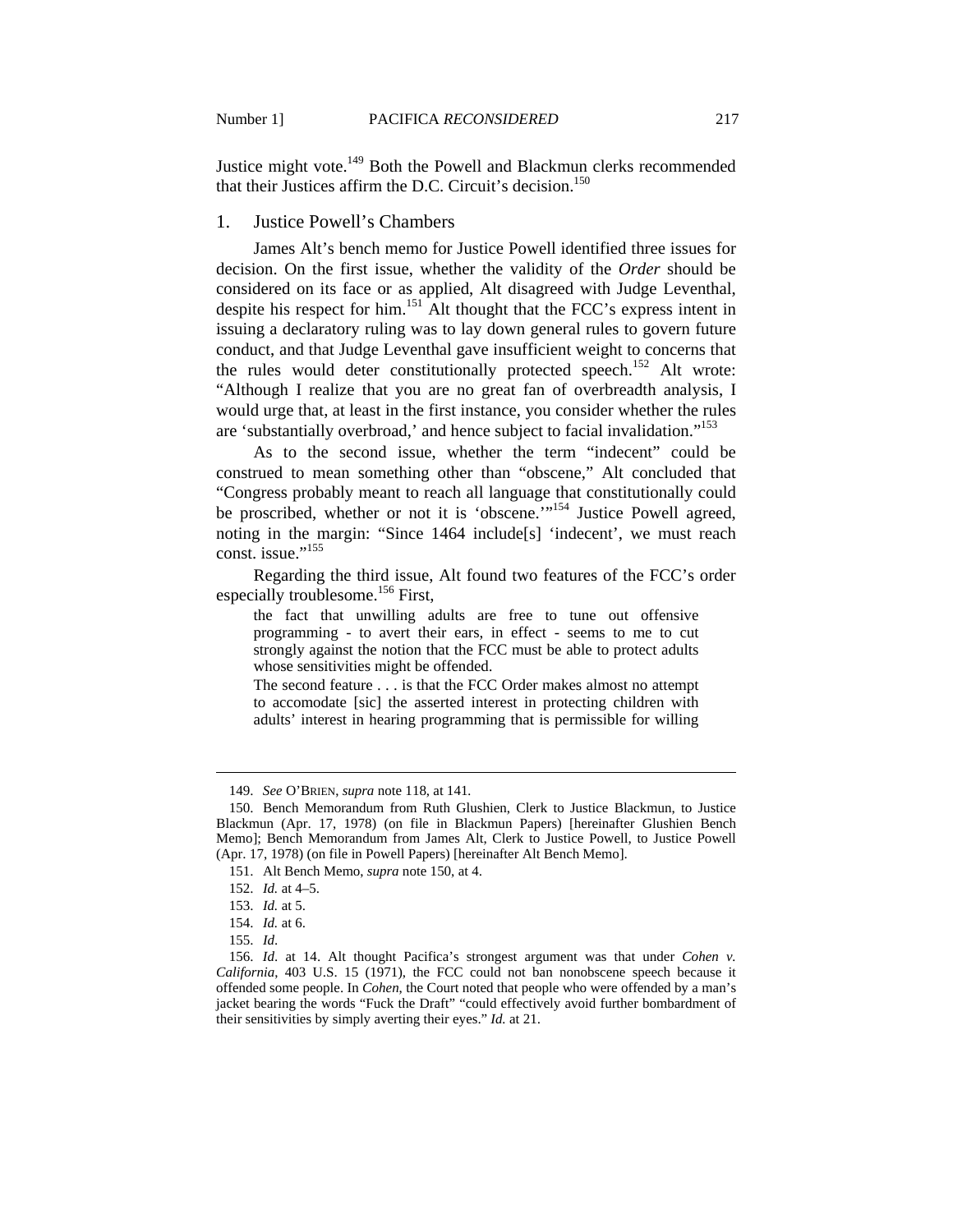adults.157

Alt believed that "context must count for something, both to protect the children's own First Amendment rights, and to provide a measure of protection to adults' rights."158 Because the FCC completely failed to take context into account, he "would hold the FCC order overbroad on its  $face.$ "<sup>159</sup>

Alt attempted to sketch out a "constitutionally permissible scheme of regulation"160 and, noting that Powell took the position in his dissent in *Rosenfeld v. New Jersey* that some language, which was neither obscene nor fighting words, may be so offensive that government could protect unwilling listeners,<sup>161</sup> Alt suggested that the FCC could constitutionally prohibit "deliberately assaultive language" that lacked any value.<sup>162</sup> Works of value with offensive language, such as the Carlin monologue or the Nixon tapes, could be channeled into time slots where the fewest number of unsupervised children would be listening. He also suggested that the FCC could not constitutionally prohibit the broadcasts that "contain only occasional offensive language," such as "filmed news reports of public demonstrations."163 Thus, he recommended that the case be sent back to the FCC for a "second attempt."<sup>164</sup>

Justice Powell was not impressed by Alt's arguments. In handwritten notations in the margins, he indicated that although he believed that verbal assaults on an unwilling audience could be constitutionally prohibited, he did not view this case "as involving adults" or preventing them from having access to programming.<sup>165</sup> Next to Alt's observation that it is "not easy" to sketch out a constitutionally permissible regulation, he wrote "impossible."<sup>166</sup>

In pre-argument notes, Powell wrote that "[m]uch depends on how one reads FCC order" and that Judge Leventhal read it narrowly.<sup>167</sup> He

 <sup>157.</sup> *Id.* at 14 (internal quotation marks omitted).

 <sup>158.</sup> *Id*. at 15 (citations omitted).

 <sup>159.</sup> *Id*.

 <sup>160.</sup> *Id.*

 <sup>161.</sup> Rosenfeld v. New Jersey, 408 U.S. 901, 905–06 (1972) (Powell, J., dissenting). In this case, the defendant was prosecuted under a New Jersey statute for using the word "motherfucker" four times during an address to a public school board meeting. *See generally id.* 

 <sup>162.</sup> Alt Bench Memo, *supra* note 150, at 15.

 <sup>163.</sup> *Id.* at 16.

 <sup>164.</sup> *Id.*

 <sup>165.</sup> *Id*. at 2, 13–14.

 <sup>166.</sup> *Id*. at 15.

 <sup>167.</sup> Miscellaneous Preargument Notes by Justice Powell, 77-528 FCC v. Pacifica Foundation (Apr. 18, 1978), *in* THE LEWIS F. POWELL, JR. PAPERS, 1921–1998, at 2 (Lewis F. Powell, Jr. Archives, Washington and Lee U., Lexington, Va.).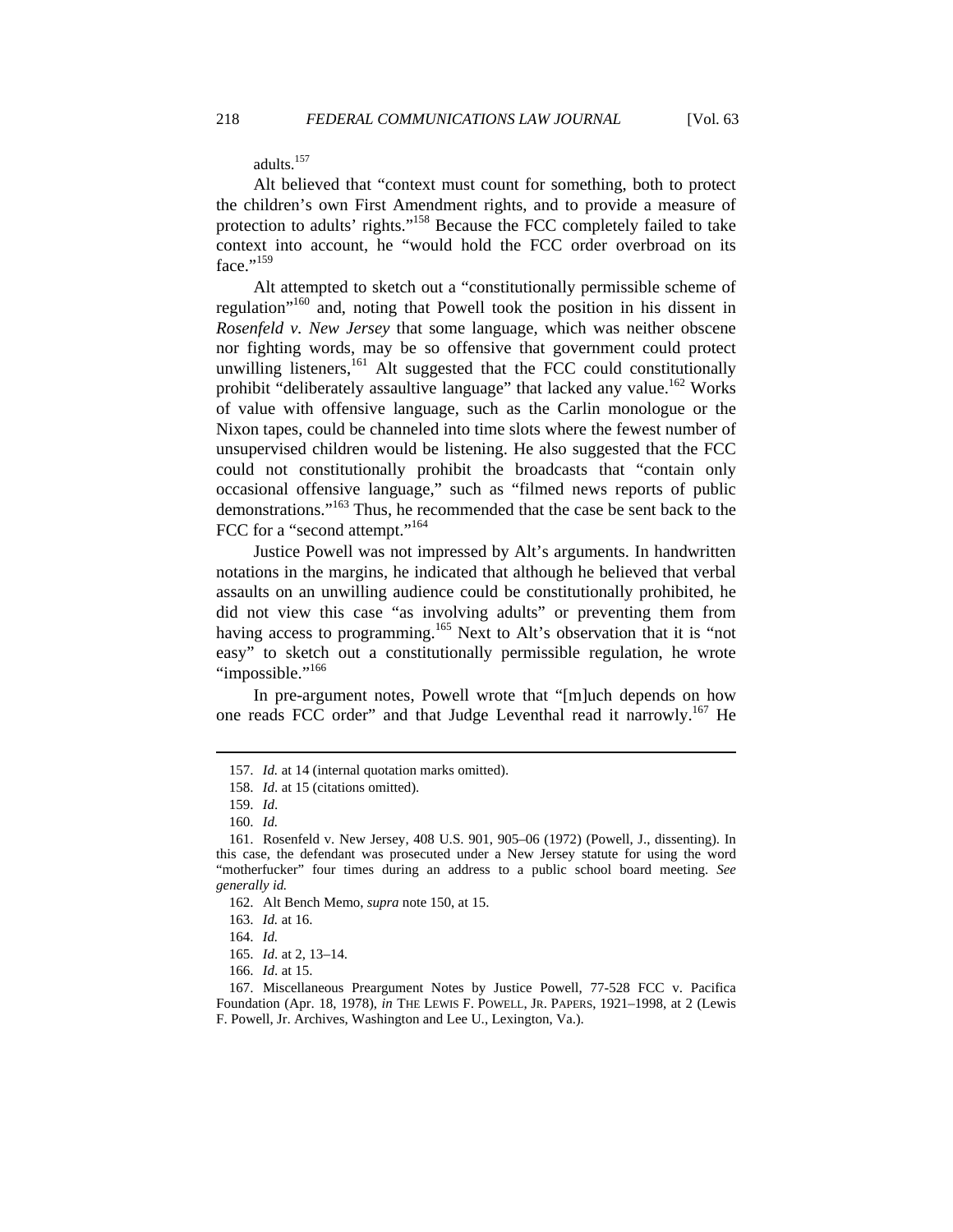observed that "Leventhal's view – strongly endorsed by FCC's briefs – is that it is the 'holding' that must be viewed as being all that is before us," and that the rest of the FCC's order was only "informational."168 Thus, before oral argument, Justice Powell seemed to lean strongly in favor of reversing the D.C. Circuit, even though his clerk had recommended otherwise.

2. Justice Blackmun's Chambers

Blackmun clerk Ruth Glushien also recommended affirming the D.C. Circuit and finding the FCC *Order* overbroad under either the First Amendment or section 326 of the Communications Act.<sup>169</sup> As to how broadly to read the FCC *Order*, she observed that Judge Leventhal had read it "merely as proscribing Mr. Carlin's particular language 'as broadcast.'"170 However, she had the impression that the FCC was "trying to reduce the size of its target after the fact," because

this was the first occasion since Miller v. California's reformulation of the definition of obscenity, that the Commission had had a chance to treat the problem of "indecent" language and that the opinion would "clarify the standards which will be utilized in considering the public's complaints" about the broadcast of indecent language. [Paragraphs] 11 and 12 of the opinion deliberately sketch out the applicable principles and only then, in [Paragraph] 14, does the Commission go on to apply them to the Carlin broadcast.

Moreover, the FCC issued a *Declaratory Order* instead of an *NAL* because it was "admirably suited . . . to clarify[ing] the standards which the Commission utilizes to judge indecent language." $172$  Thus, Glushien "would take the Commission's order as a broad ranging one."<sup>173</sup>

Next, she considered whether the FCC had authority to regulate nonobscene speech.<sup>174</sup> Glushien agreed with the Solicitor General that "the

 <sup>168.</sup> *Id*.

 <sup>169.</sup> Glushien Bench Memo, *supra* note 150.

 <sup>170.</sup> *Id.* at 4.

 <sup>171.</sup> *Id*. at 5 (citations omitted).

 <sup>172.</sup> *Id*. at 6. (internal quotation marks omitted).

 <sup>173.</sup> *Id*. at 7.

 <sup>174.</sup> Pacifica had argued that the FCC lacked authority because when § 1464 "states that 'any obscene, indecent or profane language by means of radio communication' is punishable, 'indecent' is mere surplusage, subsumed in the category of 'obscene' language." *Id.* at 8. Pacifica relied on two cases, *United States v. Twelve 200-Foot Reels of Super 8mm Film*, 413 U.S. 123 (1973), and *Hamling v. United States*, 418 U.S. 87 (1974), which had construed similar language in § § 1462 and 1461, respectively, of Title 18, as limited to material meeting the *Miller* standard for obscenity. The FCC responded that that "although *Hamling* and *Twelve 200-Foot Reels* might support Pacifica's argument, the unique nature of the airwaves suffices to impute to Congress the intention to regulate non-obscene speech, because of the medium's scarcity and intrusiveness, particularly as to children." Glushien Bench Memo, *supra* note 150, at 10.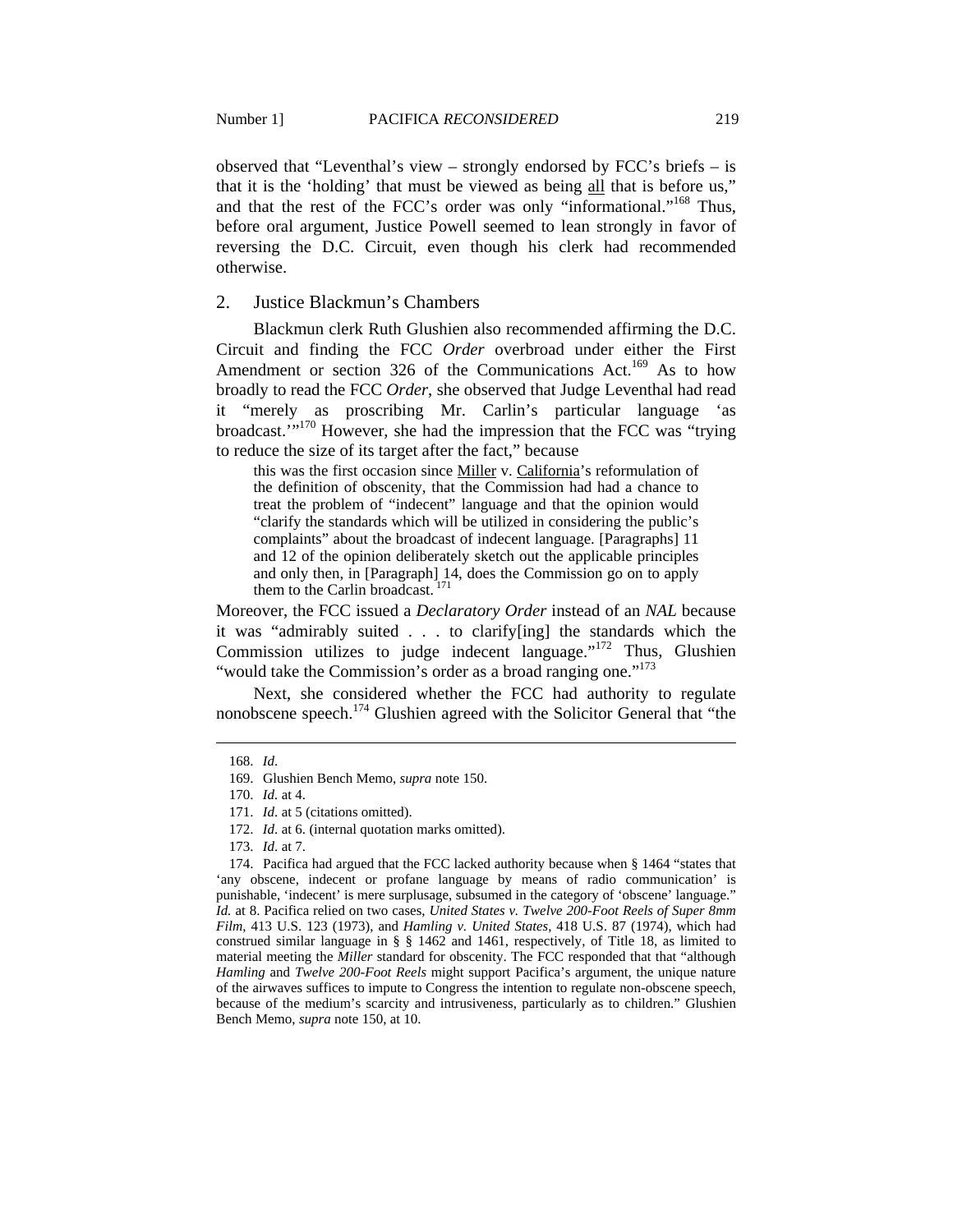use of the disjunctive [in § 1464] indicates an intention to have three separate categories" of prohibited broadcasts—obscene, indecent, and profane.175

Third, Glushien considered whether the rule was overbroad. She disagreed with the FCC's argument that overbreadth scrutiny was improper in an adjudicatory proceeding because "the agency functionally intended to use the adjudicatory proceeding as the occasion for announcing a new standard; [ and i]f allowed to stand unchallenged, the de facto rule would chill the exercise of First Amendment rights by other broadcasters."<sup>176</sup> She noted that Judge Leventhal's argument that Pacifica had failed to object to the breadth of the rule by seeking reconsideration presented the "most serious challenge to overbreadth analysis."<sup>177</sup>

On the substance, Glushien thought that the Solicitor General had provided the "best analysis."<sup>178</sup> Its brief argued that the Court had never applied a "special standard for mixed audiences of children and adults."<sup>179</sup> Moreover, it distilled a three-part test from the "nuisance regulation cases: (a) How offensive, to how many people, is the disputed speech; (b) how captive is the audience of unwilling listeners; (c) how great a deterrant [sic] effect on speech will the ban have?"<sup>180</sup> Although Glushien thought that the FCC's action could be found reasonable under this test, the United States reached the opposite conclusion.<sup>181</sup>

Finally, Glushien addressed the "close question" of whether the rule was constitutional as applied.<sup>182</sup> The FCC had presented no empirical data to support children's viewing patterns, while *amici* American Broadcasting Company et al. offered data suggesting that few children listened to the radio at 2:00 p.m.<sup>183</sup> Moreover, the FCC had received only one complaint, and the radio station had warned that vulgar language would be used.<sup>184</sup> Additionally, "the premise that such language was completely unexpected . . . is also a little hard to swallow . . . [because] WBAI . . . is widely known for 'hip' Greenwich Village-type broadcasting, with several hours a week

 <sup>175.</sup> Glushien Bench Memo, *supra* note 150, at 11. Because the FCC had authority under § 1464, she saw no reason to reach the question of whether section 303(g) of the Communications Act, which allows the FCC to regulate to promote the effective use of radio, granted the FCC authority to regulate indecent speech. Glushien Bench Memo, *supra*  note 150, at 12.

 <sup>176.</sup> Glushien Bench Memo, *supra* note 150, at 13.

 <sup>177.</sup> *Id*. at 14.

 <sup>178.</sup> *Id.*

 <sup>179.</sup> *Id.*

 <sup>180.</sup> *Id.* at 15.

 <sup>181.</sup> *Id.* at 16–17.

 <sup>182.</sup> *Id.* at 18.

 <sup>183.</sup> *Id.*

 <sup>184.</sup> *Id.*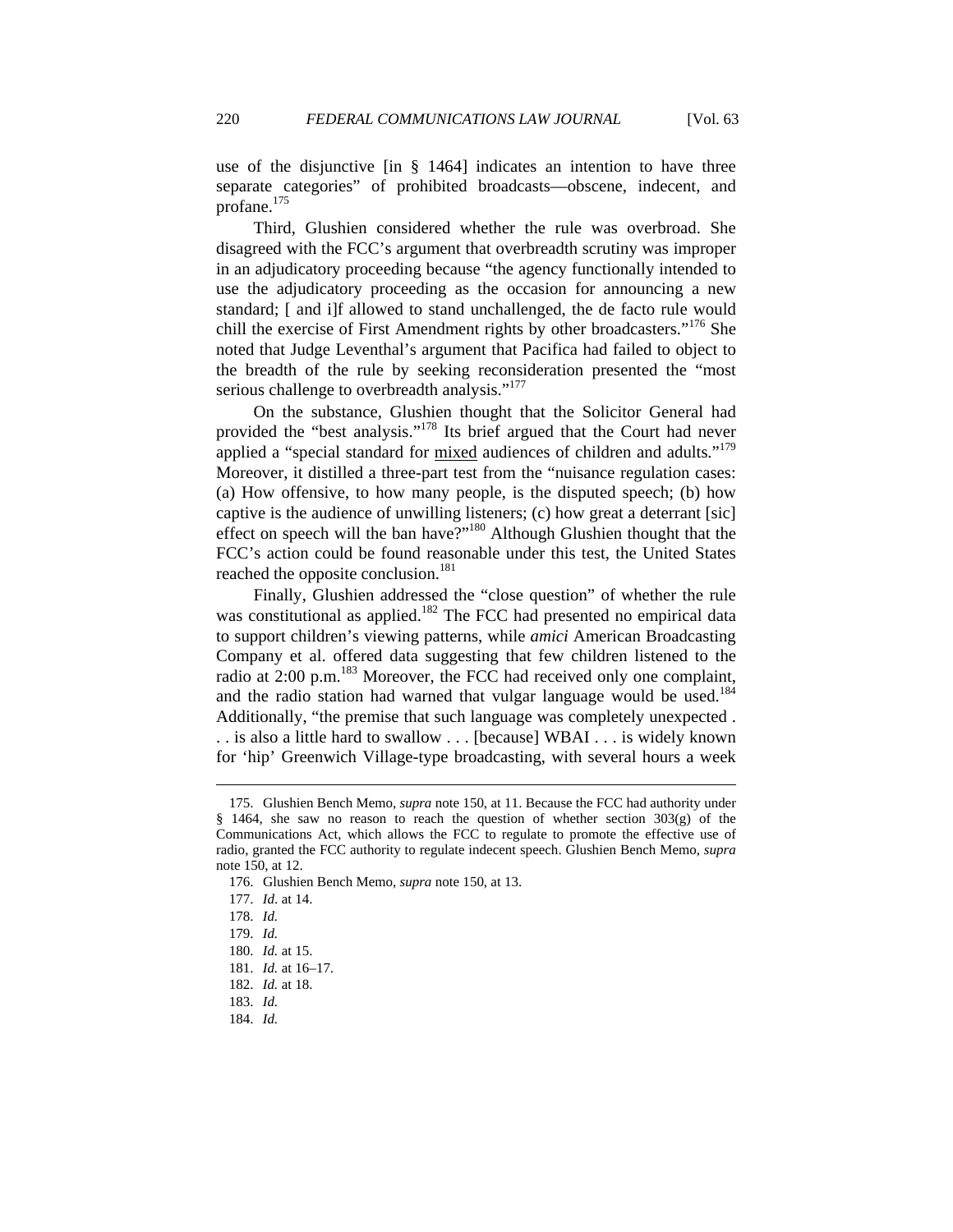of programming on gay rights, Puerto Rican nationalists, and what-haveyou."<sup>185</sup> On the other hand, the Carlin monologue "focuse[d] on indecent words in a concerted and protracted way, and in the hands of a jury I would not be surprised if the dialogue was held to constitute 'a conscious attempt to shock, offend or outrage.<sup>'"186</sup> Glushien recommended affirming the D.C. Circuit "either on the ground of over-breadth or by holding Section 1464 to have been applied beyond its constitutional limit."<sup>187</sup>

Justice Blackmun's notes suggest, however, that he was more inclined to agree with Judge Leventhal. Next to the summary of the D.C. Circuit judges' opinion, he wrote "Leventhal did his best to save."<sup>188</sup> In the margin, next to the question of whether the case presented only the narrow question of whether the words were indecent as broadcast, he wrote "Quaere whether overbreadth properly raised below" and "this is difficult."<sup>189</sup> At the bottom of the page, he wrote "Stay with Leventhal."<sup>190</sup>

#### *D. The Oral Argument*

The oral argument took place on April 18–19, 1978. Joseph A. Marino argued for the FCC.<sup>191</sup> He began by pointing out that the FCC and DOJ agreed that in enacting § 1464, Congress intended to prohibit the broadcast of both obscene and indecent speech and that they were not the same thing.<sup>192</sup> He described the words in the Carlin monologue as "verbal" taboos" or "verbal slaps."193 He argued that Judge Leventhal's dissent had properly construed the FCC's *Order*. 194 Although Pacifica and the DOJ presented the FCC's *Order* as a "flat ban," it was only a *Declaratory Order*

 $\overline{a}$ 

190. *Id.*

193. *Id.*

194. *Id.* at 677.

 <sup>185.</sup> *Id.* at 18–19.

 <sup>186.</sup> *Id.* at 18.

 <sup>187.</sup> *Id.* at 19.

 <sup>188.</sup> Miscellaenous Preargument Notes of Justice Blackmun, 77-528 FCC v. Pacifica Foundation (on file in Blackmun Papers).

 <sup>189.</sup> *Id.*

 <sup>191.</sup> By this time, Marino was no longer the head of Litigation and was working in the Common Carrier Bureau. He asked to keep the *Pacifica* case when he went to the Bureau, so he was able to work on the briefs and argue in the D.C. Circuit. By the time briefs needed to be filed in the Supreme Court, Ferris had become Chairman. Marino was surprised when then General Counsel Robert Bruce asked him to write the brief. Marino agreed to do the brief if he could argue the case. He had never argued in the Supreme Court before. Marino Interview, *supra* note 40.

 <sup>192.</sup> Transcript of Oral Argument at 2, FCC v. Pacifica Found., 438 U.S. 726 (1978) (No. 77-528), *reprinted in* 101 LANDMARK BRIEFS AND ARGUMENTS OF THE SUPREME COURT OF THE UNITED STATES: CONSTITUTIONAL LAW 1977 TERM SUPPLEMENT 678 (Philip B. Kurland & Gerhard Casper eds., University Publications of America 1979) [hereinafter Kurland & Casper].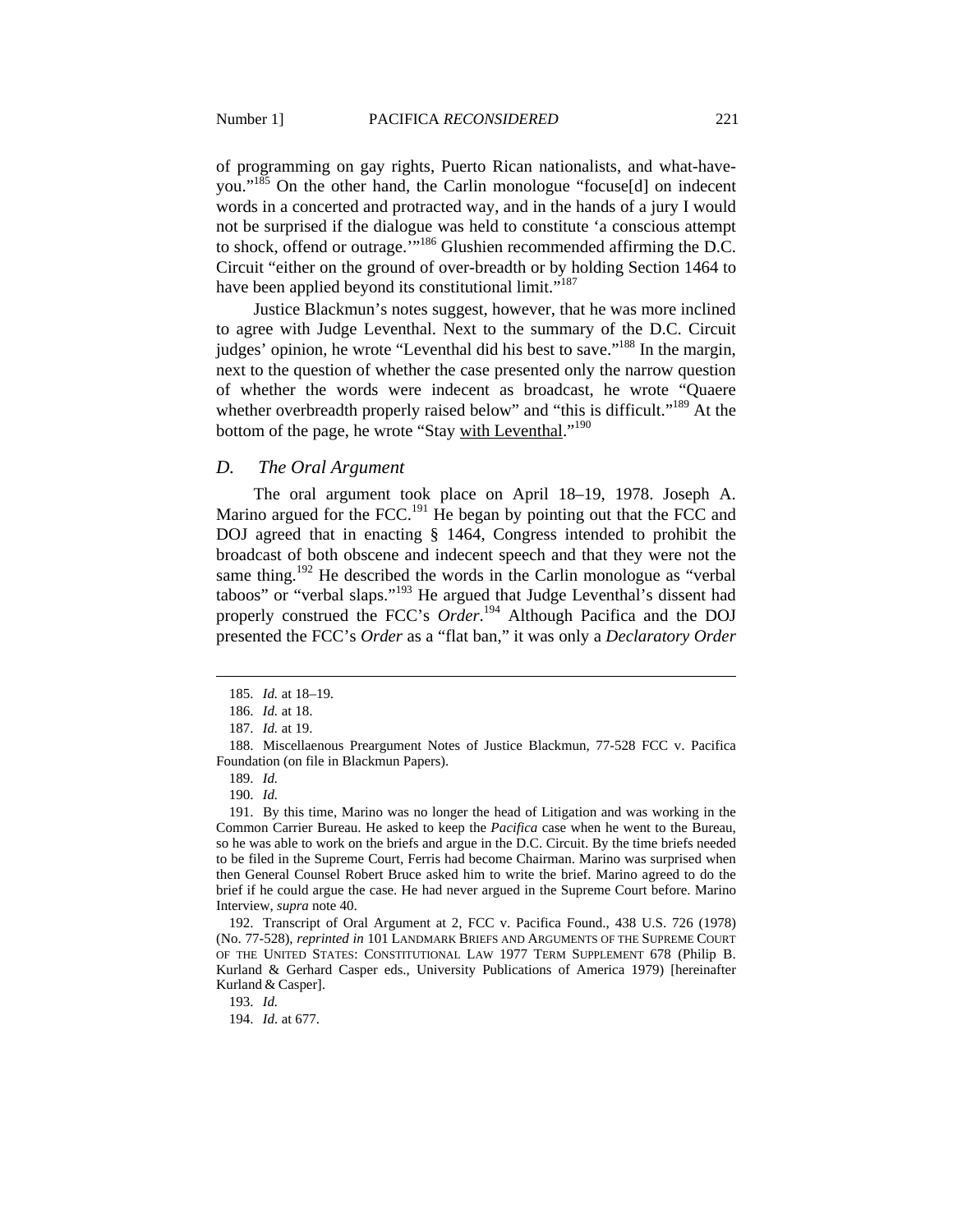limited to the facts presented, and at heart, an attempt to protect children by channeling such programming to times when children were unlikely to be in the audience. $19\overline{5}$ 

Marino finished his argument in about nine minutes with no interruptions and was about to sit down when the Justices started asking questions.<sup>196</sup> Justice Stevens wanted to know whether saying the same words on CB radio would be a crime, since the statute seemed to apply to all forms of radio communication.<sup>197</sup> Marino was flustered by the question, and after a long pause, said that the FCC had no position on that issue.<sup>198</sup> Justice Stevens tried again, asking whether the same words in the same statute could mean different things in different proceedings.<sup>199</sup> Marino explained that the DOJ was responsible for criminal enforcement, while the FCC could take only administrative action.<sup>200</sup> The Chief Justice asked whether the FCC might consider that a CB operator used such words when the CB license came up for renewal, and Marino agreed that the FCC would consider it under the public interest standard of the Communications Act. $201$ 

Another Justice tried again to pin Marino down as to whether the word "indecent" could mean one thing for purposes of the FCC's administrative enforcement, and something else for purposes of the DOJ's criminal enforcement.<sup>202</sup> The Chief Justice tried to help him out: "The same conduct, the same words, whether they were ultimately found to be criminal or non-criminal, might constitute the basis for not renewing a license, might they not?"203 Marino agreed that the FCC could, and did, address indecent language under the public interest standard, but "felt that since that specific prohibition has been in the statute [18 U.S.C. § 1464], it would try to give some concrete meaning to it, and limit it as much as possible in the light of this Court's opinions in First Amendment cases."<sup>204</sup>

Harry M. Plotkin, of Arent Fox Kintner Plotkin & Kahn, argued for

 <sup>195.</sup> *Id.* at 679.

 <sup>196.</sup> This can be heard when listening to the oral argument. FCC v. Pacifica Foundation *Oral Argument*, OYEZ.ORG, http://www.oyez.org/cases/1970- 1979/1977/1977\_77\_528/argument (last visited Nov. 15, 2010).

 <sup>197.</sup> Kurland & Casper, *supra* note 192, at 680; *see also* FCC v. Pacifica Foundation *Oral Argument*, *supra* note 196, for clarification of which Justice was speaking throughout.

 <sup>198.</sup> *See* Kurland & Casper, *supra* note 192, at 680–81; *see also* FCC v. Pacifica Foundation *Oral Argument*, *supra* note 196, for descriptions of tone and nature the oral argument.

 <sup>199.</sup> *Id.* at 681.

 <sup>200.</sup> *Id.* at 681–82.

 <sup>201.</sup> *Id.* at 682–83.

 <sup>202.</sup> *Id.*

 <sup>203.</sup> Kurland & Casper, *supra* note 192*,* at 684.

 <sup>204.</sup> *Id.*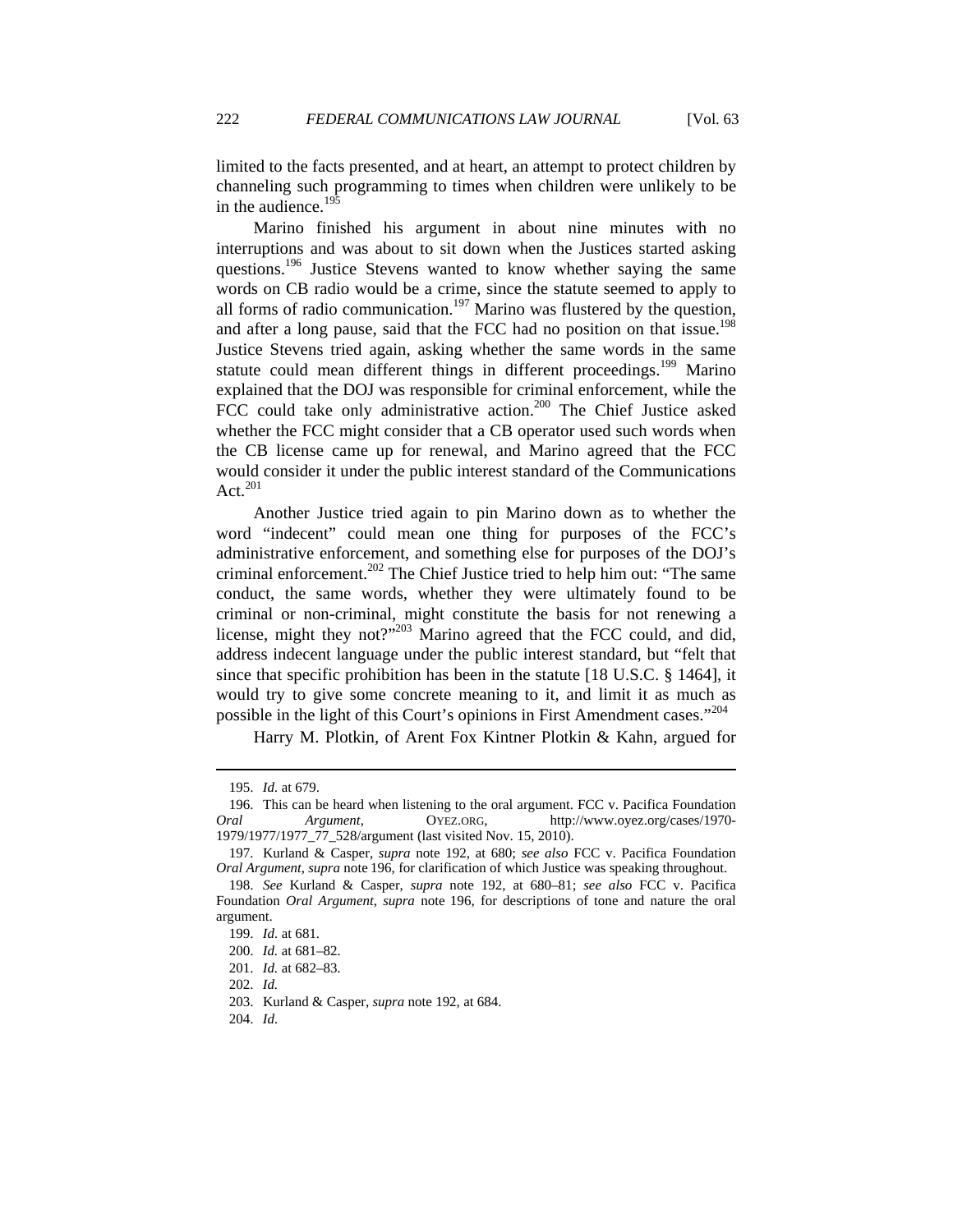Pacifica. He stressed that WBAI was a "noncommercial educational station in New York, with a limited audience."<sup>205</sup> It aired the Carlin recording preceded by a warning in the context of a serious discussion program. One Justice asked whether the warning would lead young people to turn off the program or whether it was intended as a "come-on."<sup>206</sup> Plotkin replied that it was not intended as a come-on because "this is not the type of station that's devoted to commercial enterprises, this was not a [pandering] program, it's not a titillating program, it's a station which does devote itself to the unusual programs, to highly controversial programs, to a wide variety of programming."<sup>207</sup>

Justice Marshall seemed skeptical:

THE COURT: But of course the child that happens to tune in knows what kind of station it is?

MR. PLOTKIN: Oh, yes; yes. The child was sitting with his father, and presumably—

THE COURT: No, I say the average child knows that this is an educational station which has a broad range of programs—how in the world could a child know that?

MR. PLOTKIN: How could he know it's educational?

THE COURT: Yes.

MR. PLOTKIN: Well, this particular child, we know very little about him. $208$ 

Plotkin moved on to argue that the FCC had acted inconsistently by taking action against Pacifica for indecent language, while at the same time concluding that the First Amendment precluded it from taking action against violent programs. Although conceding that § 1464 prohibited indecent but not violent programming, Plotkin argued that the statute did not give the FCC authority to issue a general declaration that certain words were banned "even though they have literary, artistic or scientific value."<sup>209</sup>

This claim prompted Justice Marshall to interject:

THE COURT: Are you arguing now that this has literary or artistic value?

MR. PLOTKIN: Well, as a matter of fact, in the over-all context, yes, there was; yes. The words themselves may not, but in the over-all context, yes, Your Honor. . . .

THE COURT: This is educational, in your view?

 <sup>205.</sup> *Id.* at 685. The Chief Justice asked for clarification and Plotkin replied: "It's a noncommercial educational station. That means it's a station licensed [to] a nonprofit organization . . . there can be no commercials on it, and its programs are of an educational nature. It's like WETA here in Washington; the same type of station." To which Justice Rehnquist quipped, "Almost!" and the audience laughed. *Id.* at 686.

 <sup>206.</sup> *Id.*

 <sup>207.</sup> *Id.*

 <sup>208.</sup> Kurland & Casper, *supra* note 192, at 687.

 <sup>209.</sup> *Id.* at 688.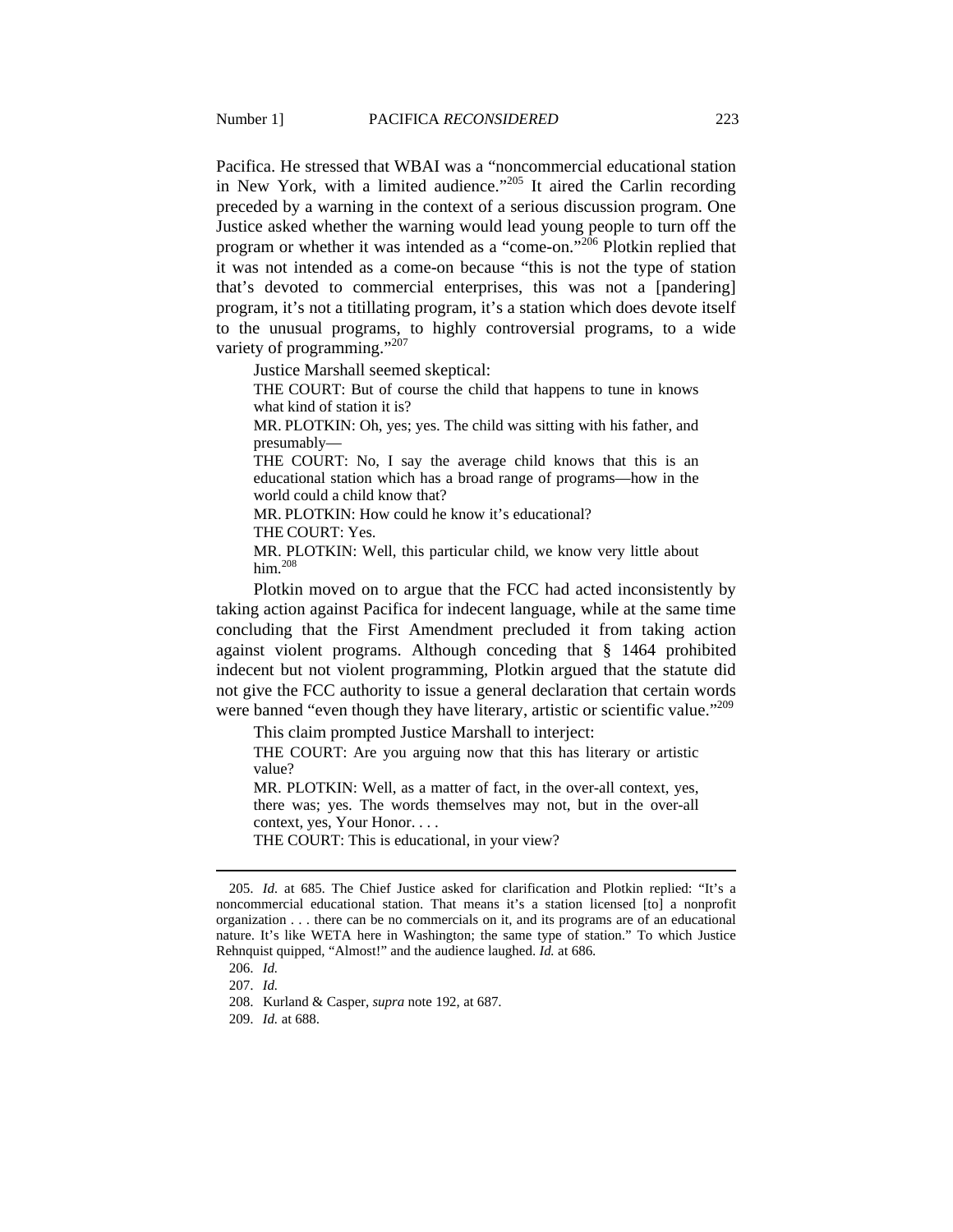MR. PLOTKIN: The question as to whether it's educational or not was not involved in this case. As to whether it has artistic literary or scientific value, yes. Even Commissioner Robinson, who concurred in the case, on a very narrow point, said that if he had to judge upon whether it had artistic, literary or scientific value, said he would come down and decide that it did have it. But, he agreed with the Commission that you don't look at context when children are likely to be in the audience.

THE COURT: Well, I'm not an expert, but if that's artistic, deliver  $me.$ <sup>210</sup>

After the laughter died down, Plotkin moved on to his statutory argument. He pointed out that in *Federal Communications Commission v. ABC*, the Court overturned an FCC regulation interpreting a criminal statute differently than the DOJ.<sup>211</sup> He drew a parallel to this case, claiming that § 1464 used "exactly the same type of words" as § 1461, $^{212}$  which had been before the Court in *Hamling*.<sup>213</sup> He said, "this Court has specifically held that, as a matter of statutory construction, that when those words are used, the words 'indecent, filthy, vile and obscene' must mean the same as 'obscene'" to avoid vagueness.214 At this point, Justice Rehnquist interjected, "To say 'hell' may be a little bit of an overstatement, may it not?"<sup>215</sup> Noting that Justice Rehnquist wrote the *Hamling* opinion, Plotkin conceded it was not a holding:

technically that was 1461 there and this is 1464. But the words in the statute are the same. The meaning was the same. We have a First Amendment medium here just as we do there, and it seems to me that not only do we have a First Amendment medium under the First Amendment, but Section 326 of the Communications Act specifically says that the Commission shall have no power of censorship.

 Now, this is an entirely different thing from the fairness doctrine, or lack of balance, where, because this is a medium where scarcity is a factor, the Court has said that in order to make sure that the medium was made available to a maximum number of people, we will impose

 <sup>210.</sup> *Id.*

 <sup>211.</sup> In *FCC v. ABC*, 347 U.S. 284 (1954), the Supreme Court upheld a decision enjoining enforcement of the FCC's rules implementing § 1304 of the Criminal Code, formerly section 316 of the Communications Act. This statute prohibited the broadcast of lotteries and certain "give-aways" and was jointly enforced by the FCC and DOJ. *Id.* at 284. The FCC's rules implementing the statute were more restrictive than the statute. The Court agreed that the FCC's interpretation had "stretch[ed] the statute to the breaking point." *Id.* at 294. While acknowledging the FCC's rules did not apply to criminal cases, the Court found that the statute could not be construed one way by the FCC and another by the DOJ. *Id.* at 296.

 <sup>212.</sup> Kurland & Casper, *supra* note 192, at 689.

 <sup>213.</sup> In *Hamling v. United States*, 418 U.S. 87 (1974), a closely divided Court upheld a conviction under 18 U.S.C. § 1461, which prohibits the mailing of "[e]very obscene, lewd, lascivious, indecent, filthy or vile article." *Id.* at 98 n.8.

 <sup>214.</sup> Kurland & Casper, *supra* note 192, at 689.

 <sup>215.</sup> *Id.*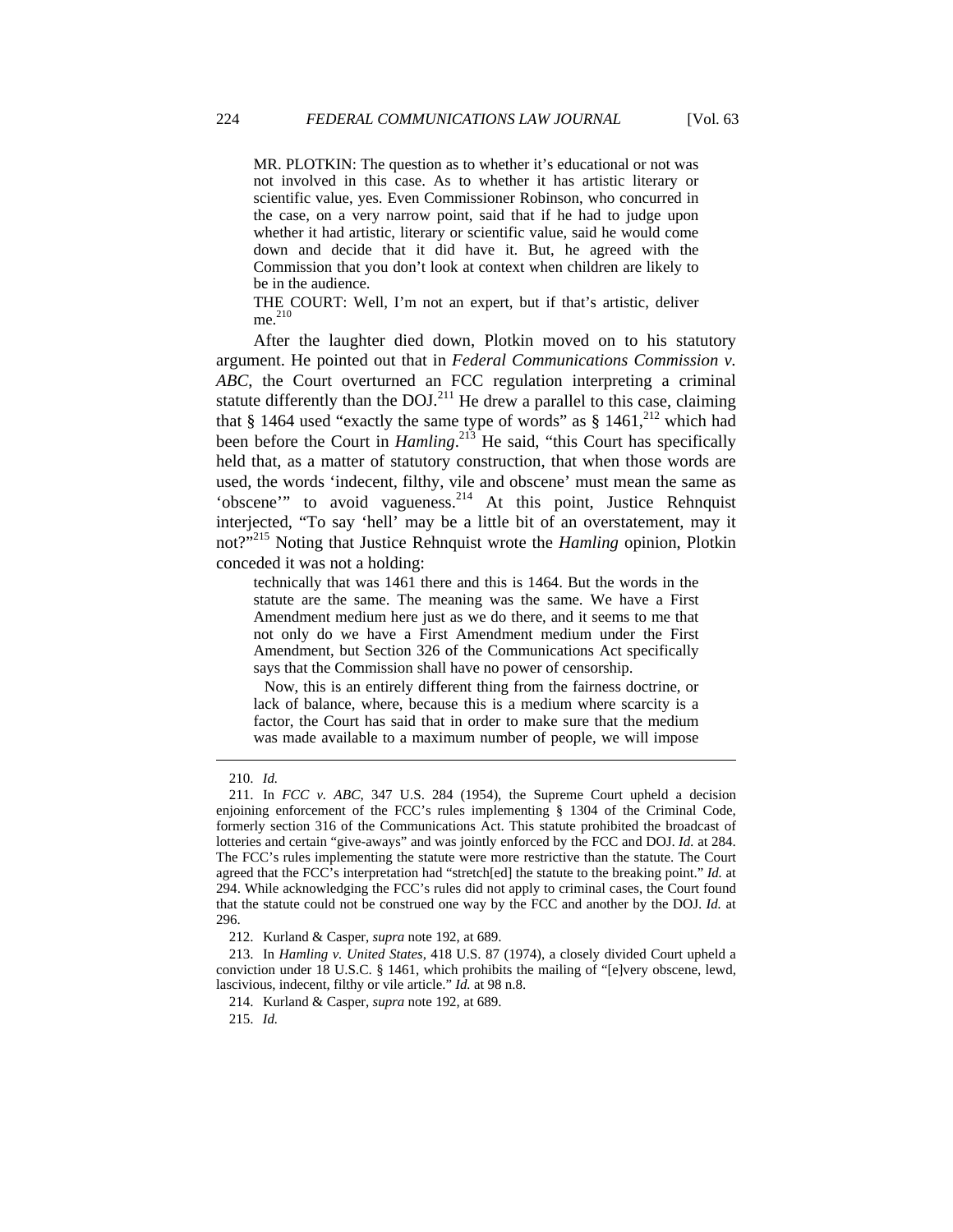certain duties upon broadcast stations to make sure that all can use it.

 But that's an entirely different thing from the Government coming in and saying that you are forbidden to do something; and in the *Red Lion*  case, which Mr. Justice White authored, you made that very point, that where there's a fairness doctrine and the personal attack doctrine might be sustained, because it's expanding the medium . . . an entirely different question would be presented if the Government here were trying to suppress speech; and that's exactly what they are doing here, they are trying to suppress speech. And if they are trying to suppress speech, they must be asked to pass the same test here as they do in any other First Amendment meaning. The fact that this is radio does not make a difference.

THE COURT: Well now, you say the question was reserved in *Red Lion*, as it certainly was, that doesn't necessarily mean that in the case of regulated airwaves they have to pass the same tests as they would if they sought to impose this test on a newspaper, does it?

MR. PLOTKIN: I think 326 does mean that, Your Honor. . . . I think Congress was saying that in Section 326, when it says "the Commission shall have no power of censorship." When it comes to suppression, I think the same test is applicable to radio and television as is applicable to a newspaper.

THE COURT: Well, then you say literally the FCC can never tell any station that it may not put out any particular message?

MR. PLOTKIN: I say that they . . . cannot suppress what a radio or television station can do any more than they can any other. $216$ 

Justice Rehnquist pressed Plotkin further:

Well, supposing under your definition of censorship that a station just decided that for an hour it would put on a record consisting of one four-letter word repeated over and over again for the hour, no one would make any claim that it had any coherent message . . . . Under your definition, would the FCC be powerless because of the censorship statute to effect that?

MR. PLOTKIN: I think it would be powerless to tell them to stop doing it. I would have the same problem in response to your hypothetical question if the station did nothing, say, but play "The Music Goes Round and Round" all day. It is not because of the content, but because a station is required to operate in the public interest. . . .

 But not because the particular words are bad, not because particular words have a particular taboo. Here the Commission was saying that just because you use these seven words, no matter in what context, if you put on a show where people call in and discuss a live subject, a controversial issue, and if some of the people came from the kind of culture that uses these kinds of words as part of their discussion, particularly in anger and heat, the Commission would say that if you did that in the afternoon that this would be a violation of the Criminal Code so far as the Commission can see it, and it would also be ground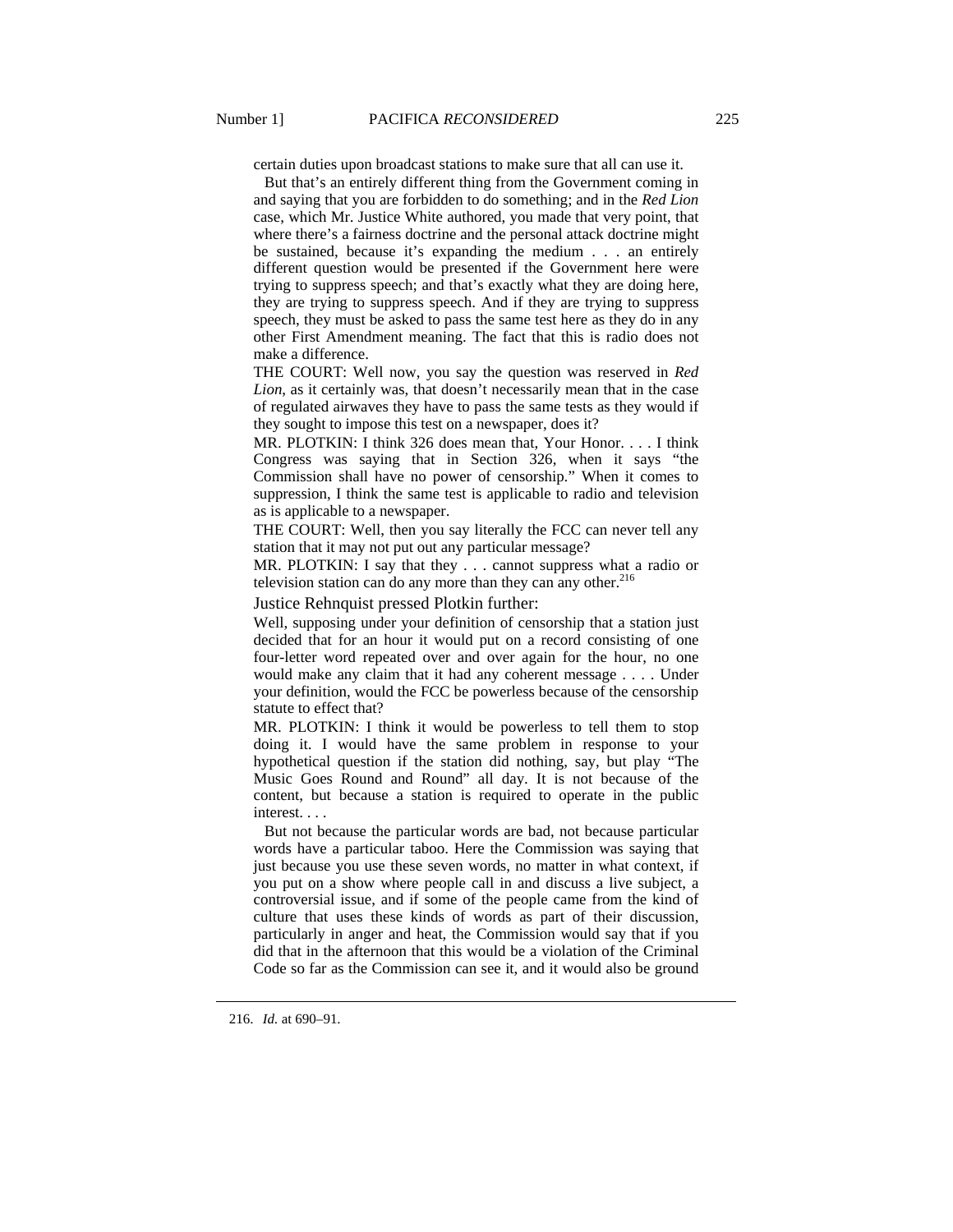for revoking their license. I don't think the Commission has that authority.<sup>217</sup>

When the argument resumed the next day, Louis F. Claiborne from the Solicitor General's office immediately faced a barrage of questions about whom he represented and why the United States' position differed from the FCC's. He explained that he represented the Executive Branch of the government, and that the FCC, along with several other agencies, had been authorized by statute to represent itself in certain situations.<sup>218</sup> In addition, the DOJ had a separate interest because it had an independent responsibility to enforce § 1464 as a criminal matter.

Justice Rehnquist asked:

if this Court upholds the FCC, the Government will have no problem prosecuting cases under the statute, because it will be given a fairly broad construction, I would take it.

MR. CLAIBORNE: Mr. Justice Rehnquist, the Government, that is, the Solicitor General and the Department of Justice, takes the view that they should not press for broader prosecutorial discretion than in their view the constitutional reach of the statute would authorize. And, accordingly, it seems to us that the Court ought to have the benefit of the views of the Department of Justice as to the constitutional reach of the statute.

THE COURT: Would you think the Government is ever entitled as an institutional litigator through the Solicitor General to assert that an act of Congress is unconstitutional?

MR. CLAIBORNE: Mr. Justice Rehnquist, there may be rare occasions when that is so. This is not such an occasion. We do not suggest that the statute is unconstitutional, we suggest that it has a limited application and that the Commission has construed it beyond that constitutional reach.<sup>219</sup>

Justice Powell pointed out that the DOJ had supported the FCC below. Claiborne admitted that it did, and that it was an "embarrassment."220 He explained that the Antitrust Division had handled the matter in the lower court, while the Criminal Division handled the decision whether to file a petition for certiorari.<sup>221</sup> He added that, although the DOJ thought that the lower court decision was correct, and that it had a duty to give the Court the benefit of its views, it did not oppose the FCC filing the petition for certiorari on its own. $^{222}$ 

In the little time that remained, Claiborne tried to sum up the DOJ's position:

 <sup>217.</sup> *Id.* at 691–92.

 <sup>218.</sup> *Id.* at 697–98.

 <sup>219.</sup> *Id.* at 698.

 <sup>220.</sup> Kurland & Casper, *supra* note 192, at 701.

 <sup>221.</sup> *Id.*

 <sup>222.</sup> *Id.*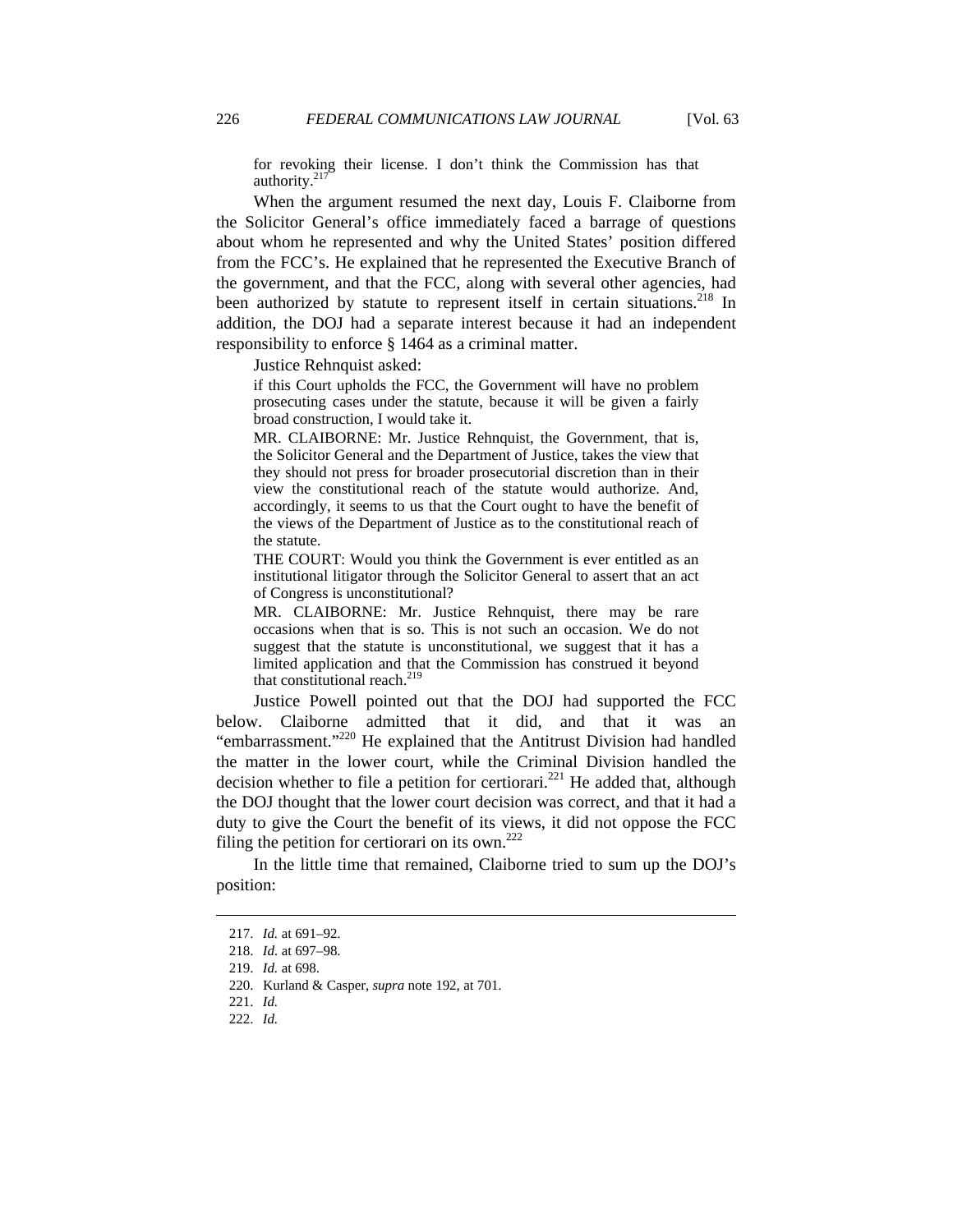we construe Section 1464, the only statute which really is involved in this case, as one that cannot consistently, with the First Amendment, be applied so as to ban absolutely, for any substantial period of time, the airing of particular words on radio or television, wholly without regard to circumstances or to the context. $223$ 

Justice Powell asked if it was fair for the DOJ to "construe what the Commission actually held so sweepingly" when neither the FCC nor Judge Leventhal saw it that way. $224$  Claiborne replied:

 Mr. Justice Powell, I fear it is. Judge Leventhal sought to save the Commission's order by narrowing it, and the Commission rides his coattails.

 But the order, which is what is before the Court and not counsel's representation of it, is very clear that the Carlin dialog was not judged except only in so far as it contained certain words. Those words, regardless of how they were spoken or the manner in which they were spoken, regardless of the surrounding words, were adjudged by the Commission to be indecent language. The definition of indecent language, which the Commission gave was clearly one which did not have any relation to the context. They ruled that indecent language could in no circumstances, except perhaps after 10 o'clock in the evening, be redeemed by its context.<sup>2</sup>

Justice Powell then asked whether the FCC could act if such language aired on Saturday morning, which is "prime time for small children."<sup>226</sup> Claiborne said the FCC could if it could show that children were watching and the program was intended for children. Justice Stevens asked whether, if the Court adopted Judge Leventhal's view and said that "all that is before us is the broadcast," the DOJ would still take the position that the FCC acted unconstitutionally.<sup>227</sup> Claiborne said that it would.<sup>228</sup>

Marino got up to give his rebuttal:

Yesterday in his argument, Mr. Plotkin, and this morning in his argument, Mr. Claiborne, keep referring to the Commission's order as banning, suppressing. We thought the Commission's order makes it very clear that it wasn't banning, it wasn't adopting a flat ban, that it was trying to channel this material to periods when there wouldn't be a reasonable risk that children would be exposed to it.<sup>229</sup>

Marino insisted that the FCC's action did not constitute censorship. He explained:

when Congress wrote 326, it quickly added at the end of it that it will be unlawful to use "any obscene, indecent or profane language by

 <sup>223.</sup> *Id.* at 703.

 <sup>224.</sup> *Id.* at 704.

 <sup>225.</sup> *Id.*

 <sup>226.</sup> *Id.* at 706–07.

 <sup>227.</sup> *Id.* at 707.

 <sup>228.</sup> *Id.*

 <sup>229.</sup> *Id.* at 708.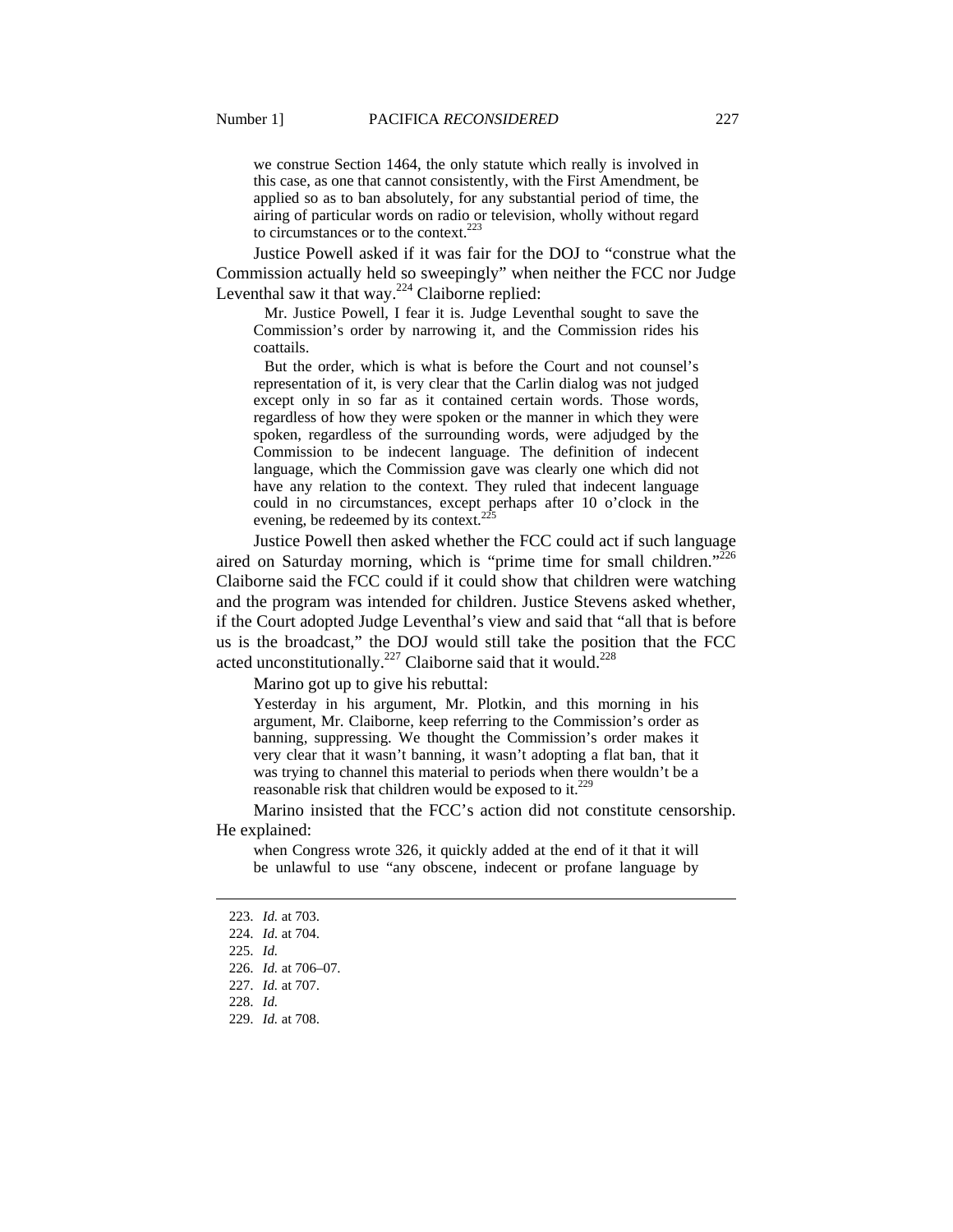means of radio communications." That was written in by the same people who wrote the section in 1927. And so when we approach these cases, we have Congress' indication in 326 itself that we should concern ourselves.<sup>230</sup>

One of the Justices asked whether it was "the Commission's position that if the Commission regards something as indecent, profane or obscene, its expert judgment . . . then it's entirely outside the prohibition against censorship?"231 Marino explained that it was not the FCC's view that mattered, but whether "those words are found to be patently offensive by contemporary community standards in that community."<sup>232</sup> Justice Marshall asked:

What about this community you keep mentioning? All I have heard argued here today is one protest, by one man, with one son—am I right?

MR. MARINO: We only received one complaint, Your Honor, that's correct.

THE COURT: Well, where do you get community action out of one man? He wasn't the mayor, was he?

MR. MARINO: I'm sorry, Your Honor.

THE COURT: He didn't speak for the community, did he?

Mr. MARINO: He certainly did, Your Honor. He came in in a representative capacity, we think. We've been—

THE COURT: [W]hat made you think that? You've only got one.

. . .

MR. MARINO: One citizen can raise a legitimate public interest question—

THE COURT: Well, if you've got one citizen, that doesn't give you the right to say he speaks for the community, does it?

. . .

THE COURT: [A]m I correct that if nobody had protested, you wouldn't have taken action?

MR. MARINO: We wouldn't have known about it, Your Honor, because . . . we just don't have the funds or . . . even instructions to monitor. So we would have never known about it, except [for] a citizen bringing this to our attention.

THE COURT [Chief Justice Burger]: Well, I suppose one citizen can call the attention of the police department or the fire department to a nuisance, and that triggers the procedures; is that what you're suggesting?

THE COURT [Justice Marshall]: Well, this wasn't a fire!<sup>233</sup>

Again, the courtroom broke into laughter. In closing, Marino stressed

 $\overline{a}$ 

. . .

 <sup>230.</sup> *Id.* at 709–10.

 <sup>231.</sup> *Id*. at 710.

 <sup>232.</sup> *Id*.

 <sup>233.</sup> *Id.* at 711–12.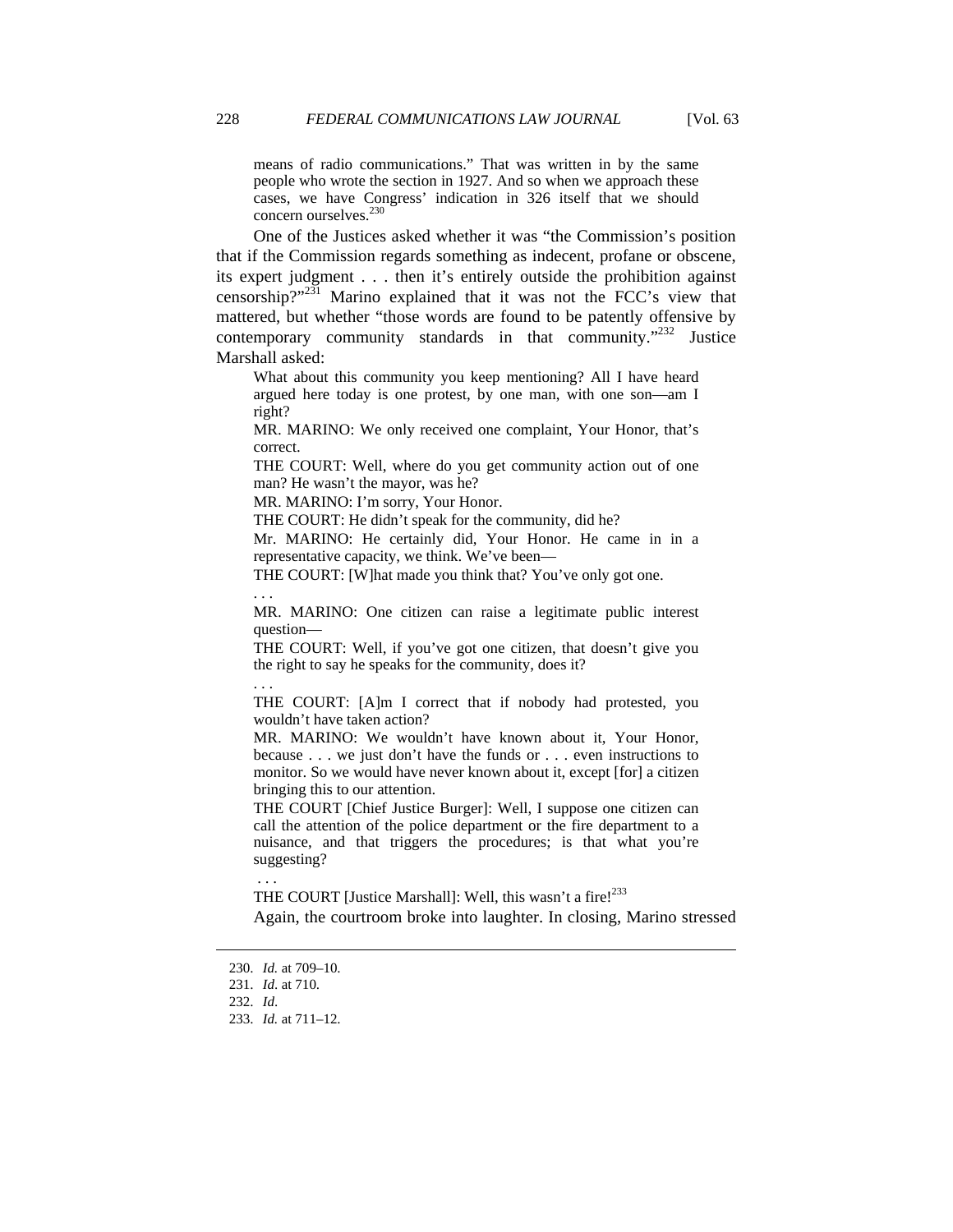the narrowness of the FCC's ruling:

I don't understand why the United States feels that they have to expand the Commission's order to reach constitutional questions, when it could have been read very narrowly, as it was by Judge Leventhal, and as it was by the Commissioners, who instructed us to come and seek cert before this Court on the basis of Judge Leventhal's opinion, knowing that we were going to rely on that opinion.<sup>234</sup>

Henry Geller, who attended the first day of oral argument, told me that he was certain the FCC would lose.235 Not only did he think the FCC was wrong on the merits, but Plotkin's argument was direct and easy to understand, while Marino got stage fright and did not argue well.<sup>236</sup> Similarly, Richard Bodorff, who had worked on the FCC's brief in the D.C. Circuit, had expected the FCC to lose in the Supreme Court.<sup>237</sup> He clearly recalls hearing from his FCC friends who attended the argument that they were sure that the FCC had lost at the Supreme Court.<sup>238</sup>

## *E. The Conference After Oral Argument*

At the conference held two days later on April 21, five Justices voted to overturn the D.C. Circuit (Burger, Powell, Blackmun, Rehnquist, and Stevens), and four voted to affirm (Brennan, Stewart, White, and Marshall).<sup>239</sup> However, Justice Powell's notes indicated that the vote to reverse was "tentative."240

The Justices vote in order of seniority. Chief Justice Burger voted to reverse, stating that he agreed with Judge Leventhal.<sup>241</sup> Justice Brennan voted to affirm even though he did not agree with any of the three opinions below.<sup>242</sup> He observed that while government has greater power to regulate with regard to children, such regulation had to be narrowly framed, and here it was not.<sup>243</sup> The FCC could properly prohibit the broadcast of the

 <sup>234.</sup> *Id.* at 713.

 <sup>235.</sup> Geller Interview, *supra* note 25.

 <sup>236.</sup> *Id.*

 <sup>237.</sup> Telephone Interview with Richard J. Bodorff, Partner, Wiley Rein LLP (July 29, 2009).

 <sup>238.</sup> *Id.*

 <sup>239.</sup> THE SUPREME COURT IN CONFERENCE (1940–1985): THE PRIVATE DISCUSSIONS BEHIND NEARLY 300 SUPREME COURT DECISIONS 372–74 (Del Dickson ed., 2001) [hereinafter THE SUPREME COURT IN CONFERENCE].

 <sup>240.</sup> Notes of Justice Powell from April 21 Conference (April 21, 1978) (on file in Powell Papers) [hereinafter Powell Conference Notes].

 <sup>241.</sup> THE SUPREME COURT IN CONFERENCE, *supra* note 239, at 373.

 <sup>242.</sup> According to the Powell Conference Notes, *supra* note 240, Brennan thought that Judge Leventhal might be correct in reading *Miller* as going beyond *Roth*, but he was unconvinced. Brennan could not agree with Judge Tamm because he thought section 326's anticensorship provision was congruent with the First Amendment. *Id.* 

 <sup>243.</sup> Powell Conference Notes, *supra* note 240.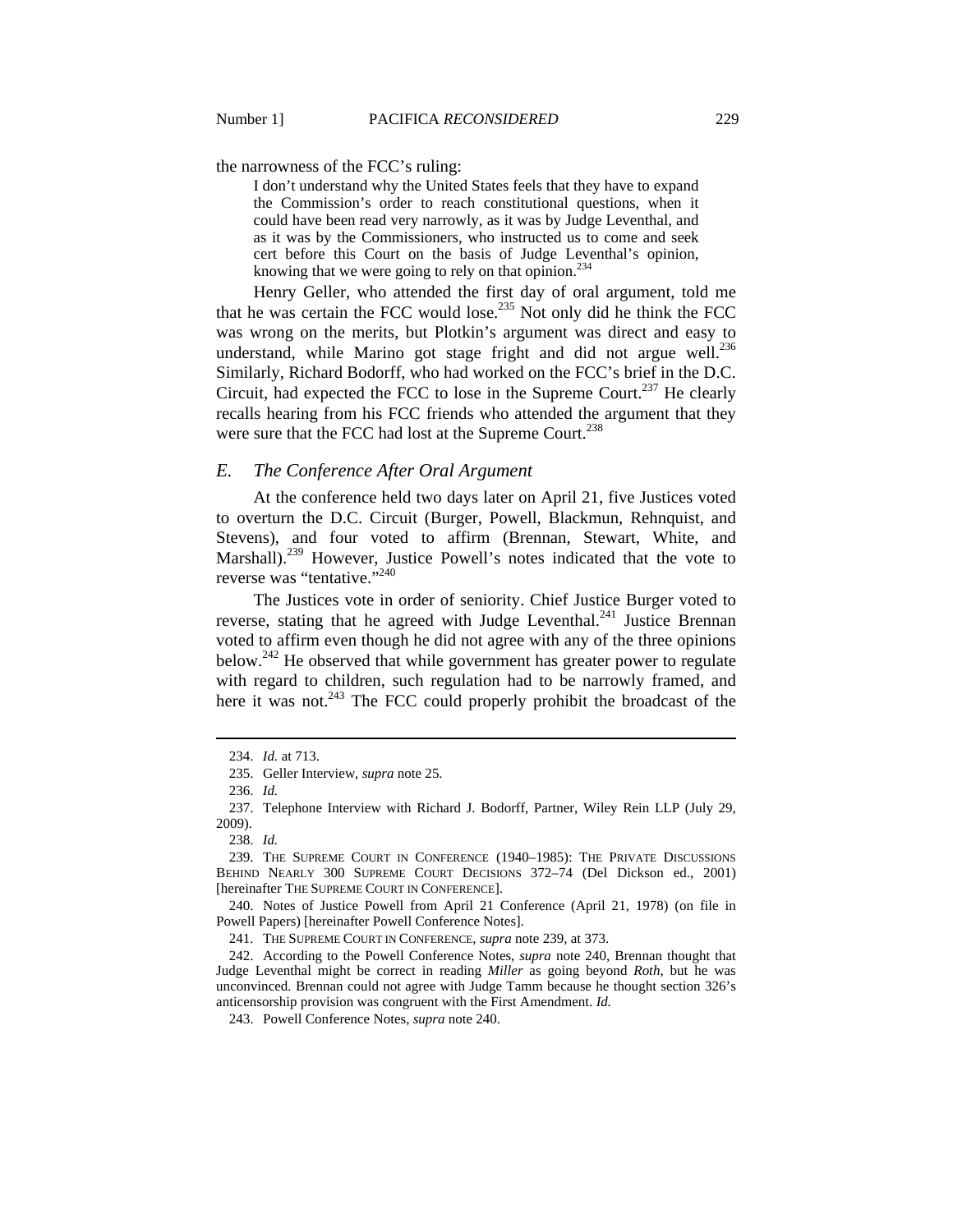Carlin monologue on a children's program, but most children would be in school at 2:00 p.m. To survive, the FCC would need to spell out the restriction as to time and content.

Justices Stewart, White, and Marshall also voted to affirm. Justice Stewart thought the case turned on the meaning of  $\S$  1464.<sup>244</sup> Since the Court had previously construed similar language in § 1464 to require material to be "obscene" before allowing it to be suppressed under the First Amendment, he thought the Court was required to construe § 1464 in the same way.  $245$  Justice White thought the FCC lacked jurisdiction to bar anything short of obscene. $246$  Justice Marshall thought the FCC was engaging in censorship in violation of the First Amendment and the Court's decision in *CBS v. DNC*. 247

Justices Powell, Blackmun, and Rehnquist joined the Chief Justice in voting to reverse. Justice Blackmun observed that the "FCC's order was not a very good one, and Leventhal tried to save it. I come out with him."<sup>248</sup> Justice Powell agreed that Leventhal was "on target" and "right" to "construe what the decision is as narrowly as possible."<sup>249</sup> Justice Stevens noted that he had:

flip-flopped on this case and may do so again. This is TV and radio, and the government has greater latitude to regulate them than in newspapers. So even if this material would be protected in newspapers, even apart from protecting children anything that goes into my living room under TV and radio may be regulated in the public interest. So constitutionally, I would sanction this ban as Leventhal says. We should also accept the FCC representation that Leventhal correctly read its order.<sup>250</sup>

 $\overline{a}$ 

 248. THE SUPREME COURT IN CONFERENCE, *supra* note 239, at 373. Powell's notes on Justice Blackmun's vote are similar to Brennan's: "Leventhal did good job of saving this order. Disagrees with PS as to 1464." Powell Conference Notes, *supra* note 240. Justice Powell also reported that Justice Rehnquist "[a]grees with Leventhal. FCC has general public interest powers so long as 1<sup>st</sup> Amend is not violated." *Id.* 

 249. Blackmun Conference Notes, *supra* note 246. Powell read from the Solicitor General's brief, which he thought was "outrageous." *Id.*

 250. THE SUPREME COURT IN CONFERENCE, *supra* note 239, at 373. Blackmun's and Powell's notes provide similar accounts. For example, the first line of Blackmun's notes under Stevens's name reads: "Has flipflopped & may do so again." Blackmun Conference Notes, *supra* note 246. He further notes: "HL [Leventhal] correct. Keep it narrow: this particular [broadcast]." *Id.* But it was "hard to give a [different] meaning to § 1464 than to § 1461," a reference to the statutes at issue in *Hamling*. *Id.* The last line notes that Stevens was "still uncertain on the [statute]." *Id.* Powell's notes indicate that Stevens voted to

 <sup>244.</sup> THE SUPREME COURT IN CONFERENCE, *supra* note 239, at 373.

 <sup>245.</sup> *Id.*

 <sup>246.</sup> Notes of Justice Blackmun from April 21 Conference (April 21, 1978) (on file in Blackmun Papers) [hereinafter Blackmun Conference Notes]. He also thought that this case was different from *Red Lion*. *Id*.

 <sup>247.</sup> Columbia Brdcst. Sys. v. Democratic Nat'l Comm., 412 U.S. 94 (1973); *see* THE SUPREME COURT IN CONFERENCE, *supra* note 239, at 373.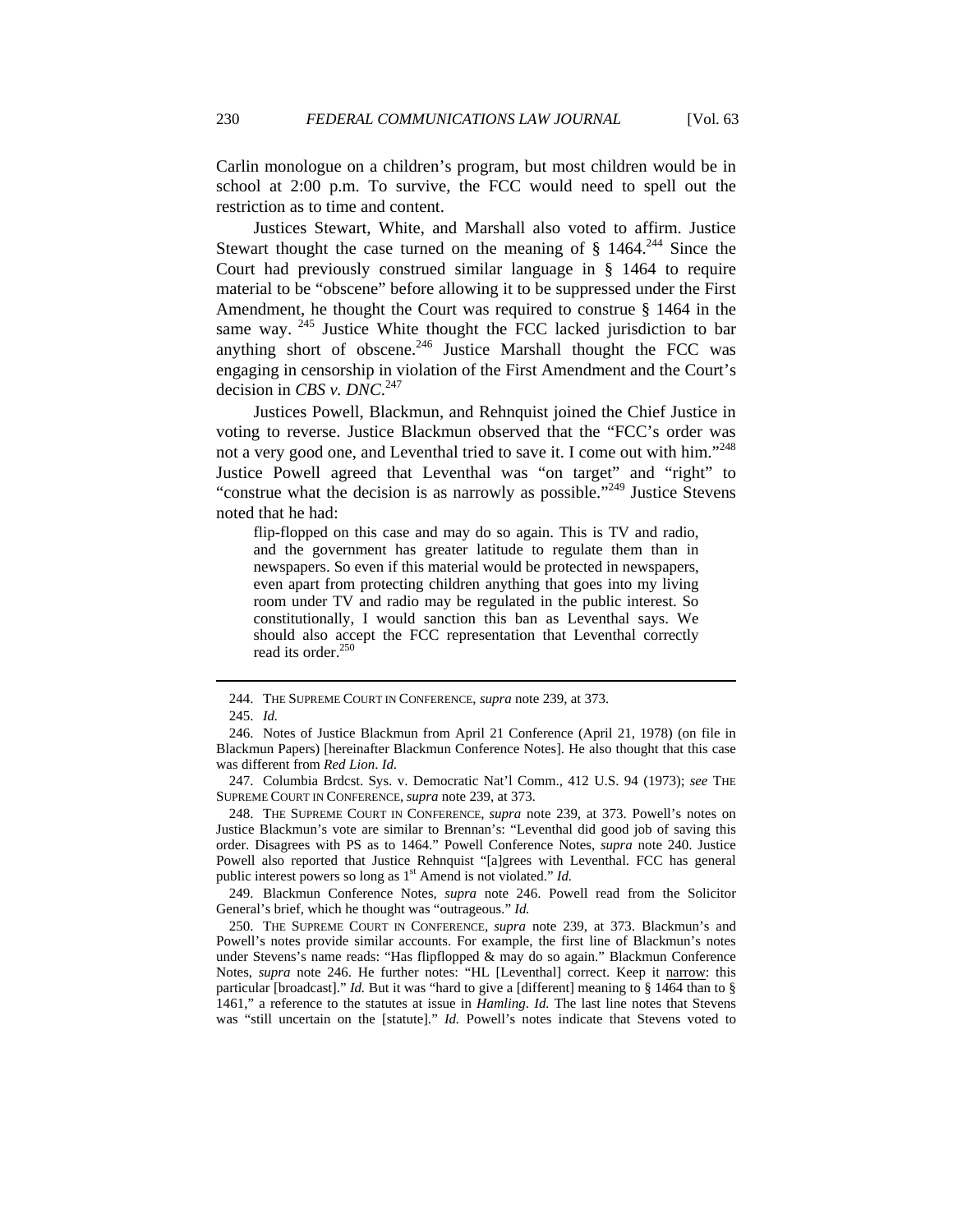## *F. Drafting the Opinions*

Justice Stevens was assigned to draft the decision for the Court. Justice Powell drafted a concurring opinion. Justices Stewart and Brennan drafted dissents. Although drafts of each opinion were circulated among all the Justices, very few substantive changes were made between the initial drafts and the published opinions. This is likely due to the short amount of time left in the term.

#### 1. Justice Stevens's First Draft

Justice Stevens circulated his first draft on June 14, only nineteen days before the decision was announced. The introduction framed the issue as whether the FCC "has any power to regulate the broadcast of recorded material that is indecent but not obscene,  $\frac{1}{251}$  and set forth four questions.

Part I addressed whether the scope of judicial review encompasses more than the FCC's determination that the monologue was indecent "as broadcast."<sup>252</sup> It stressed that the FCC's decision resulted from an adjudication, not a rulemaking, and was issued in a specific factual context. It also noted that the Court reviews judgments, not statements in opinions.253

Part II addressed whether the FCC's action violated section 326 of the Communications Act, which denies the FCC the power to censor broadcasting.<sup>254</sup> After reviewing the statutory history and case law, the draft concluded that section 326 denied the FCC the power to edit in advance but not to review the content of completed broadcasts.<sup>255</sup> Moreover, section 326 was not intended to limit the FCC's power to regulate the broadcast of indecent language.<sup>256</sup>

Part III addressed "whether the afternoon broadcast of the 'Filthy Words' monologue was indecent within the meaning of  $\S$  1464." Although Pacifica conceded that the monologue was offensive, it contended that it was not indecent within the meaning of § 1464 because it lacked prurient appeal.<sup>258</sup> Part III found that the plain language of the statute did not support Pacifica's argument:

<sup>&</sup>quot;[r]everse (tentative as to construction of statute)," and that "Electronic media is different. Also children are different." Powell Conference Notes, *supra* note 240.

 <sup>251.</sup> Draft Opinion by Justice John P. Stevens 1 (June 14, 1978) (on file in Blackmun Papers) [hereinafter Stevens Draft Opinion].

 <sup>252.</sup> *Id.* at 7.

 <sup>253.</sup> *Id.* at 7.

 <sup>254.</sup> *Id.* at 8.

 <sup>255.</sup> *Id.* at 8, 11.

 <sup>256.</sup> *Id.* at 11.

 <sup>257.</sup> *Id.* at 12.

 <sup>258.</sup> *See id.* at 13.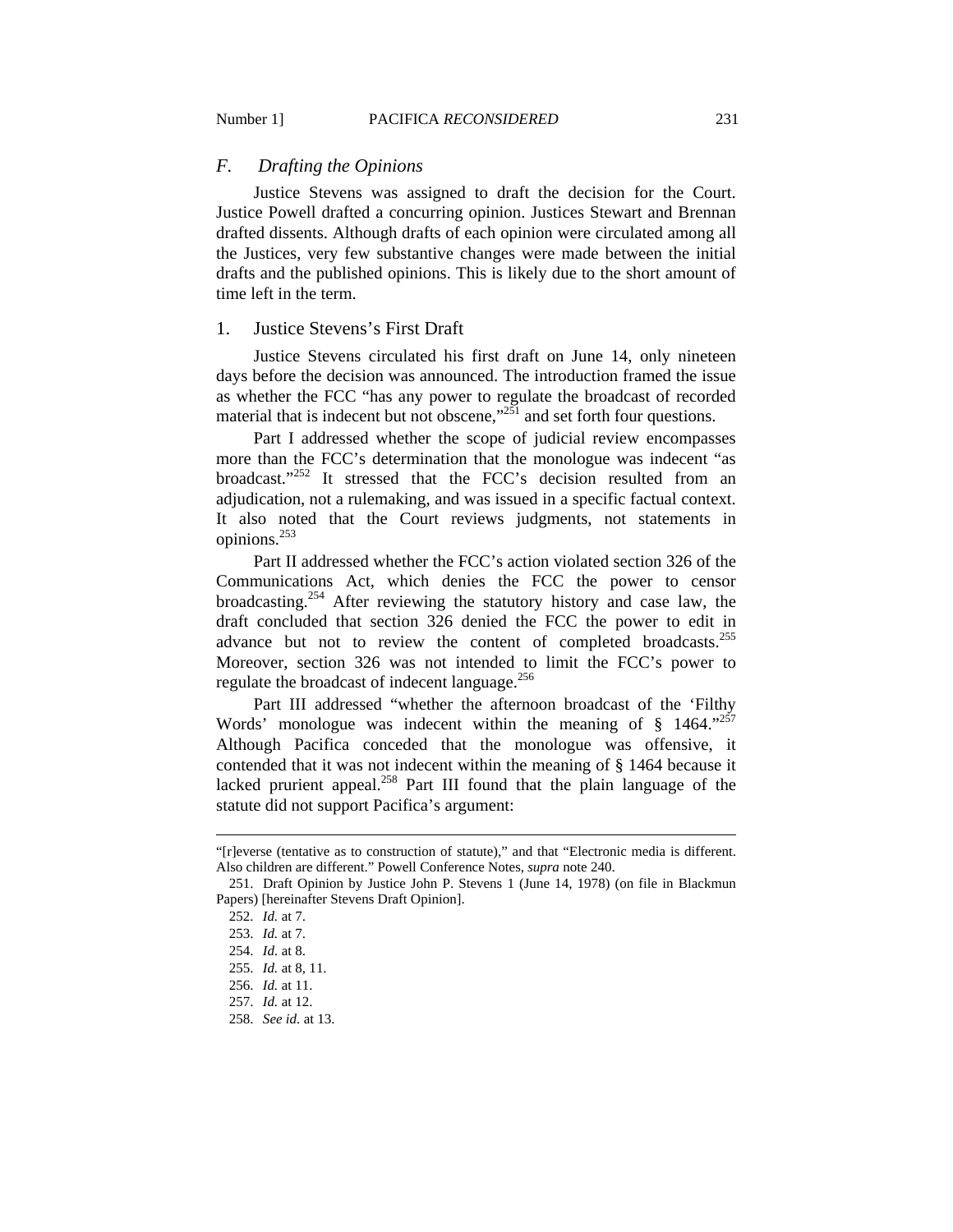The words "obscene, indecent, or profane" are written in the disjunctive, implying that each has a separate meaning. Prurient appeal is an element of the obscene, but the normal definition of "indecent" merely refers to nonconformance with accepted standards of morality. The Commission is clearly correct in its view that the statutory prohibition was not intended by Congress to be limited to prurient  $matter.<sup>259</sup>$ 

Part IV addressed Pacifica's constitutional claims. First, it rejected the overbreadth argument because "our review is limited to the question whether the Commission has the authority to prescribe this particular broadcast."260 It dismissed concerns that some broadcasters would censor themselves: "At most . . . the Commission's definition of indecency will deter only the broadcasting of patently offensive references to excretory and sexual organs and activities. While some of these references may be protected, they surely lie at the periphery of First Amendment concern."<sup>261</sup>

Next, the opinion stated that "[w]hen the issue is narrowed to the facts of this case, the question is whether the First Amendment denies government any power to restrict the public broadcast of indecent language in any circumstances. For if the government has any such power, this was an appropriate occasion for its exercise."<sup>262</sup> After a review of the case law, it concluded that the First Amendment did not prohibit all regulation of speech that depends on content.<sup>263</sup> The draft acknowledged that speech could not be suppressed just because it was offensive or because of its political content.<sup>264</sup> It also assumed that the Carlin monologue had artistic value and would be protected in other contexts.<sup>265</sup> But here, the words were offensive "for the same reason that obscenity offends."<sup>266</sup>

The draft explained that the Court has "long recognized that each

 <sup>259.</sup> *Id.* at 13 (footnote omitted). The last sentence of this passage was not included in the published opinion. *See* FCC v. Pacifica Found., 438 U.S. 726, 739–40 (1978).

 <sup>260.</sup> Stevens Draft Opinion, *supra* note 251, at 16. The opinion noted that its approach was consistent with its action in *Red Lion*, rejecting the claim that the FCC's Fairness Doctrine was too vague. *Id.* at 16–17.

 <sup>261.</sup> *Id*. at 17 (footnote omitted). The footnote observed that the primary impact would be "on the form, rather than the content, of serious communication. There are not too many thoughts that cannot be expressed by the use of less offensive language." *Id.* at 17 n.18. The next sentence, which does not appear in the published versions, went on to note that humorists would probably be most affected, but that it has been long understood that the appropriateness of some forms of humor depend on the setting. *Id.*

 <sup>262.</sup> *Id.* at 18 (footnote omitted). Footnote 19 noted that adopting Pacifica's position would deprive the FCC of any power to regulate erotic telecasts unless they were obscene under the *Miller* test. It also rejected Pacifica's assurances that market forces would keep smut off the air, quoting Judge Leventhal's dissent. *Id.* at 18 n.19.

 <sup>263.</sup> *Id.* at 19–20.

 <sup>264.</sup> *Id.* at 20.

 <sup>265.</sup> *Id.* at 21.

 <sup>266.</sup> *Id.* at 20.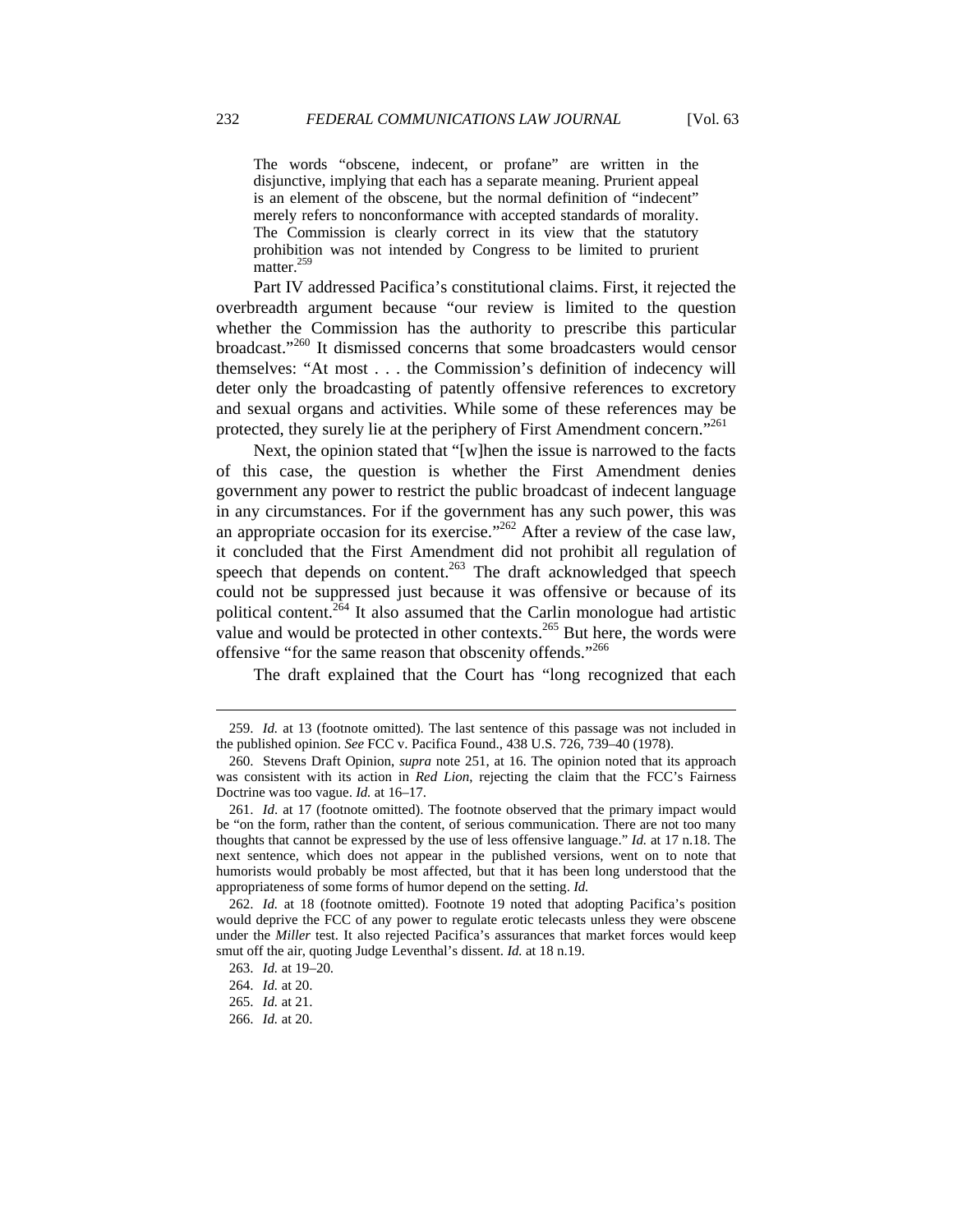medium of expression presents special First Amendment problems" and that broadcasting has received the most limited protection under the First Amendment.<sup>267</sup> Two characteristics of broadcasting were particularly relevant here:

 First, the broadcast media have established a uniquely pervasive presence in the lives of all Americans. Patently offensive, indecent material presented over the airwaves confronts the citizen, not only in public, but also in the privacy of the home, where the individual's right to be let alone plainly outweighs the First Amendment rights of an intruder. Rowan v. Post Office Department, 397 U.S. 728. Because the broadcast audience is constantly tuning in and out, prior warnings cannot completely protect the listener or viewer from unexpected program content. To say that one may avoid further offense by turning off the radio when he hears indecent language is like saying that the remedy for an assault is to run away after the first blow. . . .

 Second, broadcasting is uniquely accessible to children, even those too young to read. Although Cohen's written message might have been incomprehensible to a first grader, Pacifica's broadcast could have enlarged a child's vocabulary in an instant. . . . We held in Ginsberg v. New York, 390 U.S. 629, that the government's interest in the "well being of its youth" and in supporting "parents' claim to authority in their own household" justified the regulation of otherwise protected expression. Id., at 640 and 639. The ease with which children may obtain access to broadcast material, coupled with the concerns recognized in Ginsberg, amply justify special treatment of indecent broadcasting.<sup>268</sup>

The final paragraph emphasized the narrowness of the holding. It did "not involve a conversation between a cab driver and a dispatcher or a telecast of an Elizabethan comedy."269 It stressed that the FCC's action "rested entirely on a nuisance rationale under which context is allimportant. . . . We simply hold that when the Commission finds that a pig has entered the parlor, its regulatory power does not depend on proof that the pig is obscene."<sup>270</sup>

The Chief Justice and Justice Rehnquist quickly joined Justice Stevens's opinion.<sup>271</sup> Justice Stewart advised Justice Stevens that he would

 <sup>267.</sup> *Id.* at 22 (citing Joseph Burstyn, Inc. v. Wilson, 343 U.S. 495, 502–03 (1952)).

 <sup>268.</sup> Stevens Draft Opinion, *supra* note 251, at 23–25 (footnote omitted). Footnote 27 rejected the claim that the FCC's action reduced adults to hearing only what was fit for children, noting that adults could purchase tapes and records, go to nightclubs and theaters, and perhaps, because the FCC had not decided this question, even listen to such programming broadcast in the late evening hours. *Id.* at 25 n.27.

 <sup>269.</sup> *Id.* at 25.

 <sup>270.</sup> *Id.* at 25–26.

 <sup>271.</sup> The Chief Justice's only suggestion was to add a citation to *Office of Comm. of United Church of Christ v. FCC*, 359 F.2d 994 (1966). Letter from the Chief Justice to Justice Stevens (June 16, 1978) (on file in Blackmun Papers). The published opinion cites that case to support the point that the FCC was not prevented from denying the license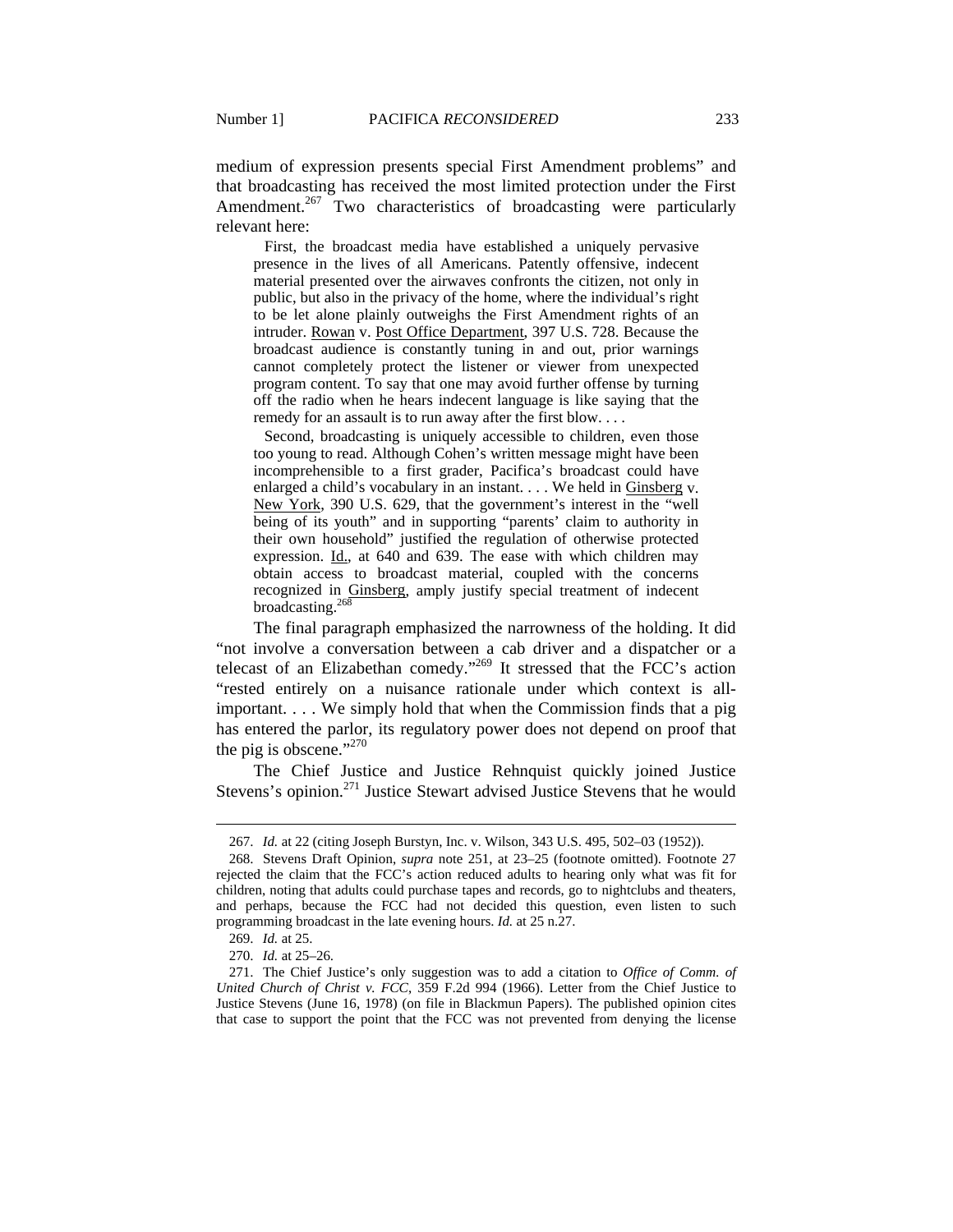be circulating a dissent, and both Justices White and Marshall indicated they would await the dissent.<sup>272</sup> To obtain a majority, Justice Stevens needed the support of both Justice Powell and Justice Blackmun. But both had concerns with Justice Stevens's draft. Justice Blackmun's clerk advised him that "there may be some problems joining JPS's Pacifica opinion as written, because he resorts to the 'semi-protected speech'/zoning theory that you rejected in joining [Stewart's] dissent in Young v. American Mini Theatres."<sup>273</sup> Similarly, Justice Powell's clerk advised him that "[a]lthough there is much in this opinion with which you can agree, you may . . . have some trouble joining all of Part IV."<sup>274</sup> Justice Stevens had made many of the same points he made in Part II of *American Mini Theaters*, 275 which Justice Powell "pointedly did not join," and "he beat[] the drum loud and long for the proposition that government can regulate speech on the basis of its content."276 Alt observed that Justice Stevens's approach "simply carries one step further what the Court has been doing all along," because the Court looks to content to decide whether the speech is protected.<sup>277</sup> But because it required the Court to decide the value of speech, it created the "danger . . . that the justices' own varying values will feed into the decision too much."278 Justice Powell underlined this sentence and wrote "yes" next

 273. Memorandum from Ruth Glushien, Clerk to Justice Blackmun, to Justice Blackmun (June 16, 1978) (on file in Blackmun Papers).

renewal of a broadcast station for improper programming. FCC v. Pacifica Found., 438 U.S. 726, 737 (1978). The *UCC* decision was written by Burger when he was on the D.C. Circuit. It held that listeners and viewers had standing to raise objections to a station's programming, in this case, that the station had failed to comply with the Fairness Doctrine and engaged in racially discriminatory programming, and that the FCC was required to consider those objections in determining whether to grant the license renewal. *UCC*, 359 F.2d at 1007–09.

 <sup>272.</sup> Letter from Justice Stewart to Justice Stevens (June 15, 1978) (on file in Blackmun Papers); Letter from Justice White to Justice Stevens (June 15, 1978) (on file in Blackmun Papers); Letter from Justice Marshall to Justice Stevens (June 16, 1978) (on file in Blackmun Papers). Justice Stewart circulated his draft dissent on June 16.

 <sup>274.</sup> Memorandum from Jim Alt, Clerk to Justice Powell, to Justice Powell 1 (June 16, 1978) (on file in Powell Papers) [hereinafter Alt's June 16th Memo to Powell]. Alt described Part II as holding that section 326 means no more than that the FCC may not exercise prior restraint. He was "a little surprised to find that the opinion does not hold that the sweep of § 326 is the same as that of the First Amendment" because the meaning of the First Amendment had changed since the time section 326 was enacted in 1927. *Id.* at 1–2. But even if section 326 were "viewed as static, the First Amendment itself always will be available to challenge FCC actions that arguably infringe on broadcasters' rights, but do not constitute 'prior restraints.'" *Id.* Justice Powell wrote "yes" in the margin next to this sentence. *Id.* at 2.

 <sup>275.</sup> Young v. American Mini Theaters, Inc., 427 U.S. 50 (1976).

 <sup>276.</sup> Alt's June 16th Memo to Powell, *supra* note 274, at 2*.* Powell inserted by hand the phrase "but TV & Radio only" after the word "regulate." *Id.*

 <sup>277.</sup> *Id.* at 4.

 <sup>278.</sup> *Id.*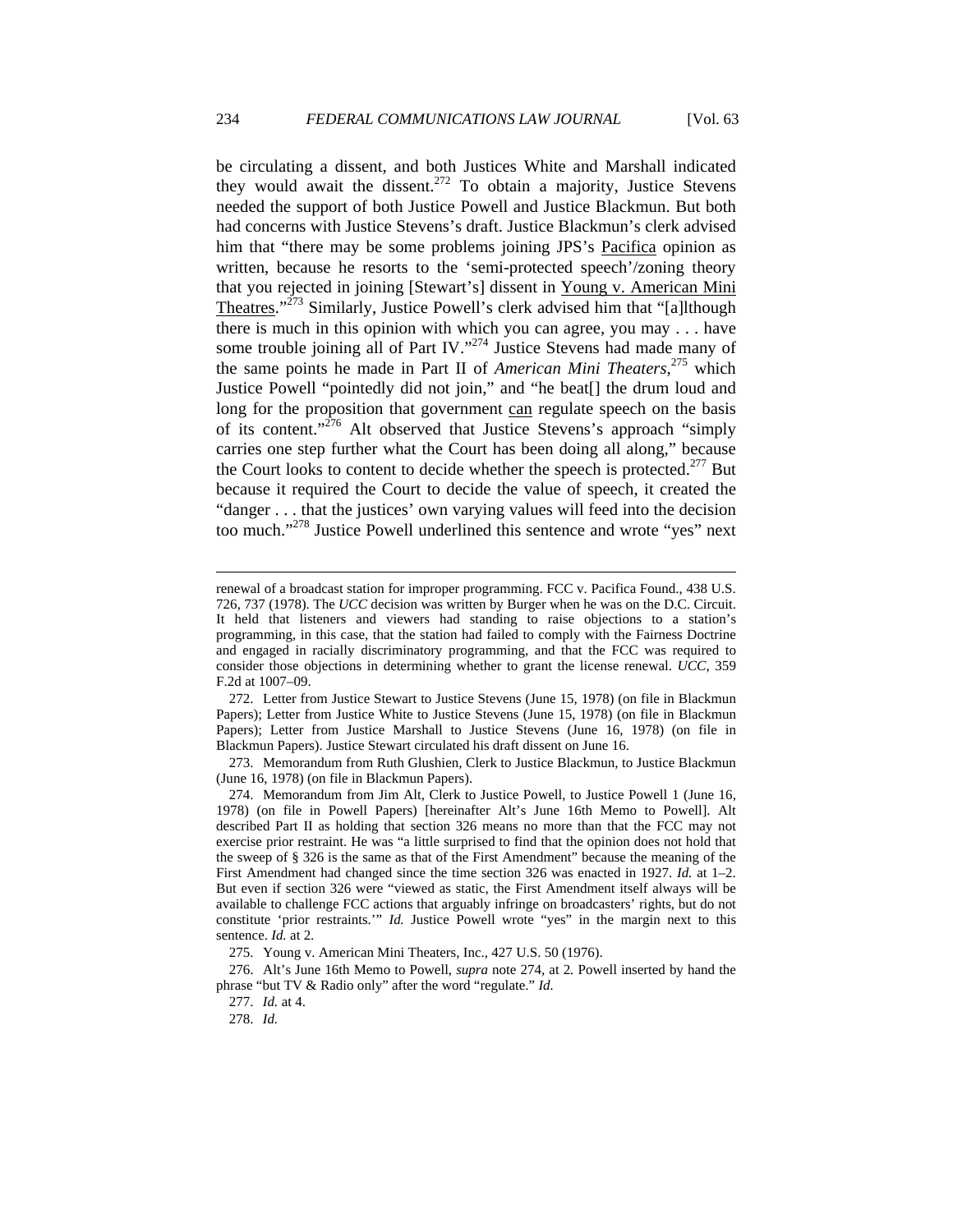to it. $279$ 

Alt noted that "[t]here is a parallel to be drawn" to the debate in equal protection law as to whether to apply only the "strict scrutiny" and "rational relation" tests, or Justice Marshall's "sliding scale."280 If Justice Powell was "not inclined to adopt the 'sliding scale' approach to the First Amendment – which, I gather from your Mini Theaters concurrence, you may not be – the problem remains as to what to do here."<sup>281</sup> Alt did not think the Court could hold that Carlin's language was unprotected altogether. Thus, he recommended emphasizing three points: (1) the FCC's holding did not bar adults from access to Carlin's record but was like the zoning upheld in *Mini Theaters*; (2) the Court had recognized the value of protecting children from "objectionable but protected speech" in *Ginsberg v. New York*,<sup>282</sup> and radio was uniquely accessible to children; and (3) the speech here was "akin to a 'verbal assault' even to some adults."<sup>283</sup>

Alt concluded that while the case was difficult to decide without some reference to content, it was not "necessary to downplay the Court's tradition that the degree of protection due speech should not depend on the content of speech quite so much as Justice Stevens does."<sup>284</sup> He suggested that since Justice Stevens needed Justice Powell's vote, it might be possible to get Justice Stevens to remove portions of his opinion, and if not, Powell might wish to write his own opinion.<sup>285</sup>

A few days later, Glushien reported to Justice Blackmun that the current lineup was three to three, but Powell had not yet voted and was planning to write a concurring opinion. She noted:

My own recommendation in the case has to be of a first order/second order kind, since our views on this case have been conscientiously different. I still would be inclined to affirm CADC on First Amendment grounds because I am not at all sure how one distinguishes . . . between George Carlin's monologue and such works of serious literary merit as Joyce's Molly Brown soliloquy in Ulysses, the work of Henry Miller or D.H. Lawrence, several portions of Samuel Beckett's plays, Miguel Pinero's Short Eyes play about prison life, or indeed some of the bawdier punning parts of Shakespeare.<sup>286</sup>

Recognizing that the Justice would not likely agree, she continued: However, assuming you are still inclined to reverse and thus uphold

 <sup>279.</sup> *Id.*

 <sup>280.</sup> *Id.*

 <sup>281.</sup> *Id.* at 4–5.

 <sup>282. 390</sup> U.S. 629 (1968).

 <sup>283.</sup> Alt's June 16th Memo to Powell, *supra* note 274, at 5.

 <sup>284.</sup> *Id.* at 6.

 <sup>285.</sup> *Id.*

 <sup>286.</sup> Memorandum from Ruth Glushien, Clerk to Justice Blackmun, to Justice Blackmun 1 (June 18, 1978).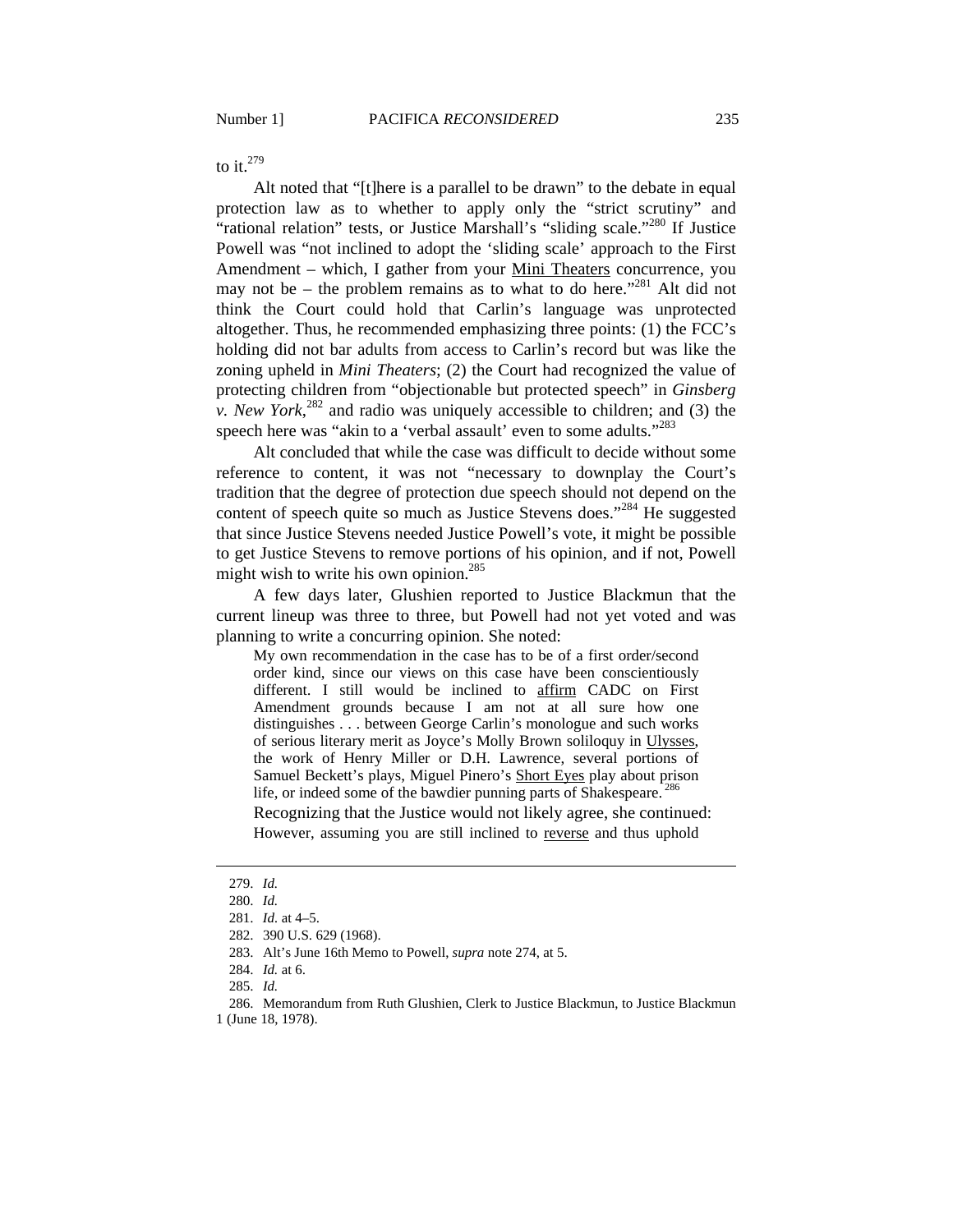the Commission's order, I would recommend that we await, and most probably join LFP's concurrence in the judgment of reversal, rather than JPS's opinion. This is because JPS's opinion relies so heavily on his American Mini Theatres theory which you did not join, that there is a middle category of "peripherally protected" speech. His theory is that "offensive references to excretory and sexual organs and activities," while non-obscene, "surely lie at the periphery of First Amendment concerns" and thus deserve only limited First Amendment protections. . . . JPS's theory . . . would seemingly apply to books, magazines, plays, and phonograph records as well as to television/radio broadcasts. It ignores that fact, which I think important, that emphatic rough language can at times be used conscientiously by an artist in portraying certain ethos and ways of life, and that the ability to use such language where artistically necessary is an important First Amendment value.<sup>287</sup>

She notes that Powell's concurrence would "be based on two narrower factors: the unique intrusiveness of broadcast into the home, and the problem of involuntary exposure of children to broadcasting."<sup>288</sup> She viewed the Powell approach as superior because it was "not capable of such easy transplantation to other media."<sup>289</sup>

#### 2. Justice Powell's Concurring Opinion

Justice Powell circulated his draft concurrence on June 19, 1978**.** Part I explained his reasons for upholding the FCC. He emphasized that the FCC's primary concern was to prevent this broadcast, which the FCC correctly found "'patently offensive' to most people regardless of age" and "was at least wholly without taste," from reaching unsupervised children who were likely to be in the audience at  $2:00$  p.m.<sup>290</sup> He supported the FCC's effort to "zone" the monologue to hours when few unsupervised children would be exposed to it.<sup>291</sup> He noted that:

children may not be able to protect themselves from speech which, although shocking to most adults, generally may be avoided by the

 <sup>287.</sup> *Id.* at 2.

 <sup>288.</sup> *Id.* at 3.

 <sup>289.</sup> *Id.*

 <sup>290.</sup> Draft Concurring Opinion by Justice Lewis F. Powell 3 (June 19, 1978) (on file in Powell Papers) [hereinafter Powell Draft]. I also found an earlier, uncirculated draft in the Powell Papers. This draft had several deletions, additions, and corrections in Justice Powell's handwriting. For example, on the first page, he deleted a sentence that read, "Since I expect the Commission to proceed in a cautious and reasonable manner in the future, as it has done in the past, cf. Brief for Petitioner 42–43, I do not foresee an undue 'chilling' effect on broadcasters' exercise of their rights." On page three, he added in reference to the Carlin monologue, "it was at least, however, wholly without taste." On page eight, he inserted a new sentence acknowledging that making judgments was not easy, but that "[the] responsibility ha[d] been reposed initially in the FCC and its expert judgment [was] entitled to respect." Powell Draft, *supra* note 290, at 8.

 <sup>291.</sup> Powell Draft, *supra* note 290, at 8.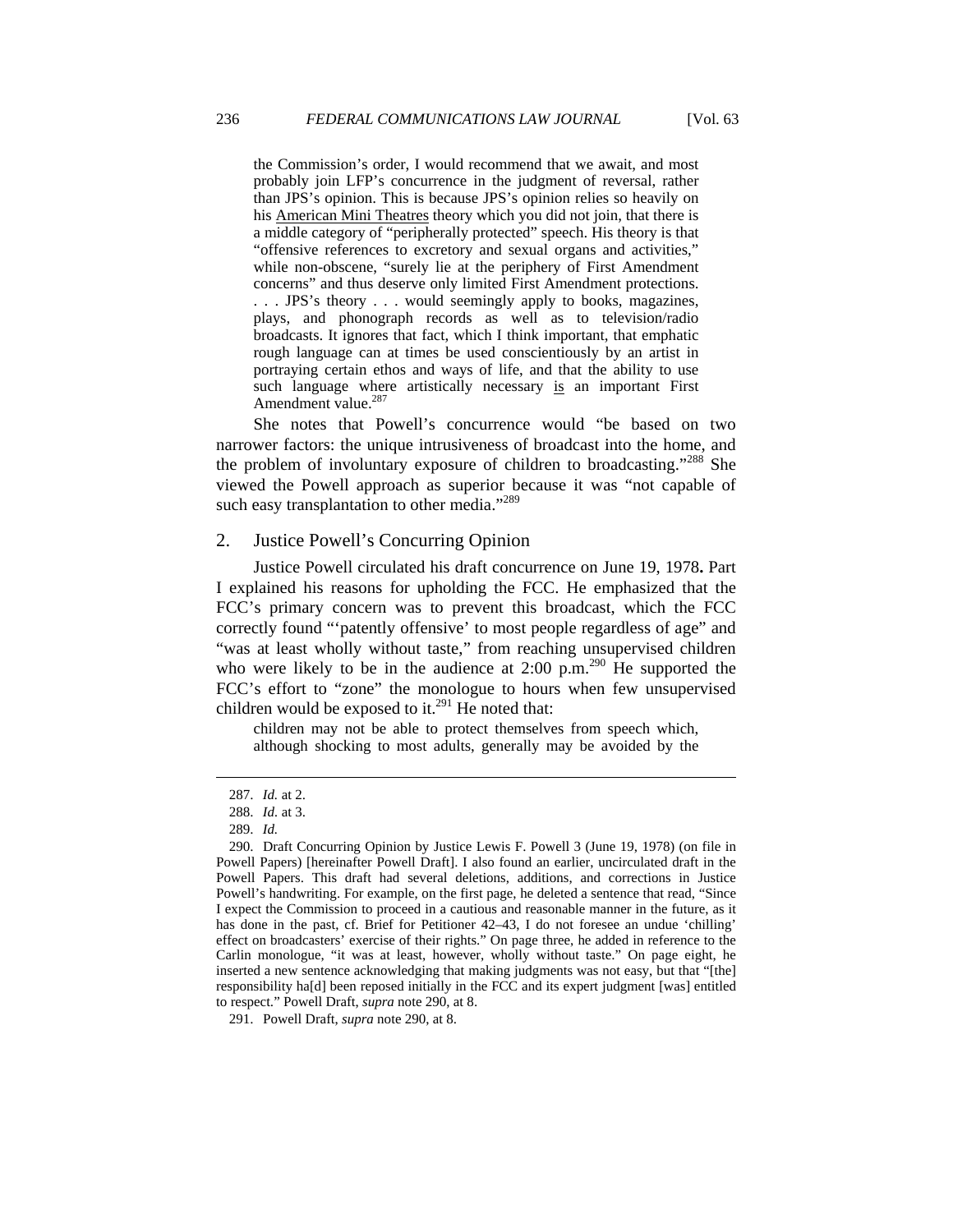unwilling through the exercise of judicious choice. At the same time, such speech may have a deeper and more lasting negative effect on a child than an adult. $292$ 

While in many cases, dissemination of such speech to children could be limited without also limiting the access of willing adults, it was not possible in broadcasting, and this distinction justified the differential treatment of broadcasting.<sup>293</sup>

Another relevant difference was that "broadcasting – unlike most other forms of communication – comes directly into the home, the one place where people ordinarily have the right not to be assaulted by uninvited and offensive sights and sound."<sup>294</sup> While the First Amendment might require unwilling adults to absorb the first blow of offensive but protected speech when they are in public, "a different order of values obtains in the home."295

Finally, although the argument that the FCC's ruling reduced adults to hearing only what was fit for children was "not without force," it was "not sufficiently strong to leave the Commission powerless to act" in these circumstances.<sup>296</sup> The FCC's decision did not prevent willing adults from obtaining access to the Carlin monologue, nor did it "speak to cases involving the isolated use of a potentially offensive word in the course of a radio broadcast, as distinguished from the linguistic shock treatment administered by respondent here."<sup>297</sup>

In Part II, Justice Powell explained why he did not join in Part IV of Justice Stevens's opinion addressing the constitutional claims. He did not believe that the Court should "decide on the basis of its content which speech protected by the First Amendment is most 'valuable' and hence deserving of the most protection, and which is less 'valuable' and hence deserving of less protection."<sup>298</sup> Rather, the result should turn "instead on the unique characteristics of the broadcast media, combined with society's right to protect its children from speech agreed to be inappropriate for their years, and secondarily with the interest of unwilling adults in not being assaulted by such offensive speech in their homes."<sup>299</sup> Justice Blackmun quickly joined Justice Powell's concurring opinion after Justice Powell agreed to make some minor changes.<sup>300</sup>

 <sup>292.</sup> *Id.* at 4.

 <sup>293.</sup> *Id.* at 5.

 <sup>294.</sup> *Id.* at 6.

 <sup>295.</sup> *Id.* at 7.

 <sup>296.</sup> *Id.* at 8.

 <sup>297.</sup> *Id.* at 9.

 <sup>298.</sup> *Id*. at 9–10. (citing Young v. American Mini Theatres, 427 U.S. 50 (1976)).

 <sup>299.</sup> *Id.* at 10.

 <sup>300.</sup> Letter from Justice Blackmun to Justice Powell (June 20, 1978) (on file in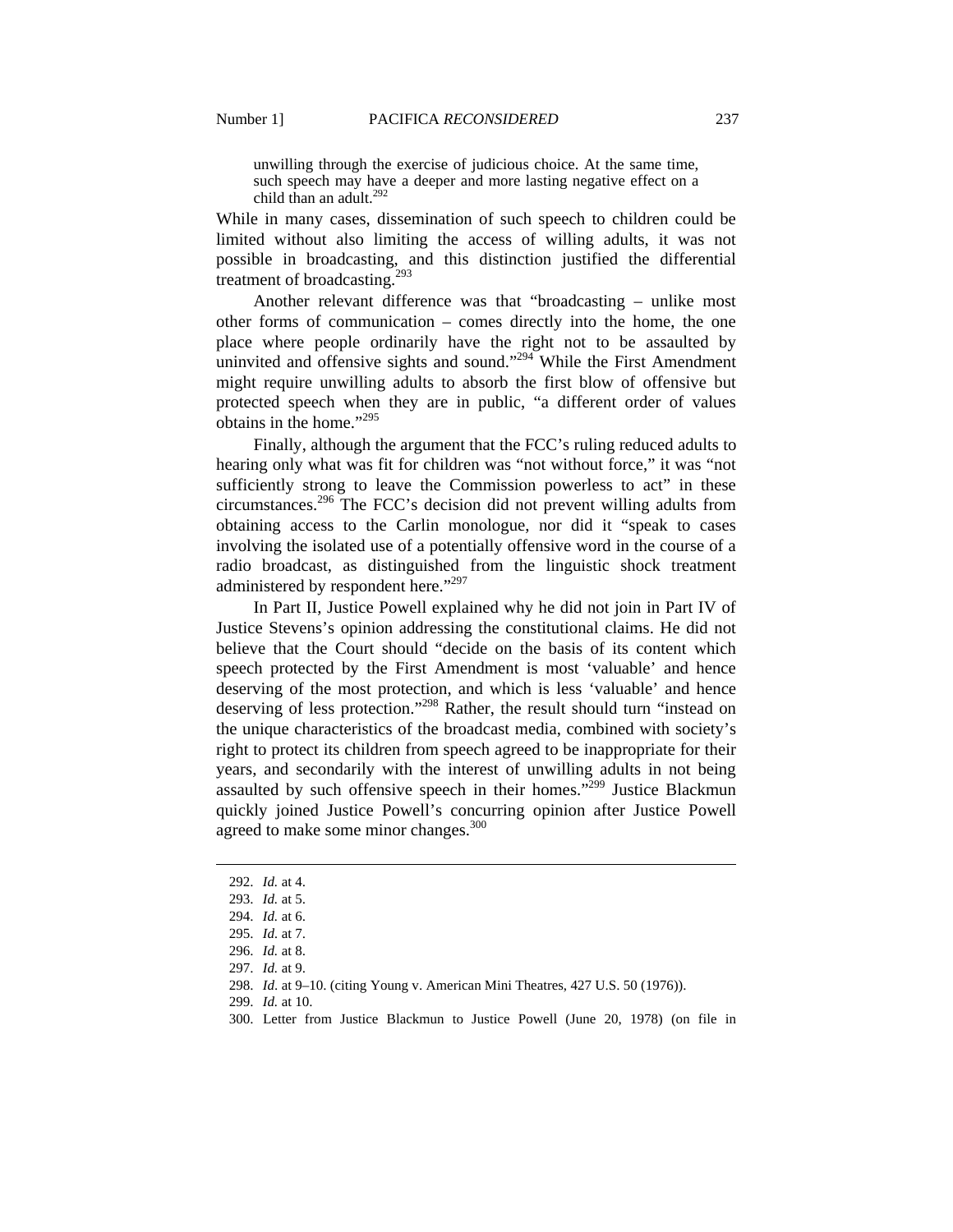The next day, Justice Stevens sent a personal letter to Justice Powell with a copy to Justice Blackmun:

 Because you indicated that you might be able to join in portions of Part IV, I have broken it into three subsections. I think everything with which you took issue is in subpart B....

 To a certain extent the review of overbreadth analysis in subpart A rests on the premise that this speech in not very important and therefore your problems with subpart B may carry over to subpart A as well. Nevertheless, I would hope that you would at least think about joining subpart A because it is an important part of the picture. I believe, also, that it is consistent with the analysis in Harry's opinion in Bates.

 Some of my changes are the product of further thinking prompted by your concurrence, but I do not mean to take issue with anything you have said and will welcome any suggestions you care to make notwithstanding our rather narrow area of disagreement.

Thank goodness we are at last on the home stretch. $301$ 

Blackmun's clerk described Justice Stevens' changes as "mostly cosmetic," and recommended against joining Subparts A, B, and C unless Powell had "strong feelings about wishing to make a gesture to [Stevens]."<sup>302</sup> Ultimately, both Justices Powell and Blackmun joined Parts I, II, III, and IV(C) of Justice Stevens's opinion, providing him with the votes he needed to reverse the D.C. Circuit and affirm the FCC.

## 3. The Dissenting Opinions

Justice Stewart circulated the first draft of his dissent on June 16. The published opinion is not significantly changed from this initial draft. Justice Stewart thought the term "indecent" in § 1464 should be read as meaning no more than "obscene."<sup>303</sup> He noted that the Court had recently held in *Hamling* that the term "indecent" had the same meaning as "obscene" as that term was defined in the *Miller* case, and nothing suggested that Congress intended a different meaning.<sup>304</sup> He concluded that "[s]ince the Carlin monologue concededly was not 'obscene,' I believe that the Commission lacked statutory authority to ban it," and it was thus

Blackmun Papers). Justice Blackmun suggested (1) deleting the word "judicious" from the sentence quoted in the *supra* text accompanying note 293, explaining that "I suspect adults have a choice whether it is or is not judicious." and (2) eliminating the citation to the *Carey* case not only because he thought it was unnecessary but also because he was on the other side in *Carey*. *Id.* 

 <sup>301.</sup> Letter from Justice Stevens to Justice Powell (June 20, 1978) (on file in Blackmun Papers).

 <sup>302.</sup> Memorandum from Ruth Glushien, Clerk to Justice Blackmun, to Justice Blackmun (June 21, 1978) (on file in Blackmun Papers).

 <sup>303.</sup> Draft Dissenting Opinion by Justice John P. Stewart 3 (June 16, 1978) (on file in Blackmun Papers).

 <sup>304.</sup> *Id.* at 3, 4–5.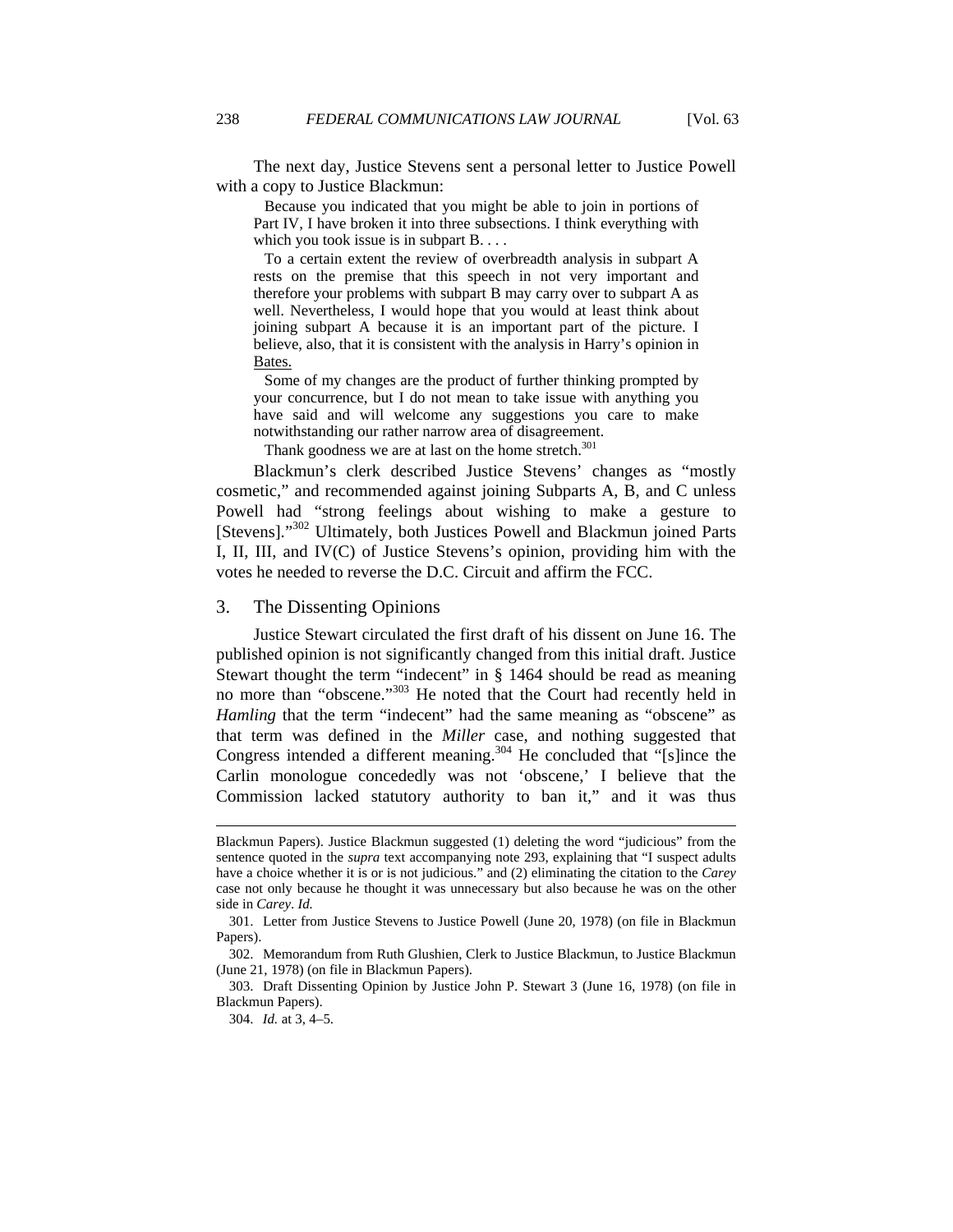unnecessary to reach the constitutional question.<sup>305</sup>

Justice Brennan advised the other justices on June 19 that he would probably join Justice Stewart's dissent, but was also writing something on the constitutional question.<sup>306</sup> On June 24, Brennan circulated his draft dissent.<sup>307</sup> He agreed with Justice Stewart that the word "indecent" in § 1464 prohibited only obscene speech.<sup>308</sup> Ordinarily, he would have refrained from addressing the constitutional issues, but he found "the Court's misapplication of fundamental First Amendment principles so patent, and its attempt to impose its sadly myopic notions of propriety on the whole of the American people so misguided, that I am unable to remain silent."<sup>309</sup>

Part I of the draft pointed out that despite unanimous agreement that the Carlin monologue was protected speech and that a majority of the Court refused to "create a sliding scale of First Amendment protection calibrated to this Court's perception of the worth of a communication's content," the majority found the FCC's imposition of sanctions for airing this speech constitutional.<sup>310</sup> The majority also ignored the fact that individuals voluntarily admitted radio communications into their homes and that, unlike other invasive modes of communications such as sound trucks, the radio could be turned off. It also ignored the constitutionally protected interests of those who wished to transmit or receive broadcasts that the FCC might find offensive. $311$ 

Although Justice Brennan recognized the government's interest in protecting children, he thought this interest had already been accounted for by the "variable obscenity standard" set forth in *Ginsberg v. New York*. 312 Under that standard, the Carlin monologue was not obscene because it did not appeal to the prurient interests of children. Moreover, he argued, while both the Stevens opinion and prior cases "stress the time-honored right of a parent to raise his child as he sees fit," this decision actually undermined parents' rights to make decisions about what their children should be able to hear. $313$ 

Justice Brennan also argued that the majority's attempt to justify its

 <sup>305.</sup> *Id.* at 2.

 <sup>306.</sup> Letter from Justice Brennan to Justice Stevens (June 19, 1978) (on file in Powell Papers) (copied to The Conference).

 <sup>307.</sup> Draft Dissenting Opinion by Justice William J. Brennan (June 24, 1978) (on file in Powell Papers) [hereinafter Brennan Draft].

 <sup>308.</sup> *Id.* at 1.

 <sup>309.</sup> *Id.* at 1–2.

 <sup>310.</sup> *Id.* at 3.

 <sup>311.</sup> *Id.* at 6–7.

 <sup>312.</sup> *Id.* at 9.

 <sup>313.</sup> *Id.* at 13.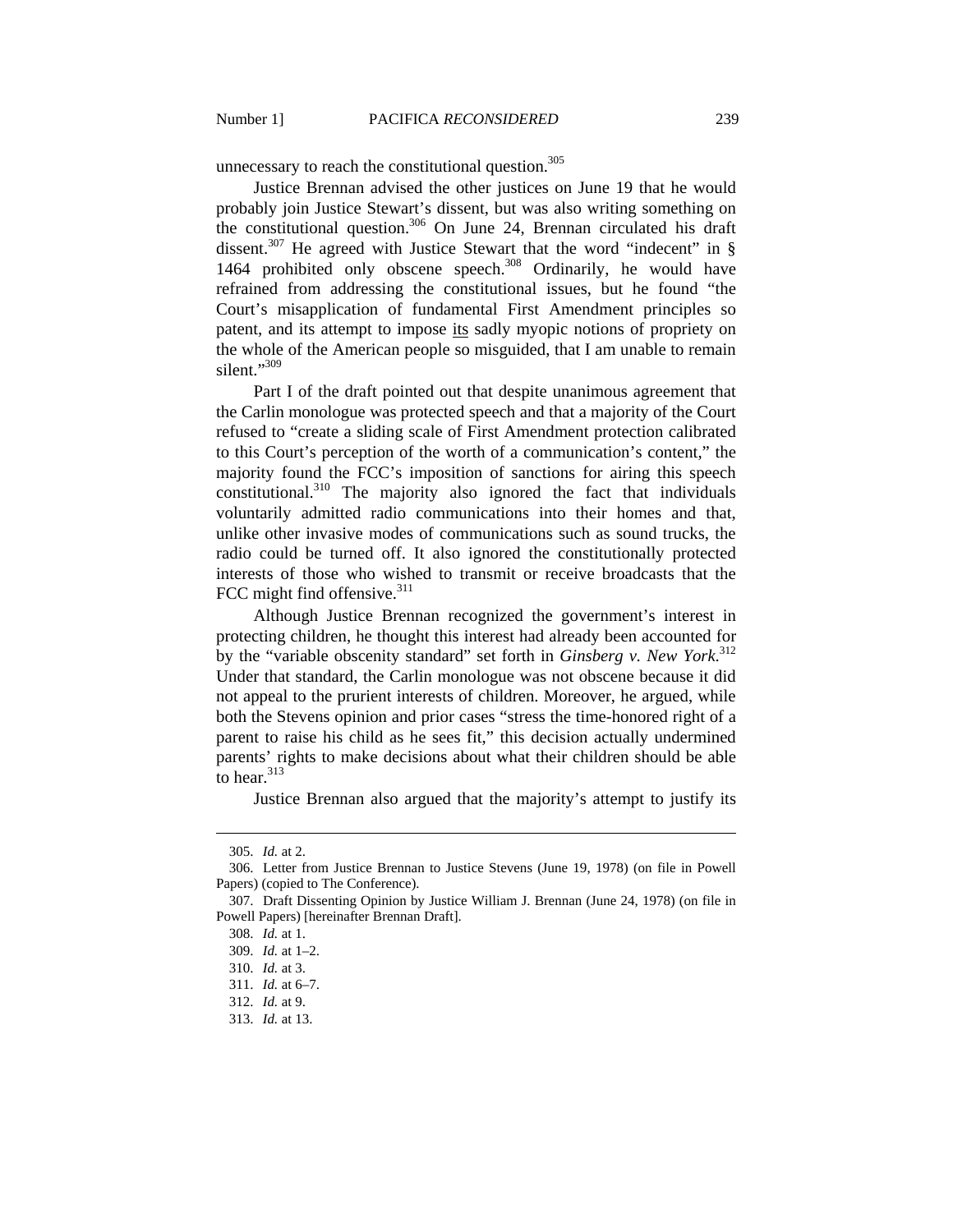decision based on the intrusive nature of broadcasting and the presence of children in the audience both lacked "principled limits."<sup>314</sup> He notes that "[t]aken to their logical extreme, these rationales would support the cleansing of public radio of any 'four-letter' words whatsoever, regardless of their context," and could justify the banning of a myriad of literary works.<sup>315</sup>

Part II of the draft attacked his colleagues' assertion that their actions would "not significantly infringe on the First Amendment values [as] both disingenuous as to reality and wrong as a matter of law."316 He thought that Justice Stevens's claim that avoiding indecent language would affect only the form, not substance of the communication was "transparently fallacious," because "[a] given word may have a unique capacity to capsule an idea, evoke an emotion, or conjure up an image.<sup> $3\overline{17}$ </sup> Moreover, the claim that willing adults were not prevented from purchasing the record or attending a performance, displayed

a sad insensitivity to the fact that these alternatives involve the expenditure of money, time, and effort that many of those wishing the [sic] hear Mr. Carlin's message may not be able to afford, and a naïve innocence of the reality that in many cases, the medium may well be the message. $318$ 

Brennan also found that Justices Stevens and Powell's opinions were "disturbing" for evidencing

a depressing inability to appreciate that in our land of cultural pluralism, there are many who think, act, and talk differently from the members of this Court, and who do not share their fragile sensibilities. It is only an acute ethnocentric myopia that enables the Court to approve the censorship of communications solely because of the words they contain. $319$ 

He noted that the words found unpalatable by the Court "may be the stuff of everyday conversations in some, if not many, of the innumerable subcultures that comprise this Nation."<sup>320</sup> Because the decision would have the greatest impact on those who did not share the Court's views, it should be seen as "another of the dominant culture's inevitable efforts to force those groups who do not share its mores to conform to its way of thinking, acting, and speaking."<sup>321</sup>

 <sup>314.</sup> *Id.* at 14. In footnote 4, Brennan agreed that the FCC's action was not justified by spectrum scarcity. Spectrum scarcity could justify regulation to increase diversity as in *Red Lion*, but not to justify censorship. *Id.* at 14 n.4.

 <sup>315.</sup> *Id.* at 15.

 <sup>316.</sup> *Id.* at 18.

 <sup>317.</sup> *Id.*

 <sup>318.</sup> *Id.* at 20.

 <sup>319.</sup> Brennan Draft, *supra* note 307, at 22.

 <sup>320.</sup> *Id.*

 <sup>321.</sup> *Id.* at 24.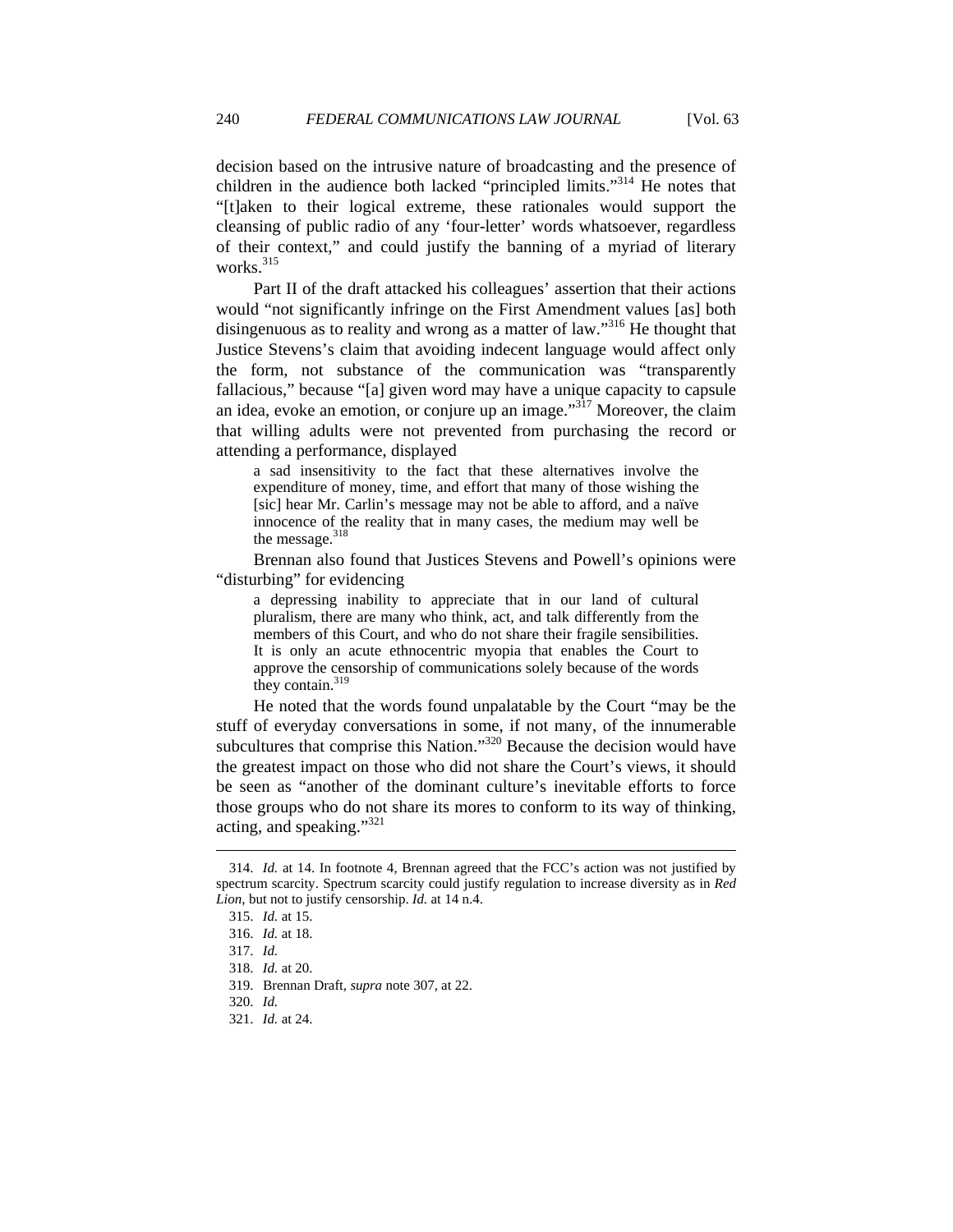#### 4. Reactions to Justice Brennan's Draft Dissent

Justice Powell and his clerks took offense to Justice Brennan's draft dissent. A handwritten note from "Bob" attached to Justice Brennan's first draft found in Justice Powell's files read: "This is the poorest, most selfimpeaching piece of drivel from their Chambers yet! I wish now that we had left our Jewish quota language in."322 Justice Powell wrote at the top of the draft, "This is 'garbage'!"323 He circled phrases such as "sadly myopic notions of propriety," "fragile sensibilities," and "acute ethnocentric myopia,"<sup>324</sup> and underlined phrases such as "naïve innocence of the reality," "patently wrong result," "dangerous as well as lamentable," and "depressing inability to appreciate that in our land of cultural pluralism."<sup>325</sup> Next to Justice Brennan's assertion that the majority rationale suffered from "lack of principled limits," Justice Powell wrote, "This – by [the] author of Bakke!!"<sup>326</sup>

Alt's memo to Justice Powell characterized Justice Brennan's draft as "intemperate in some places, smugly self-righteous in others, and ludicrously overwritten in yet others. $1327$  But, he concluded that Justice Brennan made no points worthy of reply and suggested only a few minor changes to Justice Powell's draft. Alt's most substantive proposed suggestion was to delete the observation that Carlin's monologue "was at least wholly without taste" because it was in tension with Part II, which eschewed making value judgments.<sup>328</sup> Powell agreed, "Yes, I already had decided this sentence was out-of-place."329 Alt's memo concluded, "After re-reading the three opinions in this case that deal with the constitutional issues, I would immodestly venture the thought that yours makes the most sense by an appreciable margin." To which Justice Powell replied, "I find it difficult to disagree with this 'modest' assessment."<sup>330</sup>

Justice Powell sent Justice Blackmun a copy of his revised concurrence along with a cover note stating:

 No doubt you have read Bill Brennan's dissent in which he pays his "respects" to my dissent [sic] as well as the Court's opinion.

 $\overline{a}$ 

330. *Id.* at 2.

 <sup>323. &</sup>quot;Bob" is likely Robert D. Comfort, one of Justice Powell's clerks from 1977–1978.

 <sup>323.</sup> Brennan Draft*, supra* note 307, at 1.

 <sup>324.</sup> *Id.* at 2, 22.

 <sup>325.</sup> *Id.* at 22.

 <sup>326.</sup> *Id.* at 14.

 <sup>327.</sup> Memorandum from Jim Alt, Clerk to Justice Powell, to Justice Powell 1 (June 25, 1978) (on file in Powell Papers) [hereinafter Alt Memo on Brennan Dissent].

 <sup>328.</sup> *Id.* 

 <sup>329.</sup> *Id.* Alt also suggested deleting a reference to what most people think because it seemed to express a personal view and the concurrence would be stronger without it, to which Powell responded "So do I." *Id.*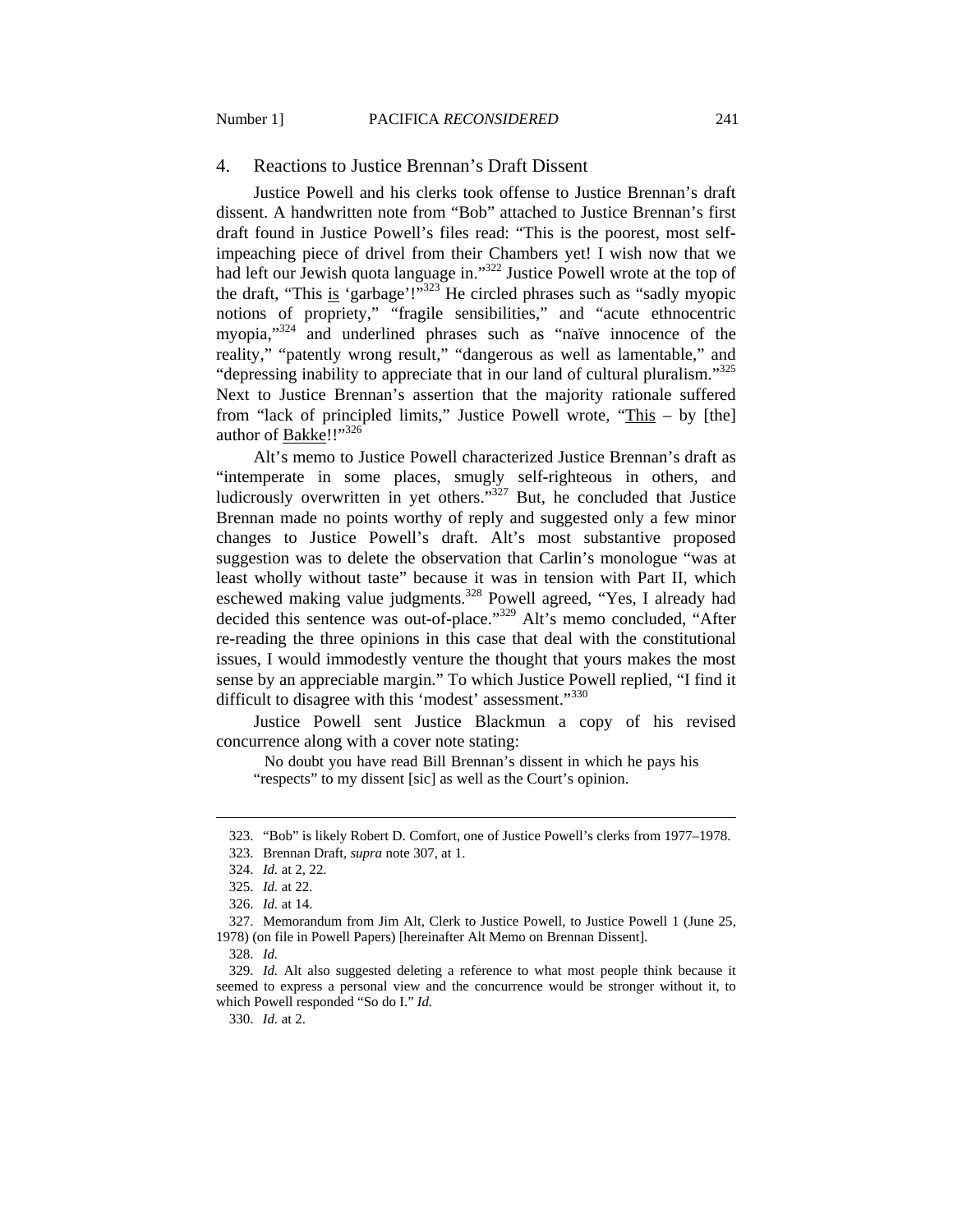Perhaps you will not wish to be associated with an opinion said to display "acute ethnocentric myopia," "a sad insensitivity", and "naive innocence of reality".<sup>331</sup>

Justice Blackmun replied that "Writings of late, particularly in dissent, demonstrate once again that we are at the end of a term."<sup>332</sup>

Justice Brennan recirculated his draft on June 29. Most of the language that offended Justice Powell remained in this as well as the published version.<sup>333</sup> Indeed, Justice Powell wrote across the top of the recirculated draft: "File & keep in file as example of how not to write an opinion."334

# V. REACTION TO THE *PACIFICA* DECISION

The Court issued its decision at the end of the term on July 3, 1978.<sup>335</sup> It received decidedly mixed reviews in the press, at the FCC, and by legal scholars.

## *A. The Press*

 $\overline{a}$ 

On July 5, *Washington Post* television critic Tom Shales characterized the Court's decision as "unthinkable" and "stupefying."<sup>336</sup> He wrote:

 That the First Amendment is being trampled in such a decision, announced on the eve of the Fourth of July, is obvious. But then, it's already obvious that the First Amendment is not one that the Burger Court holds in high regard.

 Possible deleterious effects of the decision are more disturbing still. The Supreme Court has given managements and owners of TV and radio stations terrific new ammunition to use against reporters, news directors, producers and writers who want to put potentially explosive or controversial material on the air.

 333. The phrase "sadly myopic" was omitted in the second printed draft circulated June 30 and in the published version. Second Printed Draft Dissenting Opinion by Justice William J. Brennan, No. 77-528, (June 30, 1978) (on file in Marshall Papers). However, the other language that Justice Powell objected to remained.

 334. First Printed Draft Opinion by Justice William J. Brennan 1 (June 29, 1978) (on file in Powell Papers). Justice Powell underlined passages and wrote comments in the margin on this draft as well. For example, he again noted, "strange words from the author of the Brennan plurality in Bakke." *Id.* at 9. Next to a passage reading "for those of us who place an appropriately high value on our cherished First Amendment rights, the word 'censor' is such a word[,]" Justice Powell wrote "Pious." *Id.* at 12.

 335. On October 2, 1978, it denied rehearing. FCC v. Pacifica Found., 439 U.S. 726, 883 (1978).

 336. Tom Shales, *'Seven Dirty Words' and the Burger Court . . . Free Speech, the FCC and TV Censorship*, WASH. POST, July 5, 1978, at B1, B7.

 <sup>331.</sup> Letter from Justice Powell to Justice Blackmun (June 26, 1978) (on file in Blackmun Papers).

 <sup>332.</sup> Letter from Justice Blackmun to Justice Powell (June 26, 1978) (on file in Powell Papers).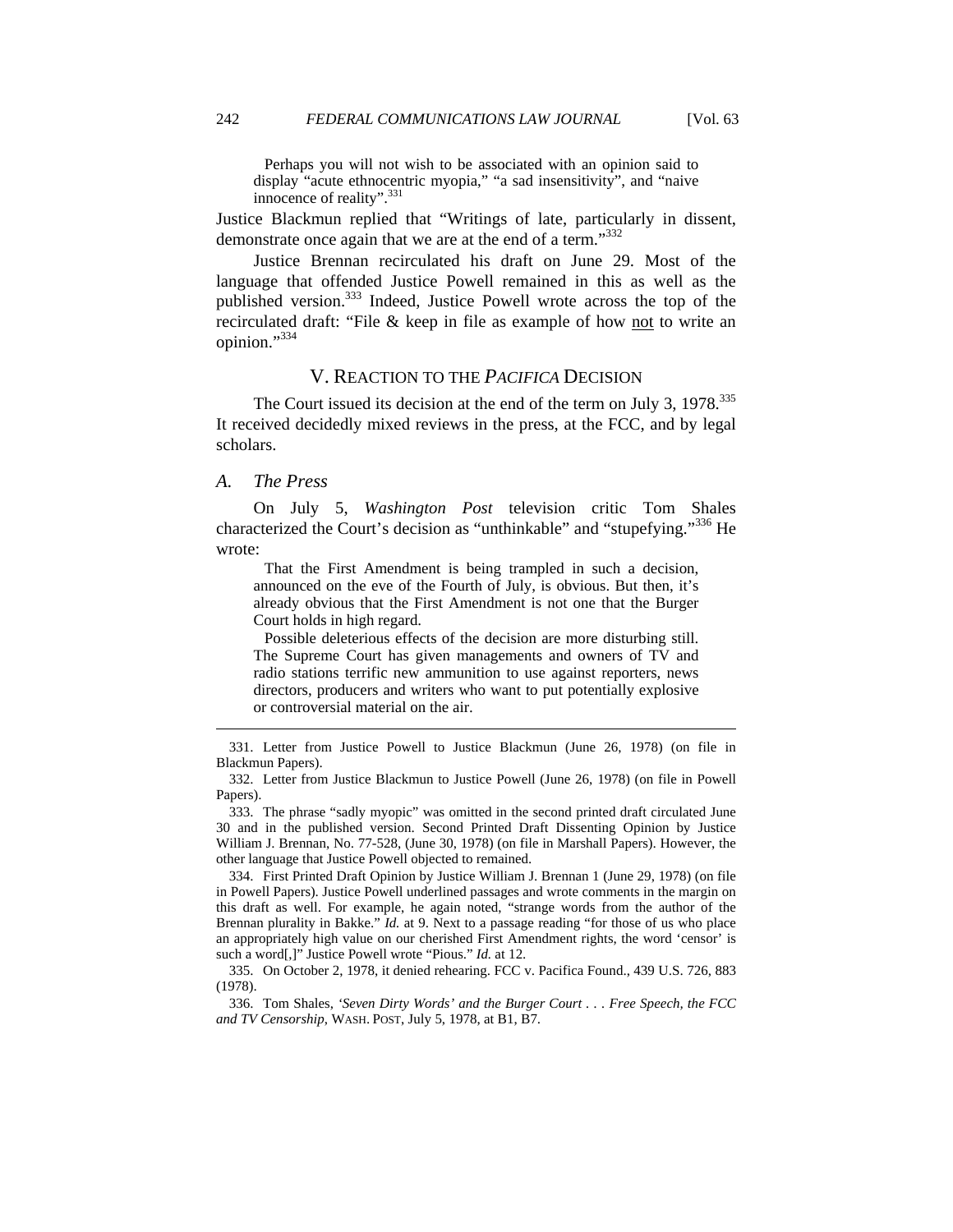And the Court has given the FCC, of all the all-thumbs regulatory agencies, new power to harass and intimidate TV and radio stations whose counterculture, antiestablishment or just offbeat programming may include vocabularies acceptable to their electronic constituencies but offensive to little old ladies, elderly judges, near and far right wingers, or parents unable to regulate the listening and viewing habits of their kiddies.

 The stations most endangered will be the struggling, minorityinterest, fringe stations who can least afford expensive lawyers to defend them against the FCC.  $337$ 

Two days later, however, a *Washington Post* editorial agreed with the Supreme Court's decision.

 All heck has broken loose in the radio and television world this week as a result of the Supreme Court's decision Monday in the case involving seven naughty words. The outcome was unexpected. The court, according to many experts, had been regarded as almost certain to hold unconstitutional the warning the Federal Communications Commission had given a radio station for broadcasting a 12-minutelong monologue in which those bad words were used over and over again. But the justices didn't go according to form; they upheld the warning by a vote of 5 to 4. We are glad they did.

 This is one of those cases that never should have reached either the Supreme Court or the FCC. The monologue—recorded in a California theater by comedian George Carlin—may be regarded as funny by some; the transcript indicates he was interrupted 83 times by laughter or applause. But its prime appeal is its shock value . . . . Even as part of a program about society's attitude toward language—which is the way the station owner, Pacifica Foundation, described its use—the monologue did not belong on the air, as a matter of policy, in midafternoon.<sup>338</sup>

The editorial disagreed that the decision opened the door for substantial censorship since neither Justice Stevens nor Justice Powell suggested "that the FCC should require that the occasional dirty word be bleeped out or that programming should always be aimed only at family audiences."339 However, the *New York Times* editorialized against the decision, noting that "[g]overnment action of this sort, however moderate, tends to make us uneasy  $\dots$ ."<sup>340</sup>

#### *B. The FCC*

The FCC Chairman Charles D. Ferris, a Democrat, did not agree with the Supreme Court's decision. According to Ferris's chief of staff, Frank Lloyd, Ferris said,

 <sup>337.</sup> *Id.* at B1.

 <sup>338.</sup> Editorial, *Seven Naughty Words*, WASH. POST, July 7, 1978, at A18.

 <sup>339.</sup> *Id.* 

 <sup>340.</sup> Editorial, *Cleaning Up After Dirty Words*, N.Y. TIMES, July 31, 1978, at A14.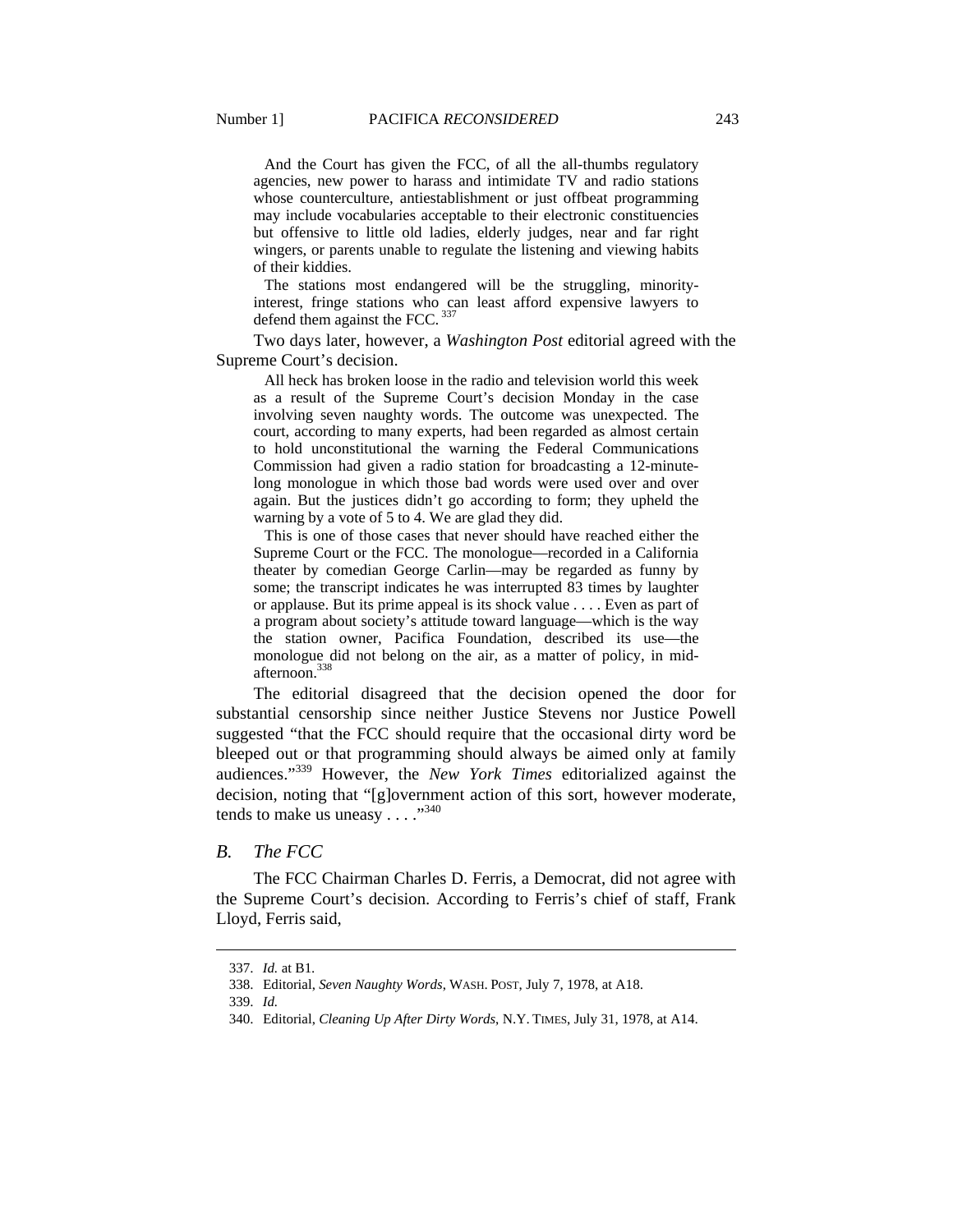let's find the first possible indecency complaint that comes in and make it clear that that case will never reoccur at the FCC. There's an infinitesimal chance of FCC ever coming out with a ruling that something is indecent.

 So we went down to the Media Bureau—Broadcast Bureau at that time—and said send us all of your complaints and we'll pick one. And we picked one against WGBH, the Boston public TV station for a rendition of Molly Bloom's soliloquy in *Ulysses* which had all the seven dirty words in it.<sup>341</sup>

Within a matter of weeks, the FCC issued an unanimous ruling in favor of WGBH.342 The FCC distinguished this case from *Pacifica* because petitioner "made no comparable showing of abuse by WGBH-TV of its programming discretion."<sup>343</sup> It also stated its intention to "construe the *Pacifica* holding consistent with the paramount importance we attach to encouraging free-ranging programming and editorial discretion by broadcasters."<sup>344</sup>

The same month, Ferris told the New England Broadcasting Association that he would consider it "'a tragedy' if the Supreme Court's recent decision on the use of indecent language on television and radio were to become a reason for broadcasters to avoid controversy."<sup>345</sup> He asserted that the recent WGBH case demonstrated that "the [FCC] is not going to become a censor."346 Ferris stressed that *Pacifica* would apply only to situations where the facts were "virtually recreated" and in his view, "[t]he particular set of circumstances in the Pacifica case is about as likely to occur again as Halley's Comet."<sup>347</sup>

While Ferris was not on the FCC when it issued the Pacifica

 <sup>341.</sup> Frank Lloyd, Former FCC Chief of Staff, Comments Made at a Presentation at the Historical Society for the District of Columbia Circuit, FCC Indecency Cases in the D.C. Circuit: An Historical Perspective (Oct. 15, 2008). A webcast of this program is available at *Videos of Society Programs*, HISTORICAL SOCIETY OF THE DISTRICT OF COLUMBIA CIRCUIT, http://www.dcchs.org/news/videos.html (last visited Nov. 15, 2010) (Lloyd's remarks start approximately seven minutes into segment labeled Discussion and Conclusion).

<sup>342</sup>*.* WGBH Educational Foundation, *Memorandum Opinion and Order*, 69 F.C.C.2d 1250 (1978). Morality in Media had filed a petition to deny the license renewal of WGBH, alleging that WGBH had "failed in its responsibility to the community by consistently broadcasting offensive, vulgar and otherwise material harmful to children without adequate supervision or parental warnings." *Id.* at para. 2 (internal quotation marks omitted). The programs complained of included an episode of *Masterpiece Theater* and *Monty Python's Flying Circus*. *Id.*

<sup>343</sup>*. Id.* at para. 10.

 <sup>344.</sup> *Id.* at para. 11.

 <sup>345.</sup> Les Brown, *Ferris Says F.C.C. Will Not Act as Censor of Controversial Issues*, N.Y. TIMES, July 23, 1978, at 34.

 <sup>346.</sup> *Id.* (internal quotation marks omitted).

 <sup>347.</sup> Jeff Demas, *Seven Dirty Words: Did They Help Define Indecency?*, 20 COMM. & L. 39, 51 (1998). Democratic Commissioner Tyrone Brown delivered a similar message in his speech to the Oklahoma Broadcasters Association. *Id.* at 49.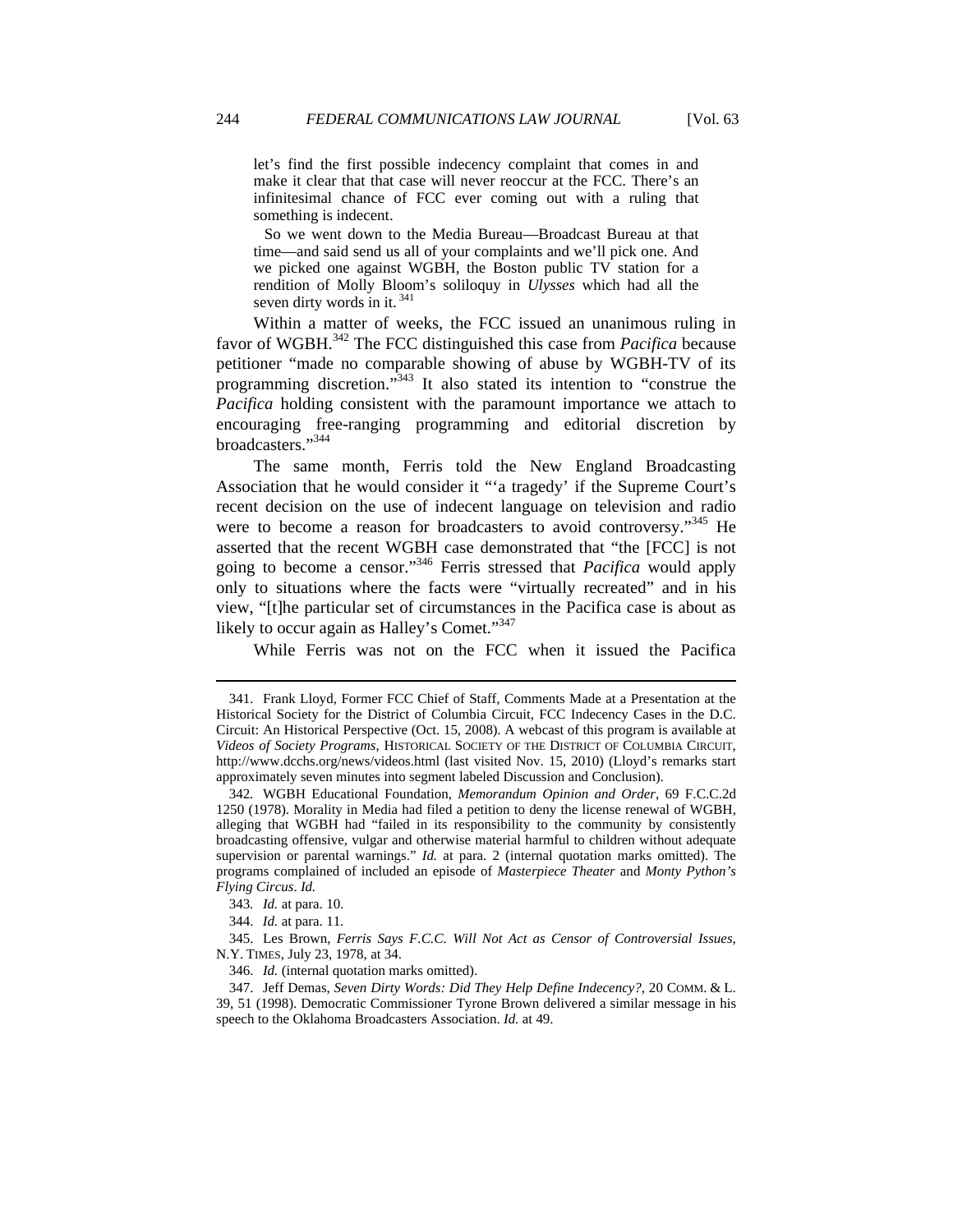*Declaratory Order*, Commissioner Abbott Washburn was. He disagreed with the *New York Times* editorial that the *Pacifica* decision should make one "uneasy."348 He asserted that Justice Stevens's "carefully drafted opinion [was] an important and welcome clarification" of the meaning of § 1464 and the definition of "indecent language," and that the overwhelming majority of the American public would agree that the Carlin broadcast was indecent. 349

In a speech to the Federal Communications Bar Association, Washburn defended the *Pacifica* decision while assuring his audience that the FCC "ha[d] no intention of going on a regulatory spree as a consequence."350 He did not think that the *Pacifica* decision would lead to timidity in programming.<sup>351</sup> But given the awesome power of television as a "socializing force comparable to the school, the church, even the home," broadcasters had special responsibilities.<sup>352</sup> He compared industry "spokesmen deploring their orphan status with respect to the First Amendment" to "an orange wanting to be a banana."<sup>353</sup> He reminded broadcasters that the spectrum they used was a limited resource and there were "considerable advantages to being an orange."<sup>354</sup> He asserted that most broadcasters were not concerned about the indecency prohibition since they would not use such words in any event. $355$ 

## *C. Academic Reaction*

Most academic articles criticized the Supreme Court's decision. For example, the *Harvard Law Review*'s end-of-term review portrayed the majority's reasoning as inconsistent, the privacy argument as makeweight, and the protection-of-children rationale as lacking support.<sup>356</sup> It also criticized Justice Stevens's sliding scale approach for ignoring the emotive impact of speech.<sup>357</sup> The review concluded that unless the Court confined

 <sup>348.</sup> Abbott Washburn, Letter to the Editor, *'Seven Dirty Words' and the Court*, N.Y. TIMES, Nov. 16, 1978, at A26. Commissioner Washburn sent a copy of this letter to Justice Blackmun (on file in Blackmun Papers).

 <sup>349.</sup> *Id.*

 <sup>350.</sup> Washburn Speech, *supra* note 68, at 4.

 <sup>351.</sup> *Id.* at 10.

 <sup>352.</sup> *Id.* at 8.

 <sup>353.</sup> *Id.* at 10.

 <sup>354.</sup> *Id.* at 10–11.

 <sup>355.</sup> Washburn Speech, *supra* note 68, at 12.

 <sup>356.</sup> *The Supreme Court 1977 Term*, 92 HARV. L. REV. 57, 157–162 (1978) [hereinafter *1977 Term*]; *see also* Case Comment*,* FCC v. Pacifica Foundation: *An Indecent (Speech) Decision? (George Carlin's "Filthy Words")*, 40 OHIO ST. L.J. 155 (1979) (arguing that the *Pacifica* decision would have a chilling effect and threatened the vitality of the First Amendment).

 <sup>357.</sup> *1977 Term*, *supra* note 356, at 156.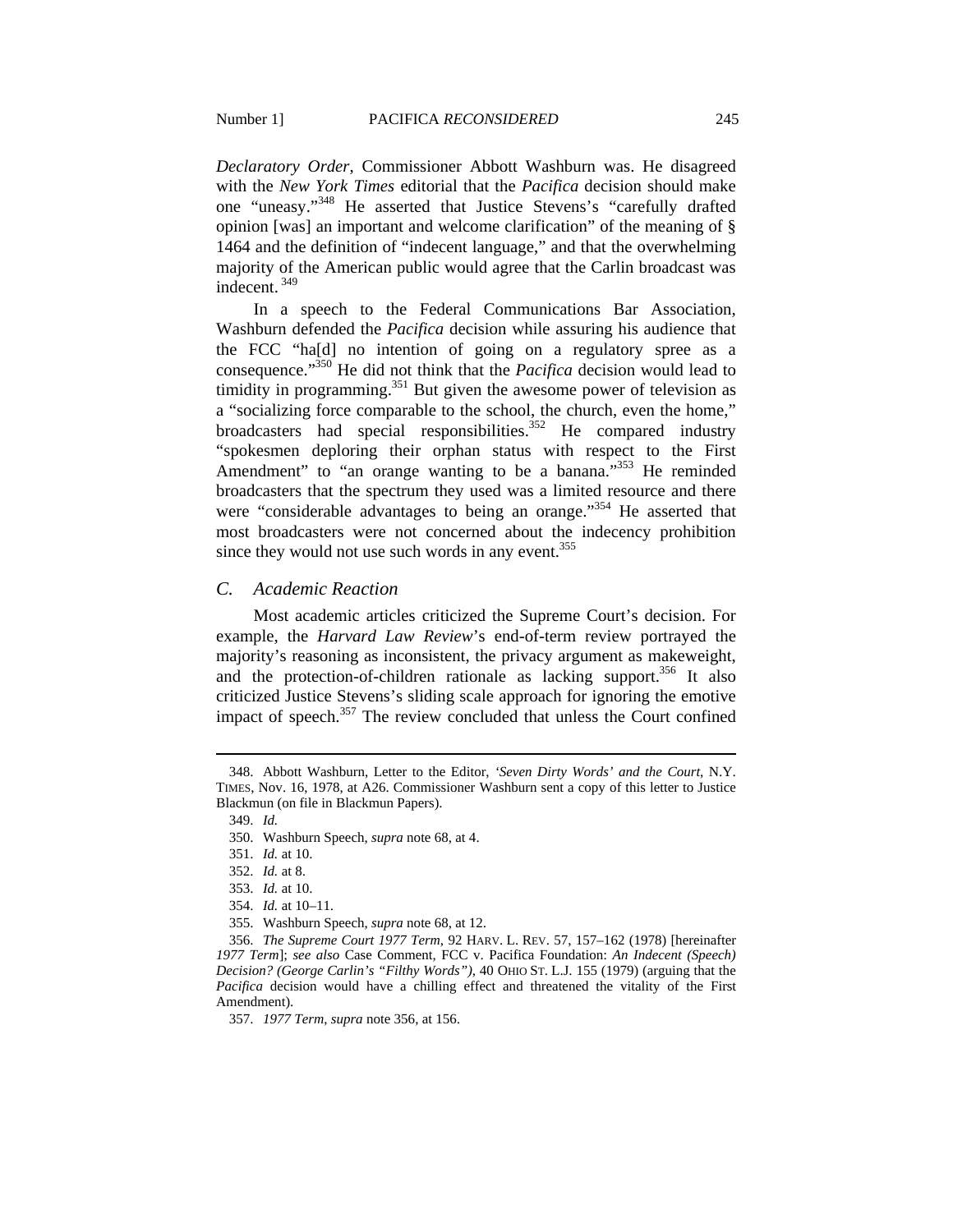its decision to this extraordinarily limited context, it would pose a "serious setback for those who prize our pluralistic society's commitment to the free exchange of ideas."<sup>358</sup>

A case note in the *Boston College Law Review* found it "surprising that the Court in *Pacifica* chose to uphold the right of a citizen to insulate himself at the cost of the rights of other persons to transmit and receive the broadcast," especially since one could easily avoid offense by turning off the radio.359 That author also found it troubling that by disregarding all but one of the *Miller* elements (offensiveness), the Court effectively imposed a harsher standard for protected indecent speech than for unprotected obscene speech. Because few children were likely listening to the radio at 2:00 p.m., it was difficult "to conceive of a fact pattern which would be more appropriate than the one in this case to trigger this adult standard for indecent speech."<sup>360</sup> Moreover, by failing to assess the work as a whole, failing to identify what community standards were applied, and taking no expert testimony, the *Pacifica* Court "perpetuated the very absolutism and imposed uniformity that the Court in *Miller* attempted to correct."<sup>361</sup> Finally, the author criticized the majority decision as leaving "in its wake confusion, unpredictability, and serious questions concerning the overbreadth of the standard and its constitutional limits" and as "substantially infring[ing] . . . the constitutional rights of broadcasters, recording artists, and listeners."<sup>362</sup>

# VI. FCC ENFORCEMENT OF INDECENCY PROHIBITION AFTER *PACIFICA*

In the first ten years after *Pacifica*, the FCC "chose to use its regulatory power simply to focus on broadcast uses of the 'seven dirty

 <sup>358.</sup> *Id.* at 163.

 <sup>359.</sup> Marcus, *supra* note 10, at 992.

 <sup>360.</sup> *Id.* at 997.

 <sup>361.</sup> *Id.* at 999.

 <sup>362.</sup> *Id.* at 1000, 1002. Although the academic treatment of *Pacifica* over the past thirty years is beyond the scope of this Article, the decision has few supporters. *See, e.g.*, R. Wilford Tremblay, *FCC v. Pacifica Foundation*, *in* FREE SPEECH ON TRIAL: COMMUNICATION PERSPECTIVES ON LANDMARK SUPREME COURT DECISIONS 218–33 (Richard A. Parker ed., 2003). Many articles have argued against extending *Pacifica* to nonbroadcast media. *See, e.g.*, Thomas G. Krattenmaker & Marjorie L. Esterow, *Censoring Indecent Cable Programs: The New Morality Meets the New Media*, 51 FORDHAM L. REV. 606 (1983) (concluding that no acceptable interpretation of *Pacifica* would permit government to exclude from cable even the most indecent nonobscene programming). In fact, the Court did refuse to extend the *Pacifica*-type analysis to cable television in *United States v*. *Playboy Entm't Group*, 529 U.S. 803, 815 (2000); to telephone dial-a-porn in *Sable Commc'ns v. FCC*, 492 U.S*.* 115, 127–28 (1989); and to indecent content on the Internet in *Reno v*. *ACLU*, 521 U.S. 844, 866–67 (1997).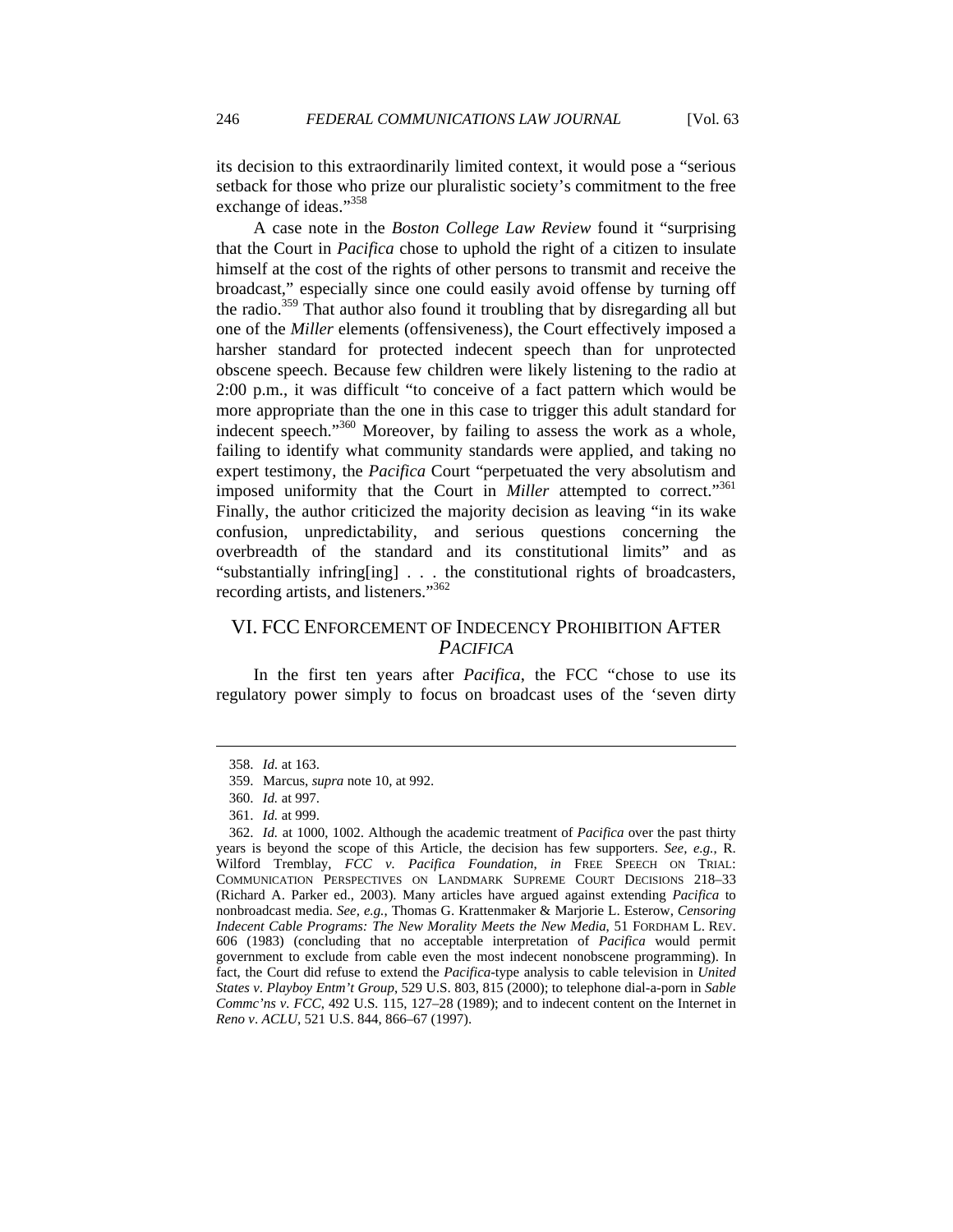words' identified in *Pacifica*."363 In the early 1990s, the FCC created a safe harbor for indecent broadcasts between the hours of 10:00 p.m. and 6:00 a.m.364 The FCC "made it a point to reassure broadcasters that fleeting sexual references or depictions would not likely be problematic" and indicated that it would wield its regulatory power with restraint.<sup>365</sup>

The FCC's approach to indecency changed dramatically under the administration of George W. Bush. The FCC used a complaint about NBC's *Golden Globe Awards* program, which aired on January 19, 2003, to announce its stricter policy against indecency.<sup>366</sup> Members of the Parents Television Council (PTC) alleged that Bono's comment ("this is really, really, fucking brilliant") violated § 1464.<sup>367</sup> The FCC's Enforcement Bureau denied the complaint, finding that in context, the word "fucking" did not describe sexual or excretory organs or activities, but was used "as an adjective or expletive to emphasize an exclamation."<sup>368</sup>

The full FCC, however, voted unanimously to overturn the Bureau's decision. The FCC explained that indecency findings involved two separate determinations:

 First, the material alleged to be indecent must fall within the subject matter scope of our indecency definition . . . . Second, the broadcast must be *patently* offensive as measured by contemporary community standards for the broadcast medium.

 In making indecency determinations, the Commission has indicated that the "*full context* in which the material appeared is critically important," and has articulated three "principal factors" for its analysis: "(1) the *explicitness or graphic nature* of the description or depiction of sexual or excretory organs or activities; (2) whether the material *dwells on or repeats at length* descriptions of sexual or excretory organs or activities; (3) *whether the material appears to pander or is used to titillate,* or *whether the material appears to have been presented for its shock value.*" 369

 364. Levi, *supra* note 363, at 13. After several years of litigation, the D.C. Circuit upheld the safe harbor in *Action for Children's TV v. FCC*, 58 F.3d 654, 656 (D.C. Cir. 1995) (en banc), *cert. denied*, 516 U.S. 1043 (1996).

365. Levi, *supra* note 363, at 2.

 366. Complaints Against Various Broadcast Licensees Regarding Their Airing of the "Golden Globe Awards" Program, *Memorandum Opinion and Order*, 18 F.C.C.R. 19859, para. 1 (2003).

367. *Id.* at paras. 2–3.

368. *Id.* at para. 5.

 $\overline{a}$ 

 369. Complaints Against Various Broadcast Licensees Regarding Their Airing of the "Golden Globe Awards" Program, *Memorandum Opinion and Order*, 19 F.C.C.R. 4975, paras. 6–7 (2004) (citations and some internal quotation marks omitted) [hereinafter *Golden Globe*].

 <sup>363.</sup> Lili Levi, *The FCC's Regulation of Indecency*, 7 FIRST REPORTS 1 (2008). The Second Circuit's decision in *Fox* also contains a thorough description of the evolution of the FCC's indecency policy. *See* Fox TV Stations, Inc. v. FCC, 489 F.3d 444, 448–51 (2d Cir. 2007).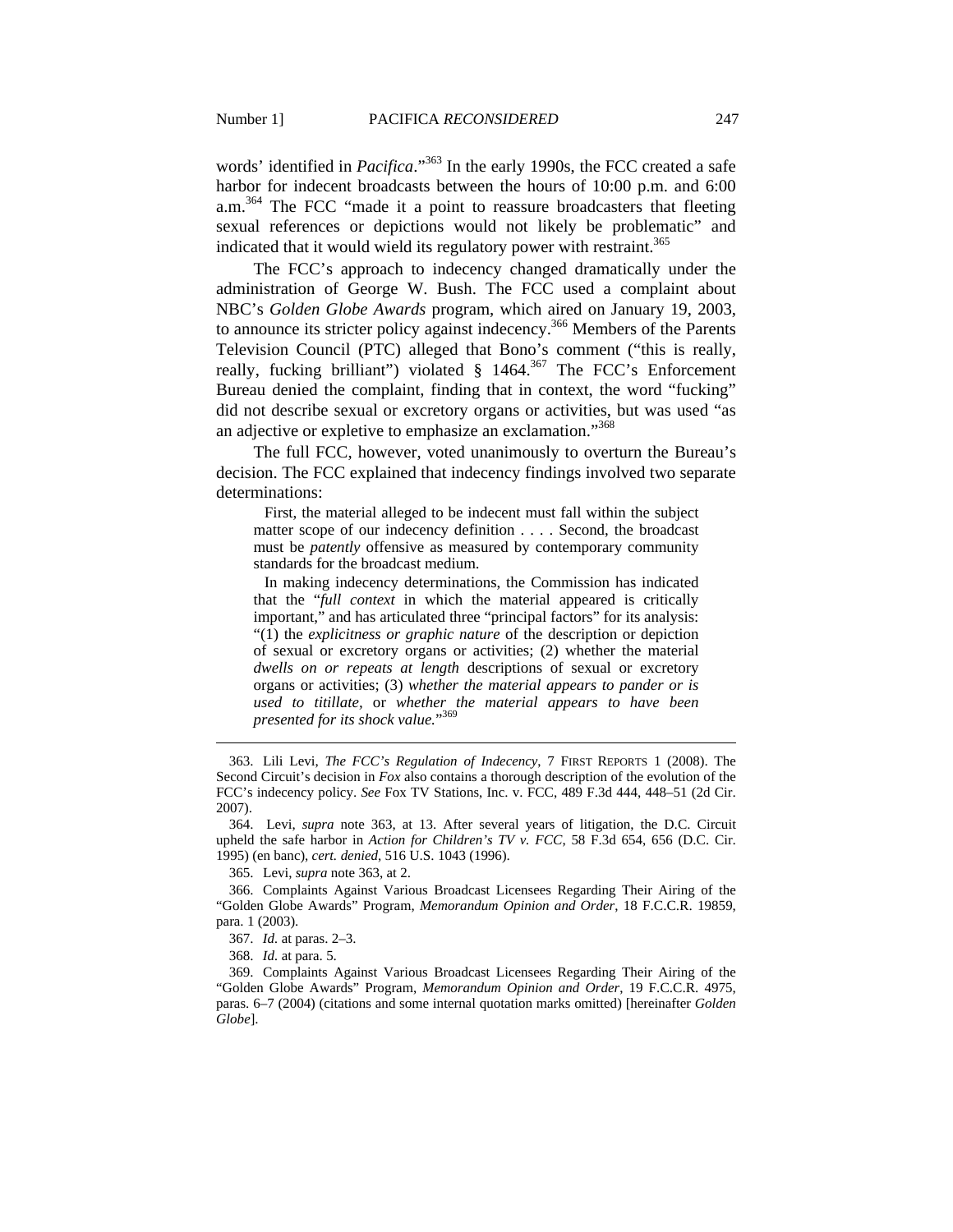Applying this approach, the FCC rejected the Bureau's conclusion. While recognizing that "fucking" was used "as an intensifier," it held that "given the core meaning of the 'F-Word,' any use of that word or a variation, in any context, inherently has a sexual connotation."370 Thus, the term fell within the definition of indecency. It added that: "The 'F-Word' is one of the most vulgar, graphic and explicit descriptions of sexual activity in the English language. Its use invariably invokes a coarse sexual image. The use of the 'F-Word' here, on a nationally telecast awards ceremony, was shocking and gratuitous."<sup>371</sup>

# *A. CBS's Super Bowl Halftime Show—"Fleeting Nudity"*

About six months after the *Golden Globe* decision, the FCC issued an *NAL* against CBS in the amount of \$555,000 for the 2002 Super Bowl Halftime show in which Janet Jackson's breast was exposed.<sup>372</sup> CBS contested liability, but under the *Golden Globe* test, the FCC found that exposing a female breast depicted a sexual organ and thus fell within the definition of indecency. $373$  Moreover, it found the depiction patently offensive because the

segment in question did not merely show a fleeting glimpse of a woman's breast, as CBS presents it. Rather, it showed a man tearing off a portion of a woman's clothing to reveal her naked breast during a highly sexualized performance and while he sang "gonna have you naked by the end of this song."<sup>374</sup>

CBS sought review of the FCC's ruling in the Third Circuit.<sup>375</sup>

#### *B. Fox's Billboard Music Awards—"Fleeting Expletives"*

On the same day that the FCC fined CBS, it released an *Omnibus Order* addressing multiple complaints about programs aired between 2002 and 2005.376 The *Omnibus Order* found ten programs indecent, issued

 <sup>370.</sup> *Id.* at para. 8.

 <sup>371.</sup> *Id.* at para. 9.

 <sup>372.</sup> *See* Complaints Against Various TV Licensees Concerning Their Feb. 1, 2004, Broadcast of the Super Bowl XXXVIII Halftime Show, *Notice of Apparent Liability for Forfeiture*, 19 F.C.C.R. 19230 (2004) [hereinafter *NAL*]. The *NAL* states that the FCC received over 542,000 complaints about this incident from members of the public. *Id.* at 19231 n.6.

 <sup>373.</sup> Complaints Against Various TV Licensees Concerning Their Feb. 1, 2004 Broadcast of the Super Bowl XXXVIII Halftime Show, *Forfeiture Order*, 21 F.C.C.R. 2760, para. 9 (March 15, 2006), *recon. denied*, 21 F.C.C.R. 6653 (May 31, 2006).

 <sup>374.</sup> *Id.* at para. 13.

 <sup>375.</sup> CBS Corp. v. FCC, 535 F.3d 167 (3d Cir. 2008).

 <sup>376.</sup> Complaints Regarding Various TV Broadcasts Between Feb. 2, 2002 and Mar. 8, 2005, *Notices of Apparent Liability and Memorandum Opinion and Order*, 21 F.C.C.R. 2664 (2006) [hereinafter *Omnibus Order*]. On the same day, the FCC also issued an *NAL* against CBS and its affiliates for broadcasting scenes of teenagers engaged in simulated sex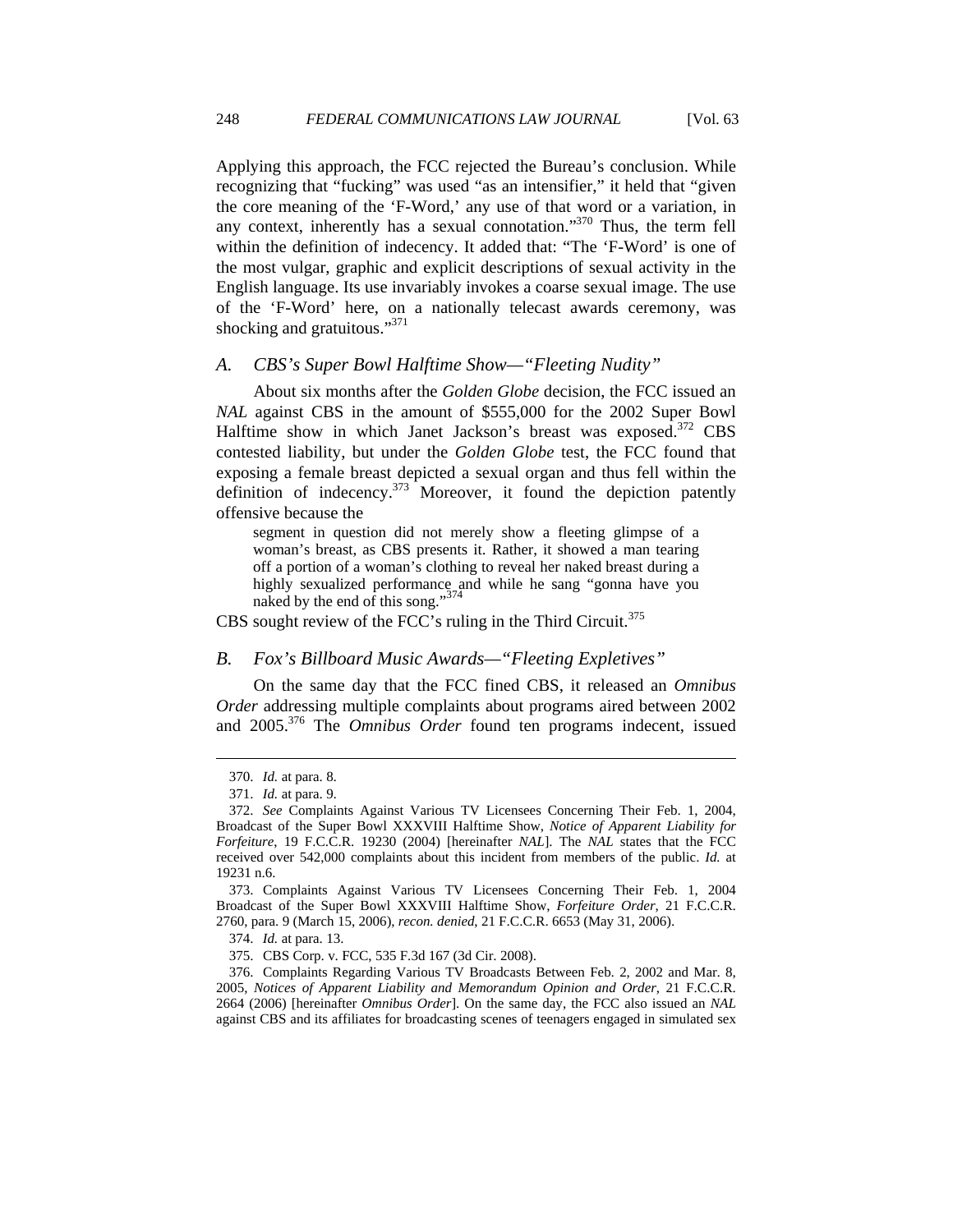*NALs* for six, and found that seventeen others did not violate § 1464.<sup>377</sup> The FCC stated that "[t]aken both individually and as a whole, we believe that [these rulings] will provide substantial guidance to broadcasters and the public about the types of programming that are impermissible under our indecency standard."378

The *Omnibus Order* found that two programs broadcast on Fox contained indecent content. One was the 2002 Billboard Music Awards programs during which Cher said in her acceptance speech: "People have been telling me I'm on the way out every year, right? So fuck 'em [sic]."<sup>379</sup> The FCC found the fact that "fuck" was not repeated was not dispositive because use of that word in a "live broadcast of an awards ceremony when children were expected to be in the audience, was shocking and gratuitous."380 The FCC applied a similar analysis to Fox's 2003 Billboard Music Awards program, in which Nicole Richie used the words *fucking* and *shit*.<sup>381</sup> Fox sought review in the Second Circuit.<sup>382</sup>

Although the networks argued in both *Fox* and *CBS* that the FCC's actions were unconstitutional, the courts of appeals reversed the FCC on a different ground—that the FCC had failed to adequately justify changing its prior policy as required by the Administrative Procedure Act  $(APA)$ .<sup>383</sup> The FCC sought certiorari in both cases.<sup>384</sup>

In seeking Supreme Court review in *Fox*, the FCC argued that the lower court's decision conflicted with the Court's decision in *Pacifica*  because it "criticized the Commission for taking context into account and refusing to treat a single use of an expletive, no matter how graphic or gratuitous, as per se not indecent, even though, in *Pacifica*, this Court emphasized that 'context is all-important' in evaluating indecency."<sup>385</sup> In

 $\overline{a}$ 

381. *Id.* at paras. 114–17.

 385. Petition for Writ of Certiorari at 13–14, FCC v. Fox TV Stations, Inc., 129 S. Ct. 1800 (2009) (No. 07-582), 2007 WL 3231567 (citing FCC v. Pacifica Found., 438 U.S.

acts during a 9:00 p.m. broadcast of *Without a Trace*. *See* Complaints Against Various TV Licensees Concerning Their Dec. 31, 2004 Broadcast of the Program "Without a Trace," *Notice of Apparent Liability for Forfeiture*, 21 F.C.C.R. 2732, para. 1 (2006).

 <sup>377.</sup> *Omnibus Order*, *supra* note 376, at 2664–65.

 <sup>378.</sup> *Id.* at para. 2.

 <sup>379.</sup> *Id.* at para. 101 (internal quotation marks omitted).

 <sup>380.</sup> *Id.* at paras. 104–05.

 <sup>382.</sup> Fox TV Stations, Inc. v. FCC, 489 F.3d 444 (2d Cir. 2007). The FCC sought and received a voluntary remand, but on remand sustained its earlier findings as to these two programs. *See* Complaints Regarding Various TV Broadcasts Between Feb. 2, 2002 and Mar. 8, 2005, *Order,* 21 F.C.C.R. 13299, para. 22 (2006).

 <sup>383.</sup> *Fox TV Stations*, 489 F.3d at 462; CBS Corp. v. FCC, 535 F.3d 167, 174–75 (3d Cir. 2008).

 <sup>384.</sup> Petition for Writ of Certiorari, FCC v. Fox TV Stations, Inc., 129 S. Ct. 1800 (2009) (No. 07-582), 2007 WL 3231567; Petition for Writ of Certiorari, FCC v. CBS Corp., 129 S.Ct. 2176 (2008) (No. 08-653), 2008 WL 4933630.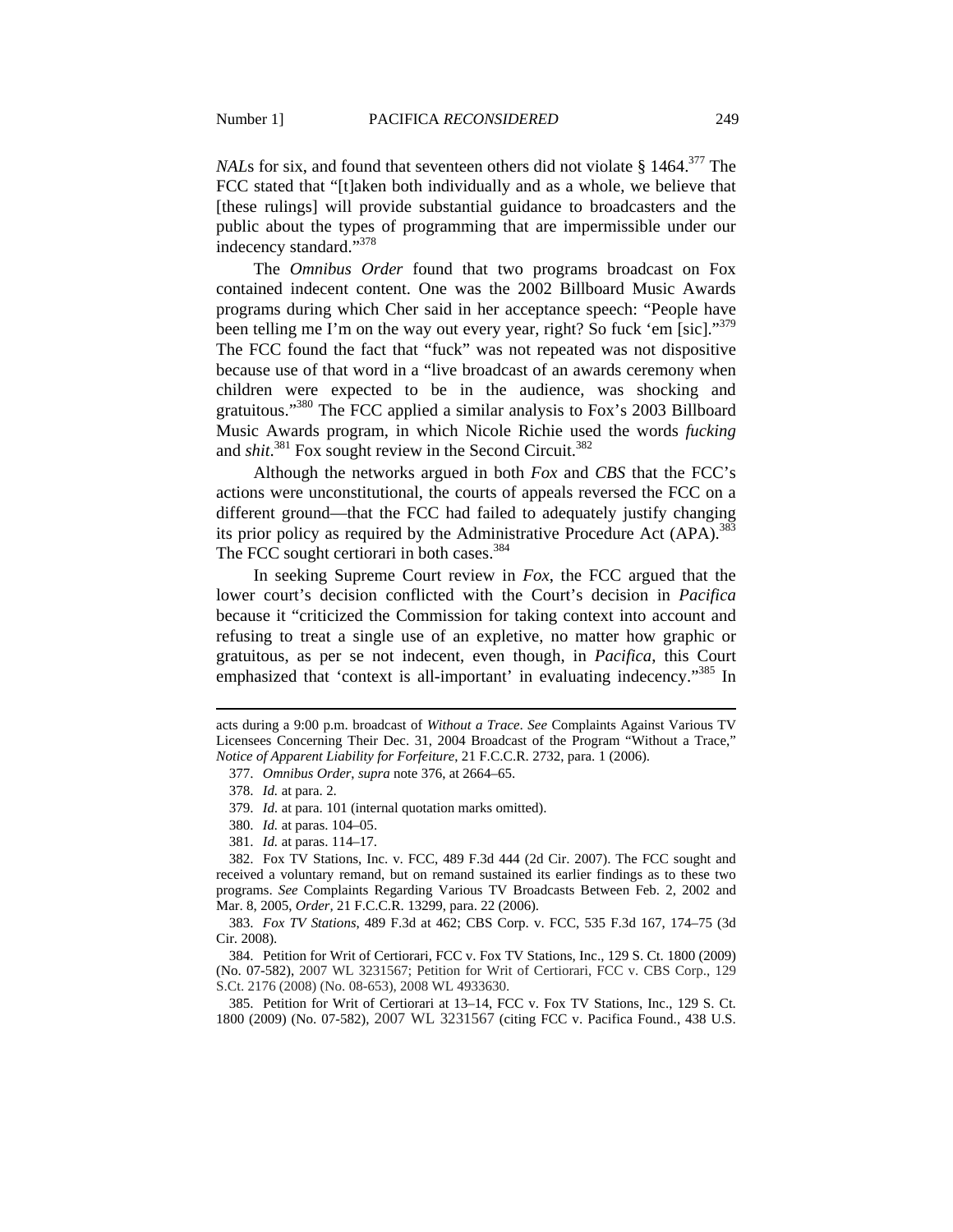opposing review, NBC argued that the FCC's order was distinguishable from and posed no conflict with *Pacifica.*386 Nonetheless, it urged that if the Court took the case, it should overturn *Pacifica* because "there no longer exists any sound basis for according broadcast speech less protection than obtains in other channels of communication."387 NBC contended that

to the extent that *Pacifica* premised its distinction of the broadcast medium from other channels of communication on the "'*unique*' attributes of broadcasting,"—to wit, that broadcasts were, in 1978, "a *uniquely* pervasive presence in the lives of all Americans" and were "*uniquely* accessible to children" as compared to other types of content,—it rests, thirty years later, on a moth-eaten foundation. In the age of cable and satellite television and the Internet, broadcasting is now one of many methods of delivering content to Americans in their homes. Broadcast television, like other content in our media-driven age, may be "pervasive," but in 2008, even the Commission has trouble contending that it is "*uniquely*" so.388

The Supreme Court granted certiorari on March 17, 2008.<sup>389</sup>

# VII. THE SUPREME COURT DECISION IN *FOX* AND THE DECISION ON REMAND

The FCC's brief argued that its action in *Fox* was justified by *Pacifica*, but that there was no need to reach the constitutional issues to decide this case.<sup>390</sup> Both Fox and NBC argued that the FCC's current indecency regime was unconstitutional, but only NBC's brief focused on the constitutional arguments.<sup>391</sup> NBC argued that the FCC's definition of indecency was virtually identical to language in the Communications Decency Act, which the Court found unconstitutionally vague in *Reno*. 392

387. *Id.* at 31.

 $\overline{a}$ 

388. *Id.* at 30–31 (citations omitted).

 389. FCC v. Fox TV Stations, Inc., 128 S. Ct. 1647 (2008). In its petition for certiorari in CBS, the FCC noted the similarities between the cases and asked the Court to hold the petition for certiorari in *CBS* pending its decision in the *Fox* case. Petition for Writ of Certiorari for FCC at 14, FCC v. CBS, 129 S. Ct. 2176 (2008) (No. 08-653), 2008 WL 4933630.

 390. *See* Brief for the Petitioners at 17, 43, FCC v. Fox TV Stations, Inc., 129 S. Ct. 1800 (2009) (No. 07-582) [hereinafter FCC Br.].

 391. For example, NBC asserted at the beginning of its brief, "This is a case about the First Amendment." Brief of Respondents NBC Universal, Inc., NBC Telemundo License Co., CBS Brdcst. Inc., and ABC, Inc. at 1, *Fox TV Stations*, 129 S. Ct. 1800 (No. 07-582) [hereinafter NBC Br.].

392. *See id.* at 21–23.

<sup>726, 750 (1978)).</sup> The FCC asserted that it had acted reasonably in determining that Cher's and Richie's remarks constituted a "first blow" that could be redressed in the context in which they were uttered. *Id.* at 19.

 <sup>386.</sup> *See* Brief in Opposition of NBC Universal, Inc. and NBC Telemundo License Co. at 23–26, *Fox TV Stations*, 129 S. Ct. 1800 (No. 07-582) [hereinafter NBC Opp.].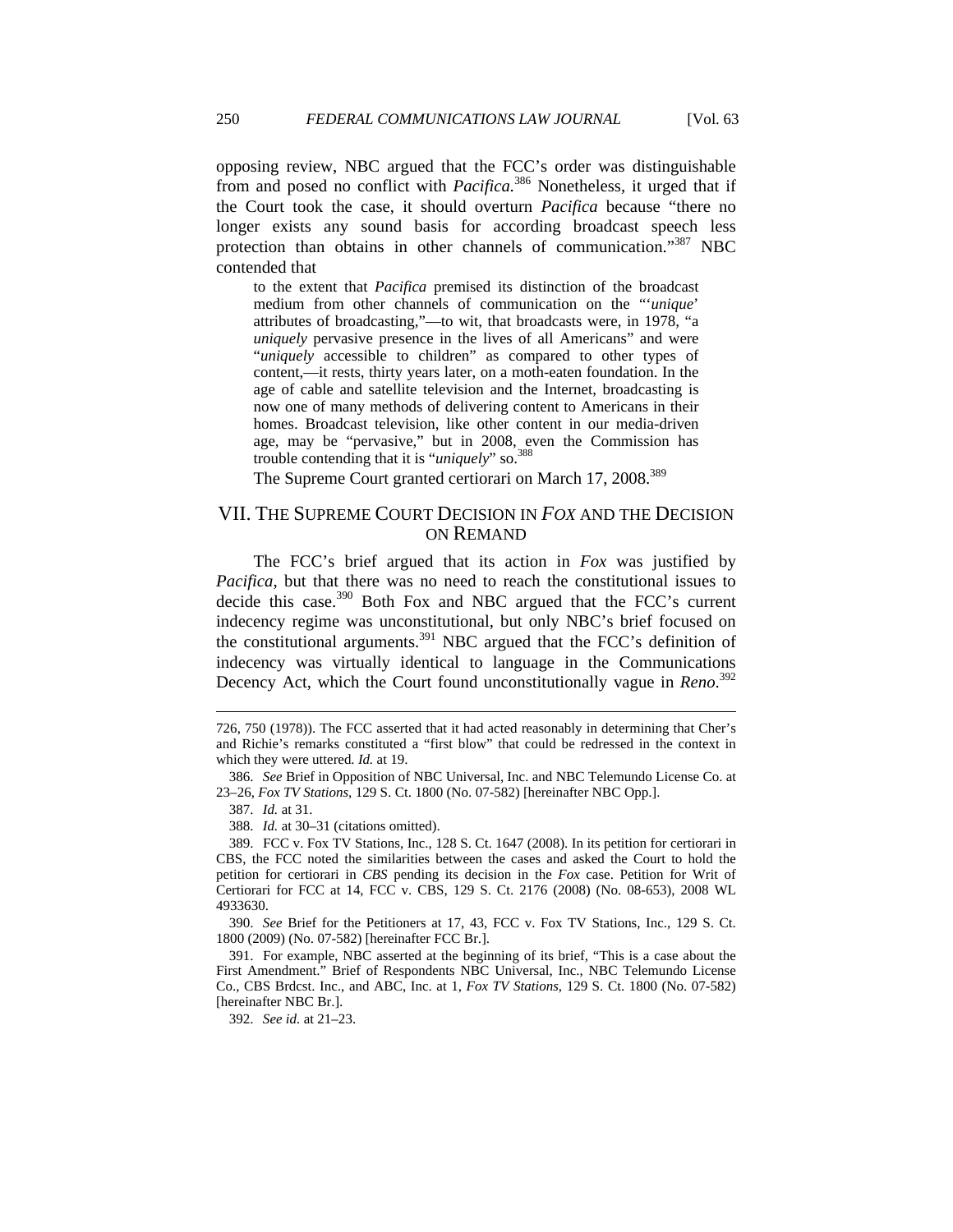NBC also argued that the FCC's policy should be analyzed under strict scrutiny rather than the lower standard applied in *Pacifica*, because "[w]hatever validity these rationales may have had when this Court

articulated them decades ago, they rest today on moth-eaten foundations and can no longer support the 'relaxed' scrutiny on which the Commission's content restrictions have historically depended."<sup>393</sup> Because of the widespread use of cable television, satellite services, and the Internet, NBC argued that "over-the-air" broadcasting was no longer "uniquely pervasive" or "uniquely accessible to children."<sup>394</sup>

#### *A. The Supreme Court Decision*

Of the nine Justices deciding *Fox*, only one was on the Court when it decided *Pacifica*. Justice Stevens, then the newest Justice, had written the decision for the Court affirming the FCC in *Pacifica.* Now Justice Stevens was the most senior member of the Court, and he dissented in *Fox.*<sup>395</sup>

Justice Scalia wrote the opinion for the Court, joined by Chief Justice Roberts and Justices Kennedy, Thomas, and Alito.<sup>396</sup> The Court did not address whether *Pacifica* remained good law or whether the FCC's action was constitutional. Instead, it reversed the lower court's conclusion that the FCC had acted arbitrarily and capriciously in violation of the Administrative Procedure Act  $(APA)$ .<sup>397</sup>

The Second Circuit had reversed the FCC, finding that the APA required a more substantial explanation was required when an agency changed course. The Supreme Court rejected this interpretation of the APA, holding that neither the APA nor *State Farm* required that changes in policy be subjected to more searching review.<sup>398</sup> The Court found that the

 <sup>393.</sup> *Id.* at 32. *See also* Brief for Respondent Fox TV Stations, Inc. at 43–45, *Fox TV Stations*, 129 S. Ct. 1800 (No. 07-582) (arguing that the evolution of the contemporary media marketplace has eroded *Pacifica*'s premises) [hereinafter Fox Br.].

 <sup>394.</sup> *See* NBC Br., *supra* note 391, at 33–35.

 <sup>395.</sup> *See Fox TV Stations*, 129 S. Ct. at 1824 (Stevens, J., dissenting).

 <sup>396.</sup> Only one section of Justice Scalia's opinion did not receive five votes. Justice Kennedy did not join in Part III-E, which responded to arguments made in the dissents. His separate opinion concurring in part and concurring in the judgment explained that he agreed with Justice Breyer that the agency must explain why it now rejects the considerations that led it to adopt the initial policy. However, because the FCC's *Order* explained that the FCC had changed its reading of *Pacifica*, its explanation was adequate. *See id.* at 1822–24 (Kennedy, J., concurring).

 <sup>397.</sup> *Id.* at 1819.

 <sup>398.</sup> *Id.* at 1810. *State Farm* refers to *Motor Vehicle Mfrs. Ass'n. v. State Farm Mut. Auto. Ins. Co.*, 463 U.S. 29, 43 (1983). There, the Court explained that

The scope of review under the "arbitrary and capricious" standard is narrow and a court is not to substitute its judgment for that of the agency. Nevertheless, the agency must examine the relevant data and articulate a satisfactory explanation for its action including a "rational connection between the facts found and the choice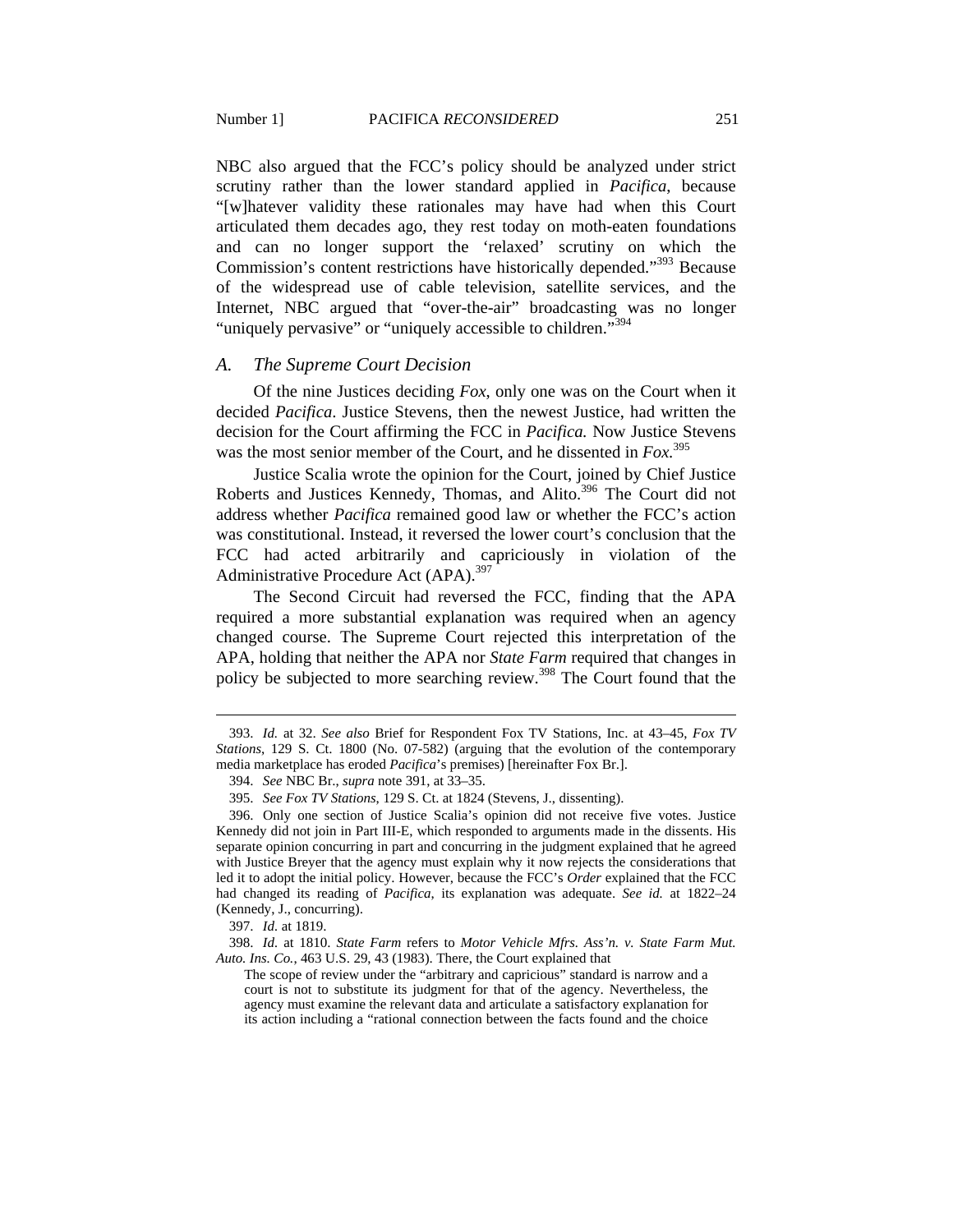FCC acknowledged that it was changing its policy and had given sufficient explanation for the change. $399$ 

Although the Second Circuit reversed the FCC on APA grounds alone, it expressed skepticism that the FCC could "provide a reasoned explanation for its 'fleeting expletive' regime that would pass constitutional muster."<sup>400</sup> In the "interest of judicial economy," it offered several pages of "observations."401 First, the Second Circuit expressed sympathy with the networks' "contention that the FCC's indecency test is undefined, indiscernible, inconsistent, and consequently, unconstitutionally vague."<sup>402</sup> It noted that even though the FCC had declared that all variants of *fuck* and *shit* were presumptively indecent, the FCC had found that the repeated use of those words in *Saving Private Ryan* was not indecent.<sup>403</sup>

The Second Circuit court also noted "some tension in the law regarding the appropriate level of First Amendment scrutiny," in that the Supreme Court applied strict scrutiny when evaluating the regulation of indecency on cable television and the Internet, but applied intermediate scrutiny to broadcasting because of "unique considerations."<sup>404</sup> The networks argued that the grounds for treating broadcasting differently had eroded over time. The Second Circuit seemed to agree, noting that "we would be remiss not to observe that it is increasingly difficult to describe the broadcast media as uniquely pervasive and uniquely accessible to children, and at some point in the future, strict scrutiny may properly apply in the context of regulating broadcast television."405 The Supreme Court, however, declined to address the constitutional claims, noting that the

*Id.* (citations omitted).

399. *Id.* at 1819.

made." In reviewing that explanation, we must "consider whether the decision was based on a consideration of the relevant factors and whether there has been a clear error of judgment." Normally, an agency rule would be arbitrary and capricious if the agency has relied on factors which Congress has not intended it to consider, entirely failed to consider an important aspect of the problem, offered an explanation for its decision that runs counter to the evidence before the agency, or is so implausible that it could not be ascribed to a difference in view or the product of agency expertise. The reviewing court should not attempt itself to make up for such deficiencies: "We may not supply a reasoned basis for the agency's action that the agency itself has not given." We will, however, "uphold a decision of less than ideal clarity if the agency's path may reasonably be discerned."

 <sup>400.</sup> Fox TV Stations, Inc. v. FCC, 489 F.3d 444, 462 (2d Cir. 2007), *rev'd*, FCC v. Fox TV Stations, Inc., 129 S. Ct. 1800 (2009).

 <sup>401.</sup> *Id.* at 462–66.

 <sup>402.</sup> *Id.* at 463.

 <sup>403.</sup> *See id.* (citing Complaints Against Various TV Licensees Regarding Their Broadcast on Nov. 11, 2004, of the ABC TV Network's Presentation of the Film "Saving Private Ryan," *Memorandum Opinion and Order*, 20 F.C.C.R. 4507, para. 14 (2005)).

 <sup>404.</sup> *Fox TV Stations*, 489 F.3d at 464.

 <sup>405.</sup> *Id.* at 465.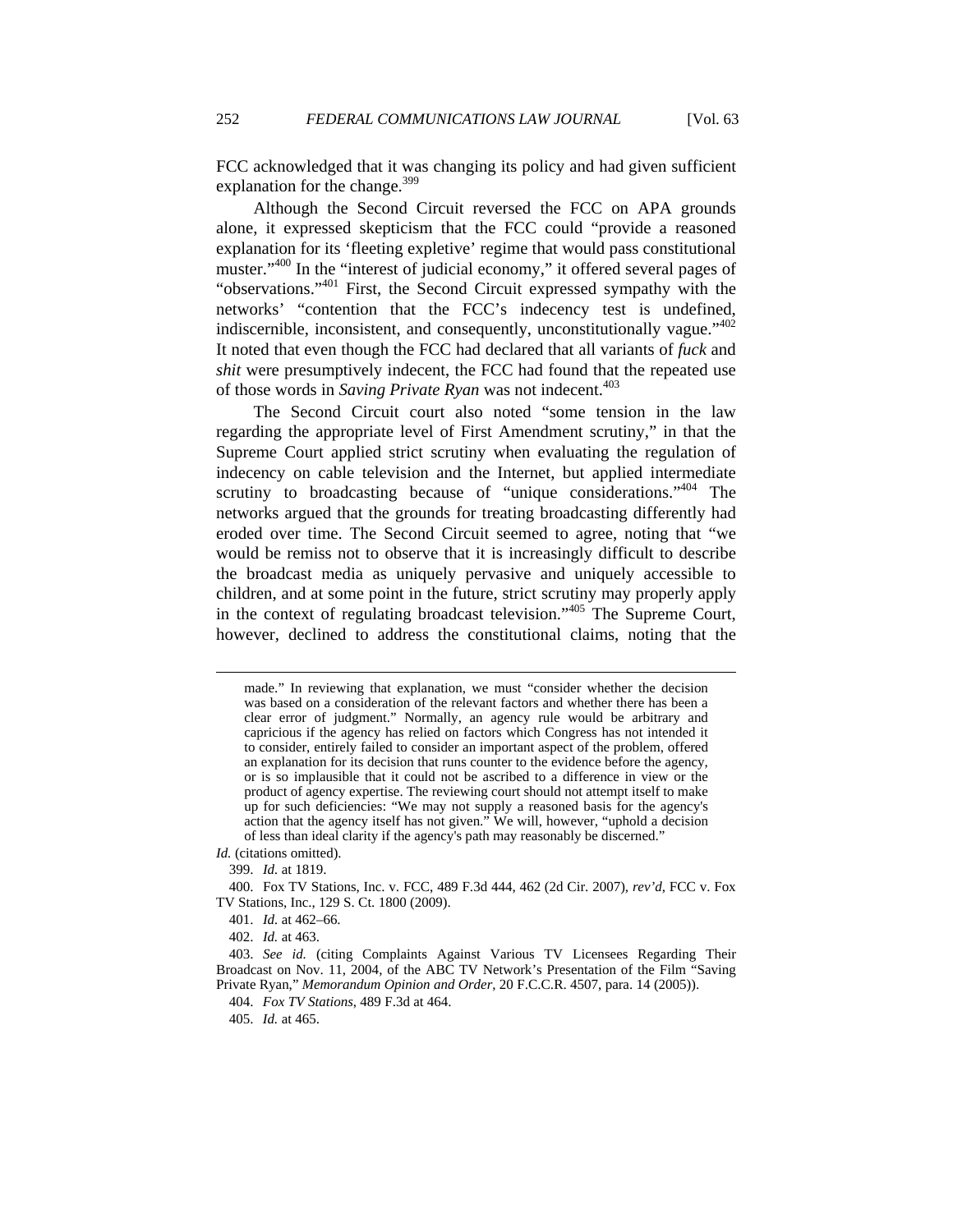constitutionality "will be determined soon enough, perhaps in this very case $^{.,406}$ 

Although not deciding constitutionality, the majority opinion did rely on *Pacifica*. For example, it noted that *Pacifica* held that "the First Amendment allowed Carlin's monologue to be banned in light of the 'uniquely pervasive presence' of the medium and the fact that broadcast programming is 'uniquely accessible to children.'"407 Following *Pacifica*, the FCC had "preserved a distinction between literal and nonliteral (or 'expletive') uses of evocative language."408 The FCC changed this view in its 2004 decision in the *Golden Globe* case, where it clarified that "the mere fact that specific words or phrases are not sustained or repeated does not mandate a finding that material that is otherwise patently offensive to the broadcast medium is not indecent."<sup>409</sup>

The majority found that the FCC's decision in *Fox* "to look at the patent offensiveness of even isolated uses of sexual and excretory words fits with the context-based approach we sanctioned in *Pacifica*."410 In response to the lower court's finding that the FCC acted arbitrarily because it lacked evidence of harm from fleeting expletives, the majority observed that *Pacifica* had not required any quantitative measure of harm. It added:

we have never held that *Pacifica* represented the outer limits of permissible regulation, so that fleeting expletives *may not* be forbidden. To the contrary, we explicitly left for another day whether "an occasional expletive" in "a telecast of an Elizabethan comedy" could be prohibited. By using the narrowness of *Pacifica*'s holding to require empirical evidence of harm before the Commission regulates more broadly, the broadcasters attempt to turn the sword of *Pacifica*, which allowed *some* regulation of broadcast indecency, into an administrative-law shield preventing any regulation beyond what *Pacifica* sanctioned.<sup>411</sup>

Justice Thomas concurred, agreeing that the FCC had complied with the APA.<sup>412</sup> But he argued that the precedents cited to support the FCC's

 <sup>406.</sup> FCC v. Fox TV Stations, Inc, 129 S. Ct. 1800, 1819 (2009). The Court was likely referring to the fact that even though the Second Circuit decided the case solely on administrative procedure grounds, it provided an extensive analysis of the constitutional challenges and expressed skepticism that the FCC could "provide a reasoned explanation for its 'fleeting expletive' regime that would pass constitutional muster." *Fox TV Stations*, 489 F.3d at 462.

 <sup>407.</sup> *Fox TV Stations*, 129 S. Ct. at 1806 (citing FCC v. Pacifica Found., 438 U.S. 726, 748–49 (1978)).

 <sup>408.</sup> *Fox TV Stations*, 129 S. Ct. at 1807.

 <sup>409.</sup> *Id.* at 1808 (quoting Complaints Against Various Broadcast Licensees Regarding Their Airing of the "Golden Globe Awards" Program, *Memorandum Opinion and Order*, 19 F.C.C.R. 4975, para. 12 (2004)) (internal quotation marks omitted).

 <sup>410.</sup> *Fox TV Stations*, 129 S. Ct. at 1812.

 <sup>411.</sup> *Id.* at 1815 (citations omitted).

 <sup>412.</sup> *Id.* at 1820 (Thomas, J., concurring).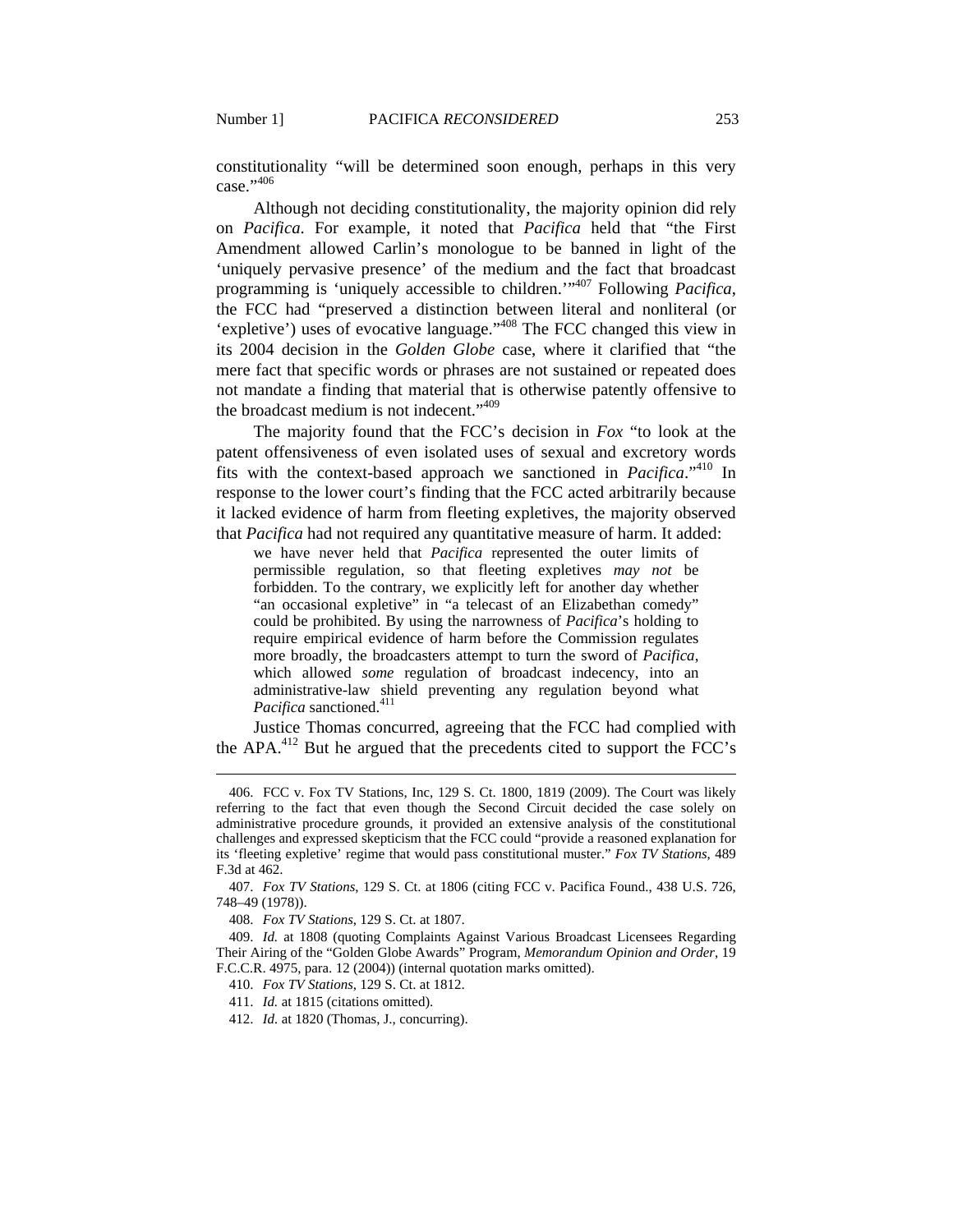constitutional authority—*Red Lion* and *Pacifica—"*were unconvincing when they were issued, and the passage of time has only increased doubt regarding their continued validity."413 He contended that "*Red Lion* adopted, and *Pacifica* reaffirmed, a legal rule that lacks any textual basis in the Constitution."414 Moreover, even if these cases could have been justified at the time, "traditional broadcast television and radio are no longer the 'uniquely pervasive' media forms they once were."<sup>415</sup>

Justice Stevens dissented, as did Justice Ginsburg and Justice Breyer, who was joined by Justices Stevens, Souter, and Ginsburg. Justice Stevens argued that the majority "incorrectly assum[ed]" that *Pacifica* endorsed a construction of the term "indecent" that "permits the FCC to punish the broadcast of *any* expletive that has a sexual or excretory origin," when in fact, "*Pacifica* was not so sweeping, and the Commission's changed view of its statutory mandate certainly would have been rejected if presented to the Court at the time."416 Stevens described the *Pacifica* decision, which he wrote, as upholding

the FCC's adjudication that a 12–minute [sic], expletive-filled monologue by satiric humorist George Carlin was indecent "as broadcast." We did not decide whether an *isolated* expletive could qualify as indecent. And we certainly did not hold that any word with a sexual or scatological origin, however used, was indecent.<sup>417</sup>

Stevens noted a "critical distinction between the use of an expletive to describe a sexual or excretory function and . . . to express an emotion."<sup>418</sup> Because the FCC adopted an interpretation of indecency bearing no resemblance to what *Pacifica* contemplated with no "awareness that it has ventured far beyond *Pacifica*'s reading of § 1464," he found the FCC decision arbitrary.<sup>419</sup> Justice Ginsburg agreed that the FCC's "bold stride beyond the bounds" of *Pacifica* was arbitrary and capricious.<sup>420</sup> She noted that *Pacifica* was "tightly cabined, and for good reason," and that Justice Brennan's concerns about suppression were "even more potent today."<sup>421</sup>

 <sup>413.</sup> *Id.* 

 <sup>414.</sup> *Id.* at 1821.

 <sup>415.</sup> *Id.* at 1822. Justice Thomas noted that most consumers received broadcast media via cable or satellite and that it was also available on computers, cell phones, and other wireless devices. *Id.*

<sup>416</sup>*. Id.* at 1825 (Stevens, J., dissenting). Stevens also dissented on the grounds that the majority treated the FCC's rulemaking authority as a "species of executive power" that need not be explained. *Id.*

 <sup>417.</sup> *Id.* at 1827 (citations omitted).

 <sup>418.</sup> *Id.*

 <sup>419.</sup> *Id.* at 1828 (Stevens, J., dissenting).

 <sup>420.</sup> *Id.* (Ginsburg, J., dissenting).

 <sup>421.</sup> *Id.* at 1829. Justice Breyer also faulted the FCC for failing to acknowledge that an entirely different understanding of *Pacifica* supported its earlier policy. *Id.* at 1834 (Breyer, J., dissenting).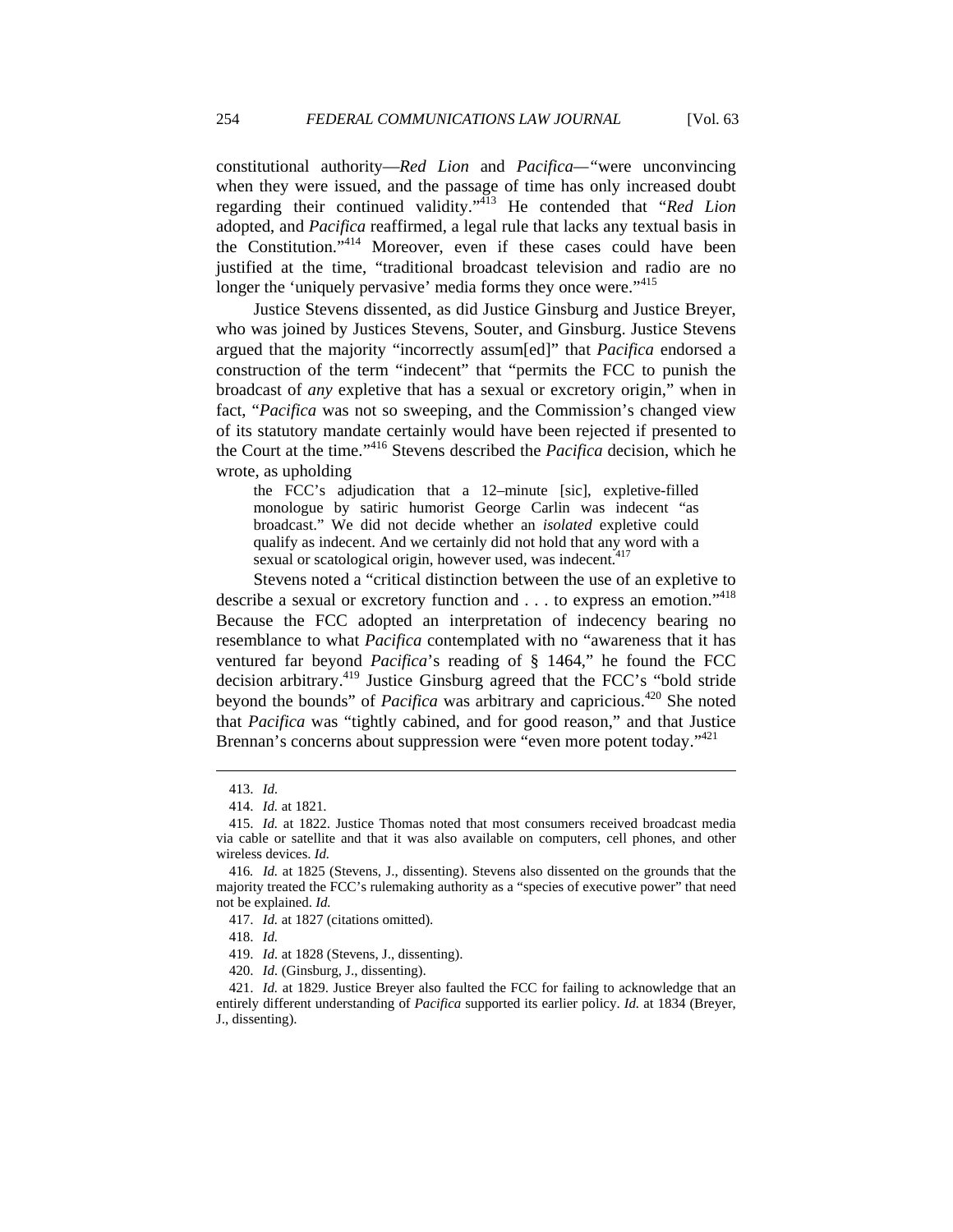After deciding the *Fox* case, the Supreme Court granted the petition for writ of certiorari in *CBS*, vacated the judgment, and remanded to the Third Circuit for further consideration in light of its decision in *Fox.*<sup>422</sup>

## *B. The* Fox *Decision on Remand*

After further briefing, the same panel of the Second Circuit unanimously found the FCC's indecency policy to be unconstitutionally vague.423 It rejected the FCC's claim that it needed a flexible standard because broadcasters had found ways to air indecent material without using the "seven dirty words," noting that "[i]f the FCC cannot anticipate what will be considered indecent under its policy, then it can hardly expect broadcasters to do so."424 The court also found there was "little rhyme or reason" to the FCC's cases regarding the use of *fuck* and *shit*, thus leaving broadcasters to guess as to whether an expletive would be subject to an exception or not.<sup>425</sup> It concluded that the FCC's "indiscernible standards" created an unacceptable risk that they would be enforced in a discriminatory manner.<sup>426</sup>

The court rejected the FCC's contention that its context-based approach was consistent with or even required by *Pacifica*:

While *Pacifica* emphasized the importance of context in regulating indecent broadcasts, it did so in order to emphasize the limited scope of its holding, finding that the particular "context" of the Carlin monologue justified an intrusion on broadcasters rights under the First Amendment. It does not follow that the FCC can justify any decision to sanction indecent speech by citing "context." Of course, context is always relevant, and we do not mean to suggest otherwise in this opinion. But the FCC still must have discernible standards by which individual contexts are judged.<sup>427</sup>

At the same time, the court declined the networks' invitation to overrule *Pacifica*. It agreed with the networks that the "past thirty years ha[ve] seen an explosion of media sources, and broadcast television has become only one voice in the chorus."<sup>428</sup> It also recognized that the technological changes such as the V-Chip had provided parents with greater ability to decide what their children can watch.<sup>429</sup> However, it concluded that "we are bound by Supreme Court precedent, regardless of

 <sup>422.</sup> FCC v. CBS, 129 S. Ct. 2176 (2009).

 <sup>423.</sup> Fox TV Stations, Inc. v. FCC, 613 F.3d 317 (2d Cir. 2010).

<sup>424</sup>*. Id.* at 331.

 <sup>425.</sup> *Id.* at 332.

<sup>426</sup>*. Id.*

<sup>427</sup>*. Id.* at 333 (citations omitted).

<sup>428</sup>*. Id.* at 326.

 <sup>429.</sup> *Id.* 328.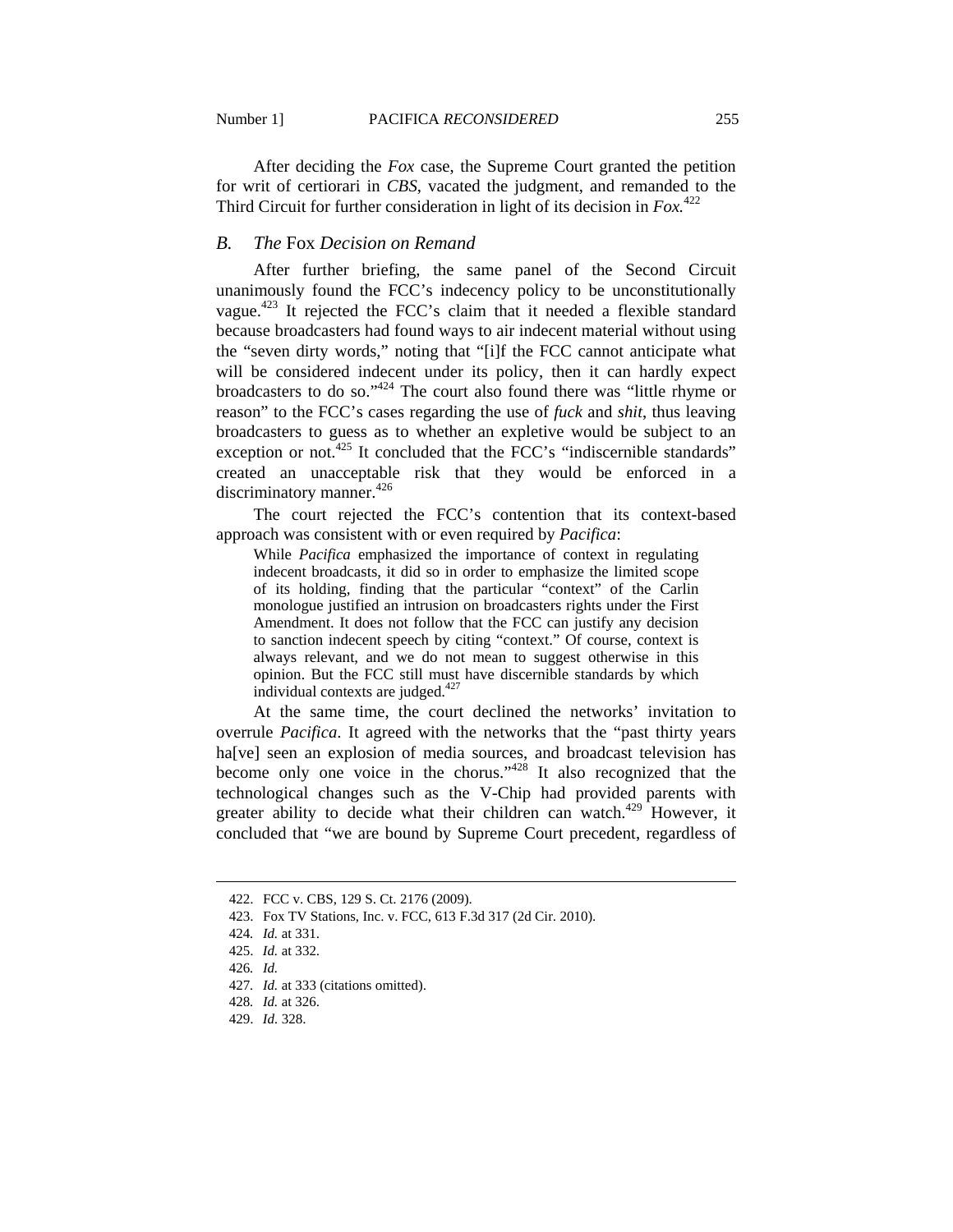whether it reflects today's realities."<sup>430</sup>

## VIII. CONCLUSION: THE IMPLICATIONS OF *PACIFICA* FOR THE CURRENT CONTROVERSY OVER BROADCAST INDECENCY

From today's vantage point, it seems surprising that the Supreme Court took the *Pacifica* case and upheld the FCC's position. The FCC had received only a single complaint about the broadcast of the Carlin monologue. While finding that the broadcast violated § 1468, the FCC merely admonished the station. As one article put it, the "FCC's response was tantamount to the proverbial principal telling the child upon his first offense that 'this will go on your permanent record.'"<sup>431</sup>

The FCC intentionally utilized a *Declaratory Order* to provide guidance to broadcasters as to what language would be tolerated on the public airwaves when children were in the audience. The D.C. Circuit reversed, with Judge Leventhal dissenting. In its attempt to reverse the D.C. Circuit in the Supreme Court, the FCC recast its action as a narrow, factbased adjudication.

Many observers expected that the FCC would lose in the Supreme Court. The United States, in fact, argued that the FCC's action violated the First Amendment. The position was set forth by an experienced Supreme Court advocate from the Solicitor General's office. In contrast, the FCC counsel had never argued before in the Supreme Court and had difficulty answering the questions at oral argument. When the case was decided, it was harshly criticized by many in the public and in academia.

My review of the available papers from the Justices that heard the case reveal just how close the decision was. Justice Stevens provided the swing vote, stating at the conference that he had flip-flopped and might do so again. He had a difficult time getting five votes for his opinion. Justices Blackmun and Powell both rejected the advice of their law clerks and joined most of Justice Stevens's opinion. The four other Justices dissented, with Justice Brennan writing a particularly blistering dissent on First Amendment grounds.

My review of the Justices' papers suggests that one of the factors leading to the Court's narrow affirmance of the FCC was the dissenting opinion of Judge Leventhal in the decision below. Leventhal was a highly respected jurist. He thought that the only issue before the court was the narrow question of the reasonableness of the FCC's finding with regard to

<sup>430</sup>*. Id.* at 327. The FCC filed a Petition for Rehearing and Rehearing En Banc on Aug. 25, 2010. It is "widely expected" that the case will go back to the Supreme Court. Associated Press, *FCC Asks Court to Revisit a Ruling Against an Indecency Policy*, N.Y. TIMES, Aug. 26, 2010, at B2.

 <sup>431.</sup> Demas, *supra* note 347, at 40.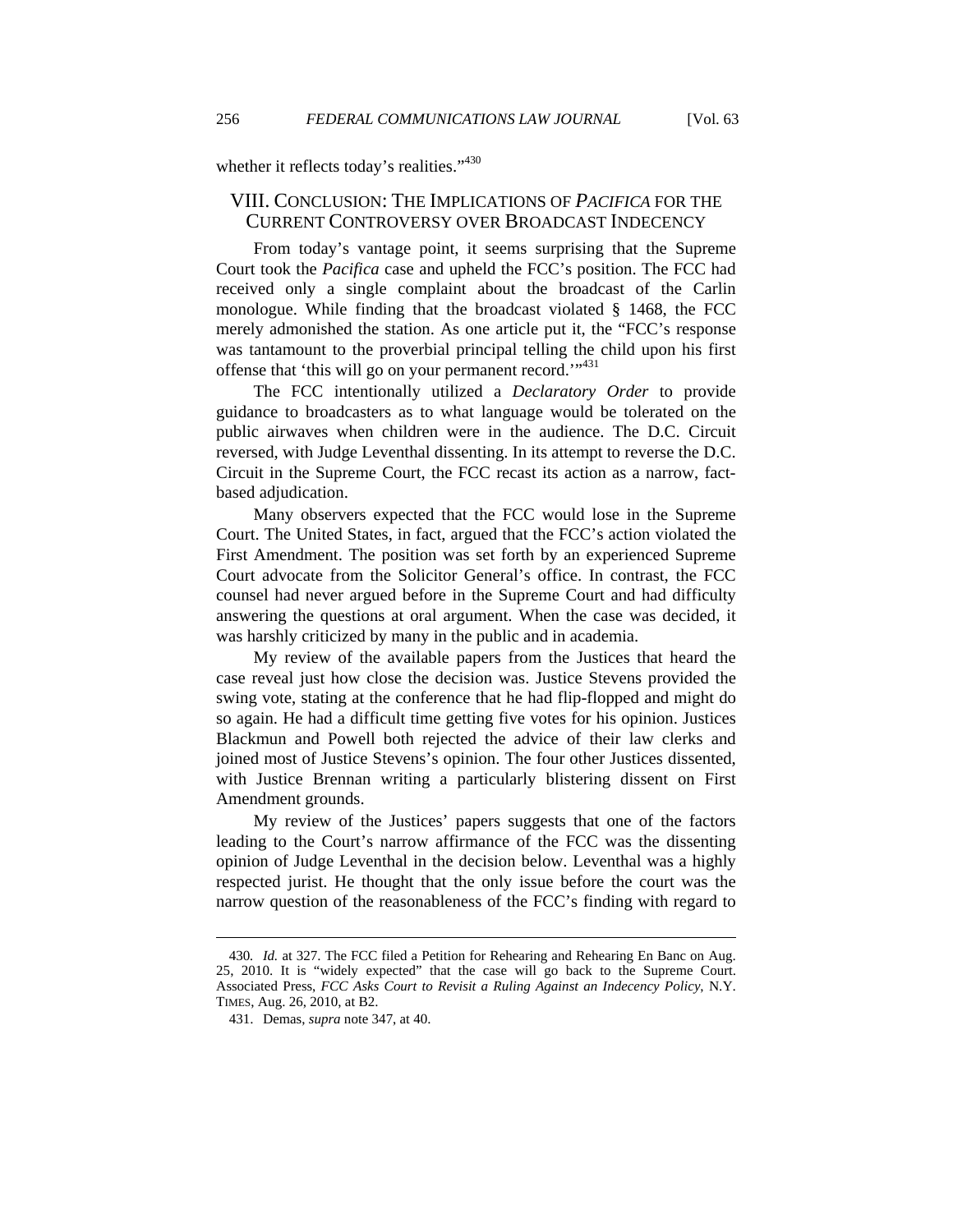WBAI's broadcast of the Carlin monologue in the afternoon. The repeated references to Leventhal in the notes of Justices Blackmun and Powell and in the post-argument conference suggest that several members of the Supreme Court were swayed by Leventhal's framing of the case.

It is somewhat ironic, then, that the *Declaratory Order* in *Pacifica* came to be understood as a prohibition on the broadcast of the "seven dirty words" prior to 10:00 p.m. $432$  However, the fact that it was not an actual rule and the narrowness of the Supreme Court's holding permitted the FCC to change its policy without conducting a rulemaking. That is exactly what the FCC did in *Golden Globe*, *Fox*, and *CBS*. Moreover, it justified its new approach by asserting that under *Pacifica*, it was necessary for the FCC to consider the context of the allegedly indecent broadcast. In reviewing the *Fox* decision, however, the Supreme Court applied the same standard of review it uses for rulemaking.

On remand from the Supreme Court, the Second Circuit has concluded that the FCC's approach to indecency in *Fox* was unconstitutionally vague. It is uncertain whether the FCC will seek certiorari of the Second Circuit's decision on remand in *Fox*, and if so, whether the Court will take the case. If the Court hears the case, it will be decided by a completely different bench than the one that decided *Pacifica*. Justice Stevens retired at the end of the 2009–10 term and has been replaced by Justice Elena Kagan.

Justice Stevens wrote the opinion for the Court in *Pacifica*, but he dissented in *Fox*, arguing that the FCC's actions in *Fox* went well beyond and were not supported by the decision in *Pacifica*. The history of the *Pacifica* decision supports Justice Stevens's position that *Pacifica* did not contemplate—much less mandate—the FCC's findings of indecency in the *Fox* and *CBS* cases. Neither the FCC nor the Court analyzed the content of the WBAI's "Lunchpail" in the manner that the FCC analyzed the Super Bowl Halftime Show or the Billboard Music Awards programs. To the contrary, many at the time criticized the *failure* to take context into account.433 Had the FCC considered the context of the program in which the language was used in *Pacifica*, it would have been difficult for it to have reached the result it did. WBAI compared Carlin to Mark Twain and argued that the monologue was broadcast as part of a serious discussion on the use of language and that he used "dirty words" to make fun of society's attitudes toward language. $434$  And indeed, four days before his death in June 2008, George Carlin was named recipient of the Mark Twain Prize for

 <sup>432.</sup> *See* Levi, *supra* note 363, at 1.

 <sup>433.</sup> *See, e.g.*, *supra* notes 94, 123, 223 and accompanying text.

 <sup>434.</sup> Brief for FCC at 16–17, FCC v. Pacifica Found.*,* 438 U.S. 726 (1978) (No. 77-528) (quoting Pacifica's Response to the complaint).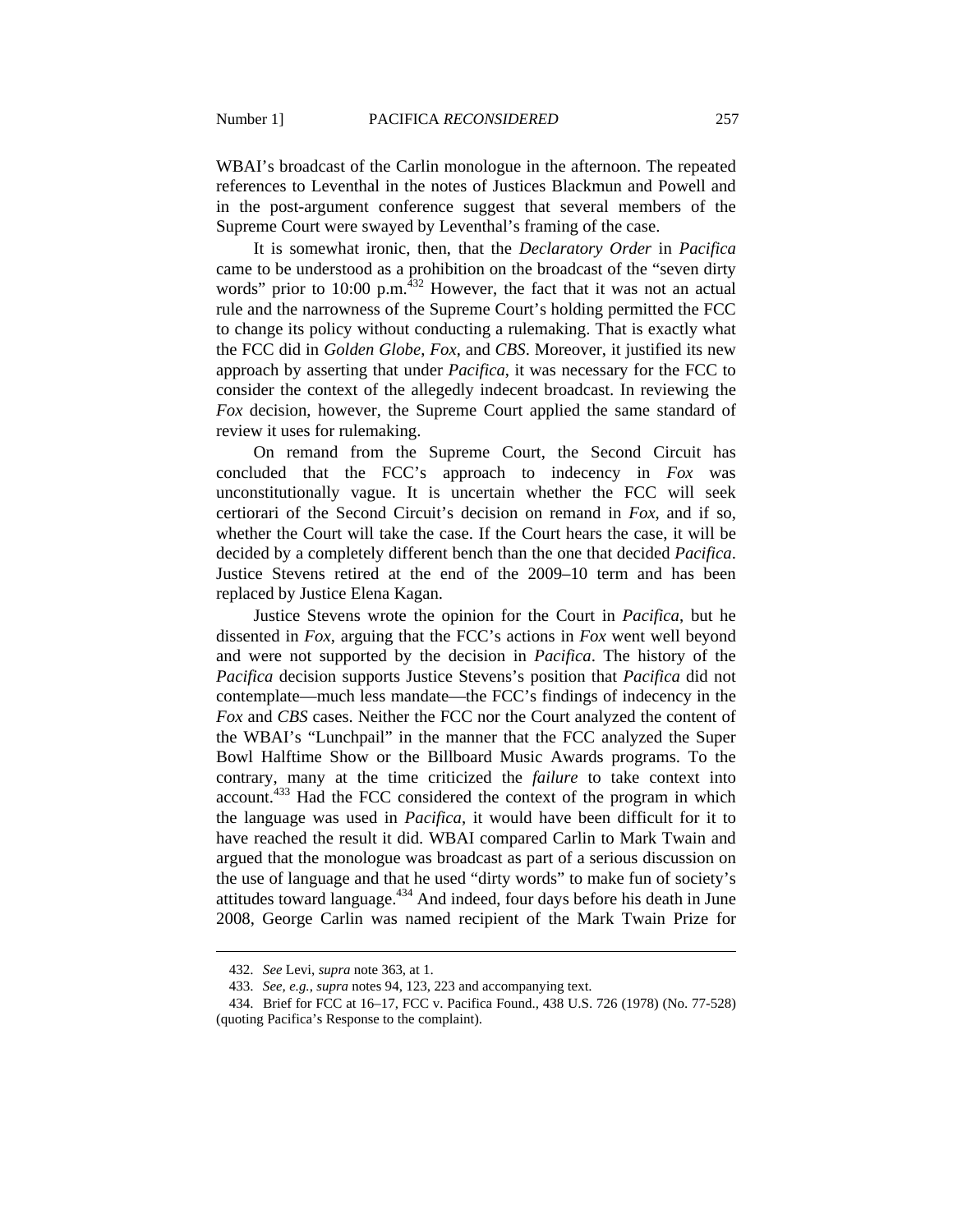American Humor.<sup>435</sup>

However, there is another, perhaps more important lesson to be drawn from the history of the *Pacifica* case: individual adjudications, such as those in *Fox* and *CBS*, are not good vehicles for setting forth policy with regard to broadcast indecency.

Generally, the FCC announces new policies or changes existing policies after conducting notice and comment rulemaking under section 553 of the Administrative Procedure Act.436 In contrast, the *Pacifica* case involved the adjudication of a single complaint. The FCC also used complaints about specific programs to announce broad new rules regulating indecency. On review, both the Second and Third Circuits applied rulemaking standards to the FCC's adjudications, finding that the FCC had failed to comply with the APA and *State Farm*, a case that involved a rulemaking proceeding.437 The Supreme Court also applied the *State Farm* test, but the majority concluded that the FCC was consistent with the APA requirements.<sup>438</sup>

Both the majority and dissents viewed the FCC's ruling against Fox as the equivalent of adopting a new rule. For example, the majority explained that *State Farm*, "which involved the rescission of a prior regulation, said only that such action requires 'a reasoned analysis for the change beyond that which may be required when an agency *does not act* in the first instance.'"439 Justice Stevens criticized the majority for assuming that the FCC's "*rulemaking authority* is a species of executive power," and that it "need not explain its decision to discard a *longstanding rule* in favor of a dramatically different approach to regulation."440 Justice Breyer's dissent noted that the "result" of the FCC's action was "a *rule* that may well chill coverage."<sup>441</sup> He acknowledged that the FCC did not use "traditional administrative notice-and-comment procedures," which would have "obligate[d] the FCC to respond to *all* significant comments, for the opportunity to comment is meaningless unless the agency responds to significant points raised by the public."<sup>442</sup> But he concluded that

the same failures here—where the policy is important, the significance

 <sup>435.</sup> The Kennedy Center presents this annual award to recognize lifetime achievement by an outstanding comedian. Jacqueline Trescott, *Bleep! Bleep! George Carlin to Receive Mark Twain Humor Prize*, WASH. POST, June 18, 2008, at C1.

 <sup>436. 5</sup> U.S.C. § 553 (2006).

 <sup>437.</sup> CBS v. FCC, 535 F.3d 167, 174, 182–83, 188–89 (3d Cir. 2008); Fox TV Stations, Inc. v. FCC, 489 F.3d 444, 455, 457 (2d Cir. 2007).

 <sup>438.</sup> FCC v. Fox TV Stations, Inc., 129 S. Ct. 1800, 1823–24 (2009).

 <sup>439.</sup> *Id.* at 1810.

 <sup>440.</sup> *Id.* at 1824–25 (Stevens, J., dissenting) (emphasis added).

 <sup>441.</sup> *Id.* at 1837 (Breyer, J., disssenting) (emphasis added).

 <sup>442.</sup> *Id.*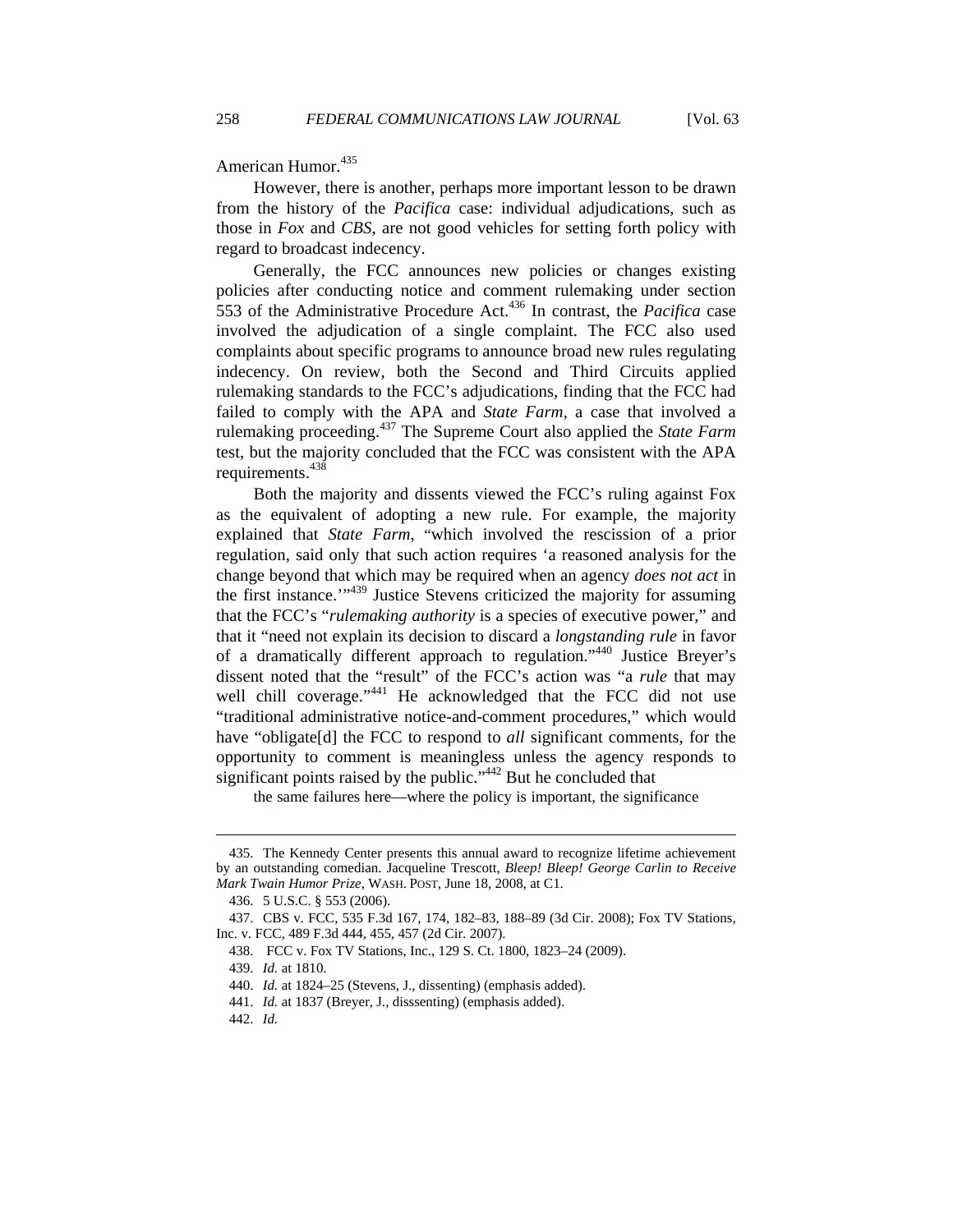$\overline{a}$ 

of the issues clear, the failures near complete—should lead us to the same conclusion. The agency's failure to discuss these two "important aspect[s] of the problem" means that the resulting decision is "arbitrary, capricious, an abuse of discretion" requiring us to remand the matter to the agency."<sup>443</sup>

If the FCC wants to continue enforcing § 1468's prohibition against broadcast indecency, the history of the *Pacifica* case suggests that the FCC would have greater success by initiating a rulemaking proceeding than by seeking certiorari in *Fox*. The benefits of rulemaking over case-by-case adjudication are well known. Rulemakings are said to produce higher quality rules because in an adjudication, only the party or parties to the particular dispute are before the agency. By contrast, in a rulemaking proceeding, all potentially affected members of the public have the opportunity to participate. The comments filed in a rulemaking typically provide diverse perspectives, address the nature and extent of the problem, provide factual information, and identify practical problems with the agency proposals.444

*Pacifica* illustrates the drawbacks of making policy by adjudication. The entire defense fell on the shoulders of the Pacifica Foundation, a nonprofit organization with limited resources. The record in *Pacifica*, which essentially consisted of two short letters, contained few facts even about the specific complaint, and nothing about the impact on other broadcasters, the listening public, or speakers, creators, or producers of the work being broadcast. As a result, the FCC Commissioners, as well as the judges and Justices who heard the case, made factual assumptions that may not have been correct. For example, the FCC assumed without citing any evidence that children would be listening to the radio at 2:00 p.m.<sup>445</sup> Yet, data submitted in amicus briefs suggested that few children listened to the radio at 2:00 p.m., while large numbers listened in the late evening hours.<sup>446</sup> Had the FCC conducted a rulemaking proceeding in which it sought information about the listening habits of children, it might have reached a better decision.<sup>447</sup>

 446. Open Media Br., *supra* note 78, at 12–13; ABC Br., *supra* note 140, at 9. Participating as an amicus after an agency decision has been made is not as effective as being able to present arguments and facts to the agency before it decides.

447. Judge Bazelon's opinion identified several other undocumented assumptions,

 <sup>443.</sup> *Id.* at 1838 (citing Motor Vehicle Mfrs. Ass'n, Inc. v. State Farm Mut. Auto. Ins. Co., 463 U.S. 29, 43 (1983)).

 <sup>444.</sup> *See, e.g.*, 1 RICHARD J. PIERCE, JR., ADMINISTRATIVE LAW TREATISE § 6.8 (4th ed. 2002).

 <sup>445.</sup> Pacifica did not submit such information, and in fact, it may not have had access to such data. Although ratings and demographic information are essential to commercial radio stations for purposes of advertising, noncommercial radio stations do not need such data because they do not sell advertising time. Moreover, such data is not publically available and is expensive to purchase.